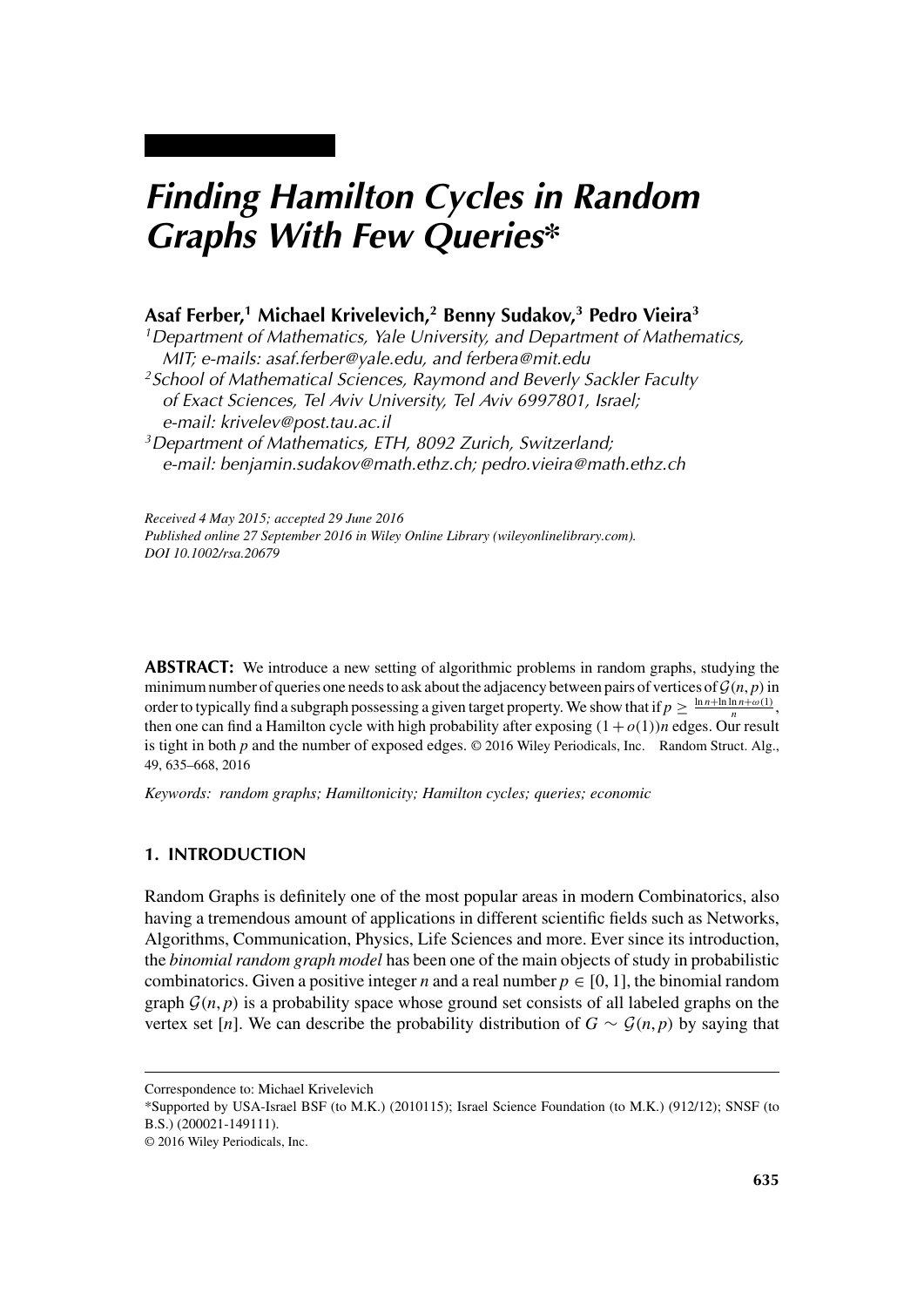each pair of elements of [*n*] forms an edge in *G* independently with probability *p*. For more details about random graphs the reader is referred to the excellent books of Bollobás [3] and of Janson, Łuczak and Ruciński [11].

Due to the importance and visibility of the subject of Random Graphs, and also due to its practical connections and the fact that random discrete spaces are frequently used to model real world phenomena, it is only natural to study the algorithmic aspects of random graphs. The reader is advised to consult an excellent survey of Frieze and McDiarmid on the subject [10], providing an extensive coverage of the variety of problems and results in Algorithmic Theory of Random Graphs. In this paper we present an apparently new and interesting setting for algorithmic type questions about random graphs.

Usually, questions considered in random graphs have the following generic form: given some *monotone increasing graph property* P (that is, a property of graphs that cannot be violated by adding edges) and a function  $p = p(n) \in [0, 1]$ , determine whether a graph  $G \sim \mathcal{G}(n, p)$  satisfies  $\mathcal P$  *with high probability* (whp) (that is, with probability tending to 1 as *n* tends to infinity). In order to solve questions of this type, one should show that after asking for all possible pairs  $(i, j)$  of distinct elements of  $[n]$  the question "is  $(i, j) \in E(G)$ ?" and getting a positive answer with probability  $p(n)$  independently, whp the graph *G* obtained from all positive answers possesses P. Here we propose a different task. Given *p* such that a graph  $G \sim \mathcal{G}(n, p)$  whp satisfies P, we want to devise an algorithm, probably an adaptive one, that asks typically as few queries "is  $(i, j) \in E(G)$ ?" as possible, and yet the positive answers reveal us a graph which possesses P. We refer to such an algorithm as *an adaptive algorithm interacting with the probability space*  $\mathcal{G}(n, p)$ . For example, consider the case where  $P$  is the property "containing a Hamilton cycle" (i.e. a cycle passing through all the vertices of the graph). In this case we aim to find an algorithm that will adaptively query as few pairs as possible, yet a sufficient amount to get whp a Hamilton cycle between the positive answers. It is important to remark that we are not concerned here with the time of computation required for the algorithm to locate a target structure (thus essentially assuming that the algorithm has unbounded computational power), but we make the algorithm pay for the number of queries it asks, or for the amount of communication with the random oracle generating the random graph. Therefore, in this sense this setting is reminiscent of such branches of Computer Science as Communication Complexity and Property Testing.

In general, given a monotone property  $P$ , what can we expect? If all *n*-vertex graphs belonging to  $P$  have at least *m* edges, then the algorithm should get at least *m* positive answers to hit the target property with the required absolute certainty. This means that the obvious lower bound in this case is  $(1 + o(1))m/p$  queries, and therefore, whp one would have  $(1+o(1))$ *m* positive answers. Continuing with our example of Hamiltonicity, this lower bound translates to  $(1 + o(1))n$  positive answers. This should serve as a natural benchmark for algorithms of such type. Of course, the above described framework is very general and can be fed with any monotone property  $P$ , thus producing a variety of interesting questions.

Here is a very simple illustration of our model. Let us choose the target property to be connectedness (i.e., the existence of a spanning tree) in  $G \sim \mathcal{G}(n, p)$ ). Suppose the edge probability  $p(n)$  is chosen to be above the threshold for connectedness, which is known to be equal to  $p(n) = \frac{\ln n + \omega(1)}{n}$ . In this case the minimum number of positive answers to the algorithm's queries is obviously  $n - 1$ . An adaptive algorithm discovering a spanning tree after *n* − 1 positive answers is very simple: start with  $T = v$ , where  $v \in [n]$  is an arbitrary vertex, and at each step query in an arbitrary order previously non-queried pairs between the current tree *T* and the vertices outside of *T* until the first such edge  $(u, w) \in G$  has been found, then update *T* by appending the edge  $(u, w)$ . Assuming the input graph *G* is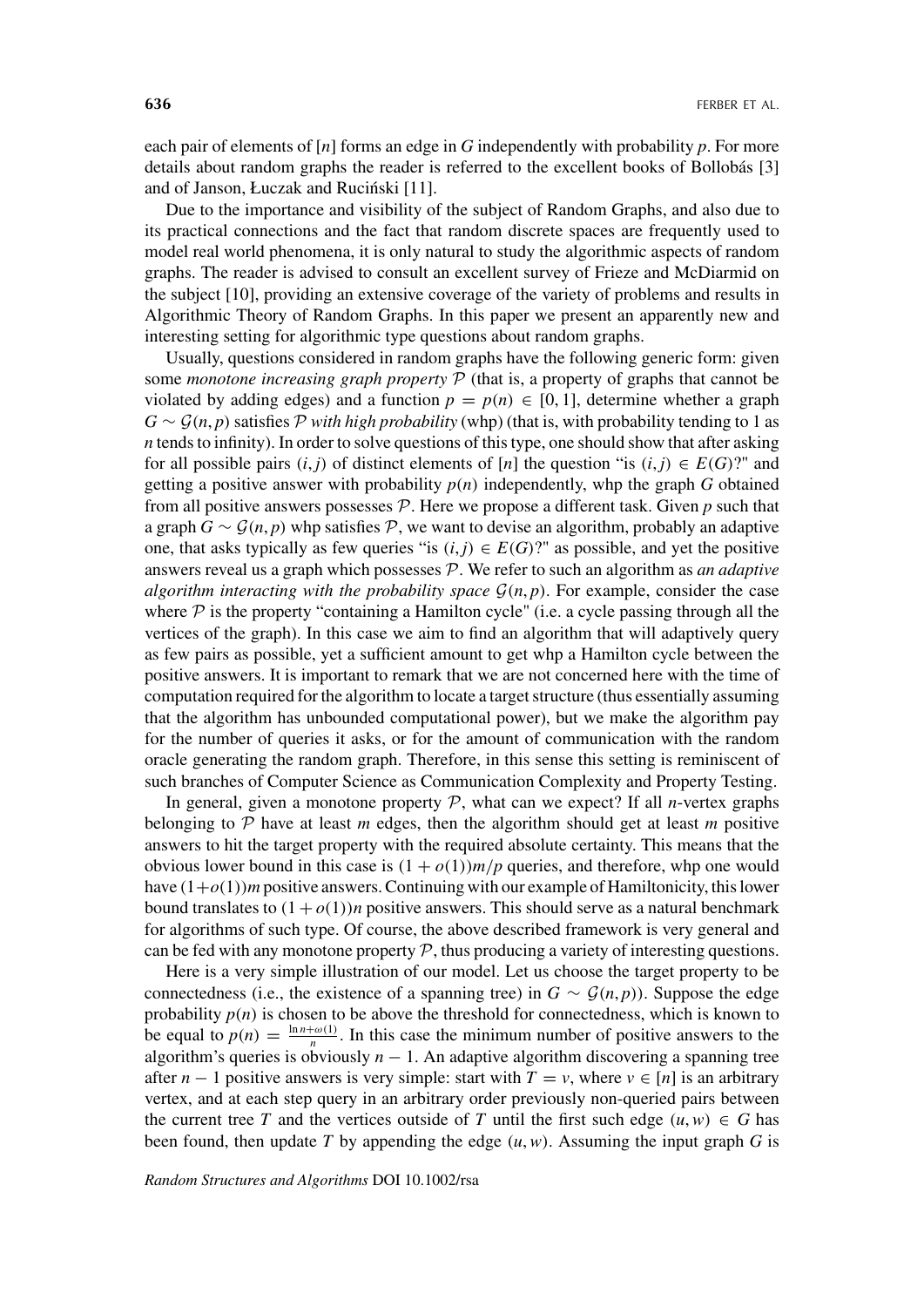connected, the algorithm clearly creates a spanning tree of *G* after exactly *n* − 1 positive answers.

In this paper we focus on the property of Hamiltonicity, which is one of the most central notions in graph theory, and has been intensively studied by numerous researchers. The earlier results on Hamiltonicity of random graphs were proved by Korshunov [13] and by Pósa [16] in 1976. Building on these ideas, Bollobás [4], and Komlós and Szemerédi [12] independently showed that for  $p \ge \frac{\ln n + \ln \ln n + \omega(1)}{n}$ , a graph  $G \sim \mathcal{G}(n, p)$  is whp Hamiltonian. This range of *p* cannot be further improved since if  $p \leq \frac{\ln n + \ln \ln n - \omega(1)}{n}$ , then whp a graph  $G \sim \mathcal{G}(n, p)$  has a vertex of degree at most 1, and such a graph is trivially non-Hamiltonian.

In the following theorem, which is the main result of this paper, we verify what the reader may have suspected:  $(1 + o(1))n$  positive answers (and thus,  $(1 + o(1))n/p$  queries) are enough to create a graph which contains a Hamilton cycle, for every  $p \ge \frac{\ln n + \ln \ln n + \omega(1)}{n}$ .

**Theorem 1.** *Let*  $p = p(n) \ge \frac{\ln n + \ln \ln n + \omega(1)}{n}$ . *Then there exists an adaptive algorithm, interacting with the probability space*  $\ddot{G}(n, p)$ *, which whp finds a Hamilton cycle after getting*  $(1 + o(1))n$  *positive answers.* 

Note that Theorem 1 is asymptotically optimal in both the edge probability *p* and the number of positive answers we get. We remark that if we allow (say) 3*n* positive answers, and replace  $p(n) \ge \frac{\ln n + \ln \ln n + \omega(1)}{n}$  with  $p(n) \ge (1 + \varepsilon) \ln n/n$ , then the result follows quite easily from a result of Bohman and Frieze [2] by effectively embedding some other random space, like a 3-out, in  $\mathcal{G}(n, p)$  and accessing it in few queries. Moreover, if our goal is to find a Hamilton cycle after having  $(1 + o(1))n$  positive answers but we are willing to weaken the assumption to  $p = \omega(\log n/n)$ , then in fact the problem becomes much easier. In what follows, as an illustrative example, we provide a sketch of a proof for this statement.

**Proposition 1.1.** Let  $p = \omega(\log n/n)$ . Then there exists an adaptive algorithm, interacting *with the probability space*  $\mathcal{G}(n, p)$ *, which whp finds a Hamilton cycle after getting*  $(1+o(1))n$ *positive answers.*

*Proof (sketch).* Let  $p = f(n) \log n/n$ , where  $f := f(n)$  is an arbitrary function tending to infinity with *n*, and set  $q_1 = (1 - \varepsilon)p$  (where, say,  $\varepsilon = f^{-1/3}$ ) and  $q_2$  to be the unique solution to  $1 - p = (1 - q_1)(1 - q_2)^4$ . Our proof consists of two phases, where in Phase 1 we find a "long" path, and in Phase 2 we close it into a Hamilton cycle.

**Phase 1** In this phase we construct a path *P* of length  $t := n - m$  where  $m = n/\sqrt{f}$ , while exposing edges in an "online fashion" with edge probability  $q_1$ , after exposing (successfully) exactly *t* edges. At each time step  $0 \le \ell \le t-1$  of this phase we try to extend a current path  $P_{\ell} := v_0 \dots v_{\ell}$  by exposing an edge of the form  $v_{\ell}u$ , where  $u \in [n] \setminus V(P_{\ell})$ . Note that the probability to fail in step  $\ell$  is  $(1 - q_1)^{n-(\ell+1)} \le e^{-q_1 m} = o(1/n)$ , and therefore, by applying the union bound, whp the algorithm does not terminate unsuccessfully during this phase.

**Phase 2** In this phase we want to turn the path  $P := v_0 \dots v_t$  obtained in Phase 1 into a Hamilton cycle. To this end, we define an auxiliary directed graph *D*, based on a subgraph of *G*, and show that a *directed* Hamilton cycle in this graph exists whp, and that such a cycle corresponds to a Hamilton cycle of *G*. Moreover, we show that *D* contains  $O(km) = o(n)$ edges. This will complete the proof.

Let *U* :=  $([n] \setminus V(P)) \cup \{v_P\}$  and set *V*(*D*) = *U*. Let us choose (say) *k* := 100 (actually, any  $k \geq 2$  will work, but for a large k the proof of the tool we base our argument on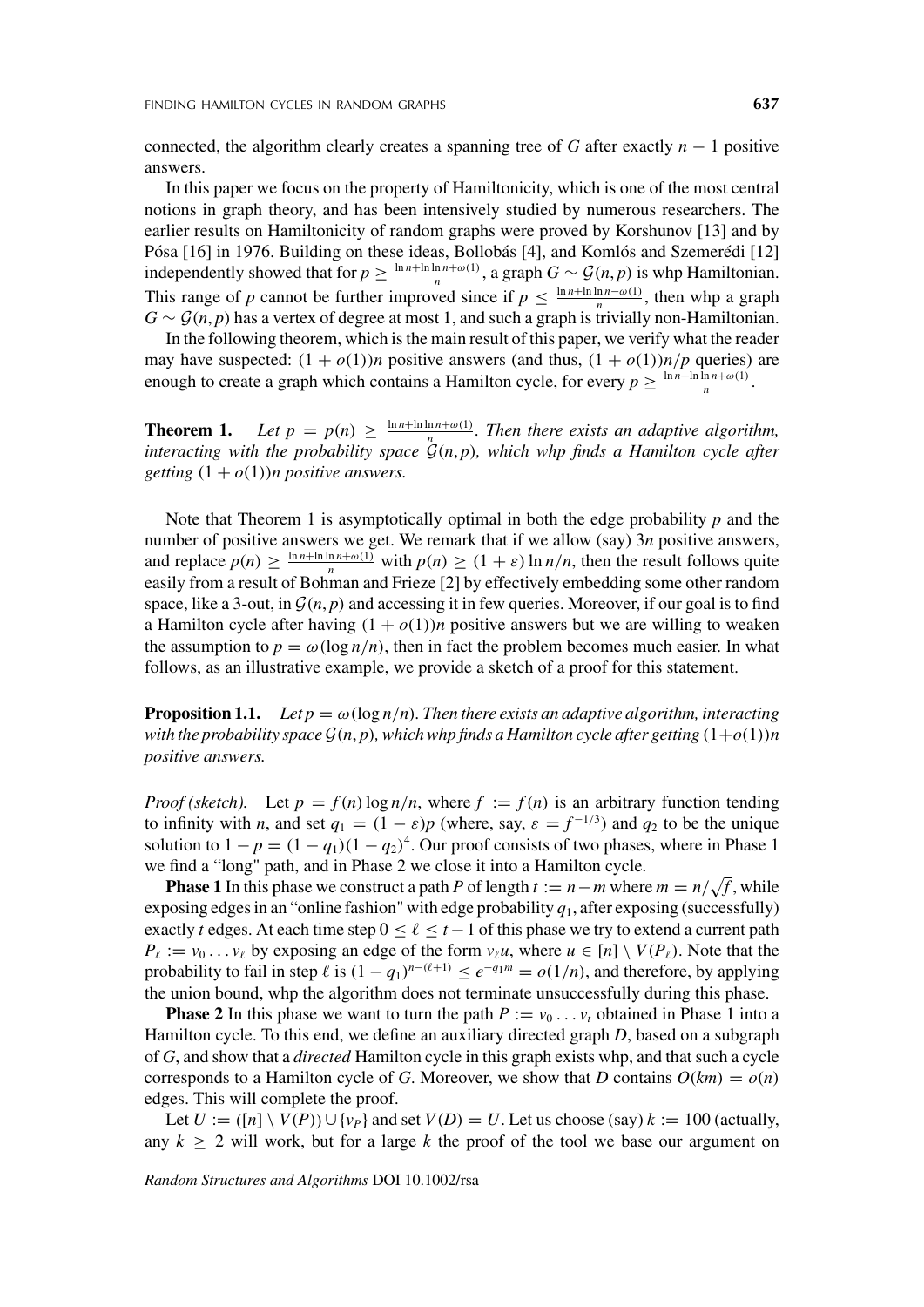becomes relatively simple). We choose the *arcs* (directed edges) of *D* according to the following procedure:

• For every  $v \in U \setminus \{v_p\}$ , we define

$$
Out(v) = (U - v) \cup \{v_0\}
$$

and

$$
\text{In}(v) = (U - v) \cup \{v_t\}.
$$

Now, in *G*, iteratively expose edges of the form  $vu, u \in Out(v)$ , with probability  $q_2$ , independently at random, according to a *random* ordering of Out*(v)*, until you have *exactly k* successes. Let  $x_1, x_2, \ldots, x_k$  denote these successes, and add  $vx_i$ ,  $1 \le i \le k$ as arcs to  $E(D)$  (if one of the  $x_i$ 's is  $v_0$ , then add the arc  $vv_p$  to  $E(D)$ ). Do the same for edges of the form  $uv, u \in \text{In}(v)$ , where an arc of the form  $v_t v$  translates to the arc  $v_P v$ .

• For  $v_p$ , let Out $(v_p)$  = In $(v_p)$  :=  $U \setminus \{v_p\}$ . Expose (in *G*) edges of the form  $v_t u$ ,  $u \in Out(v_P)$  with probability  $q_2$ , independently at random, according to a random ordering of Out( $v_P$ ), until having exactly *k* successes. For each success  $v_t u$ , add an arc  $\nu_P u$  to  $E(D)$ . Do the same for  $\text{In}(\nu_P)$ , where now one exposes edges of the form  $uv_0$ ,  $u \in \text{In}(v_P)$ . For each edge of the form  $uv_0$  add the arc  $uv_P$  to  $E(D)$ .

It is relatively easy to show that the probability for not having *k* successes for at least one of the vertices is  $o(1)$ , and that the choices are made independently and uniformly. Moreover, the number of successively exposed edges is clearly  $O(km) = o(n)$ . Therefore, *D* can be seen as a directed graph obtained by the following procedure: each vertex picks exactly *k* in- and *k* out-neighbors, independently, uniformly at random. This model is known as *Dk*<sup>−</sup>*in*,*k*−*out* and whp contains a directed Hamilton cycle (see the main result of [6], or the less complicated one in [5]). Clearly, by replacing the vertex  $v_P$  by the path *P* itself, such a Hamilton cycle corresponds to a Hamilton cycle of *G*. Moreover, note that throughout the algorithm (both phases), each edge has been queried at most once with probability  $q_1$  (in Phase 1) and at most 4 times with probability  $q_2$  (in Phase 2), and therefore the resulting graph naturally couples as a subgraph of  $G \sim \mathcal{G}(n, p)$ . It's not hard to see that if we were to expose with full probability *p* the edges that have been exposed by this procedure with any non-zero probability, the number of additional successively exposed edges would be  $o(n)$ , because of our choice s of  $q_1$  and  $q_2$ . This completes the proof of this sketch.  $\blacksquare$ 

## **2. NOTATION**

Most of the notation used in this paper is fairly standard. Given a natural number *k* and a set *S*, we use [*k*] to denote the set  $\{1, 2, ..., k\}$  and  $\binom{S}{k}$  to the denote the collection of subsets of *S* of size *k*.

Given a graph  $G$  we use  $V(G)$  to denote the set of vertices of  $G$ . Moreover, given a subset *E* of the edges of *G* we shall oftentimes abuse notation and refer to the subgraph of *G* formed by these edges simply by *E* (with vertex set *V(G)* unless stated otherwise).

Given a subset  $S \subseteq V(G)$ ,  $G[S]$  denotes the subgraph of G induced by the vertices in *S*, i.e. the graph with vertex set *S* whose edges are the ones of *G* between vertices in *S*. Furthermore, we use  $e_G(S)$  to denote the number of edges of the graph  $G[S]$ .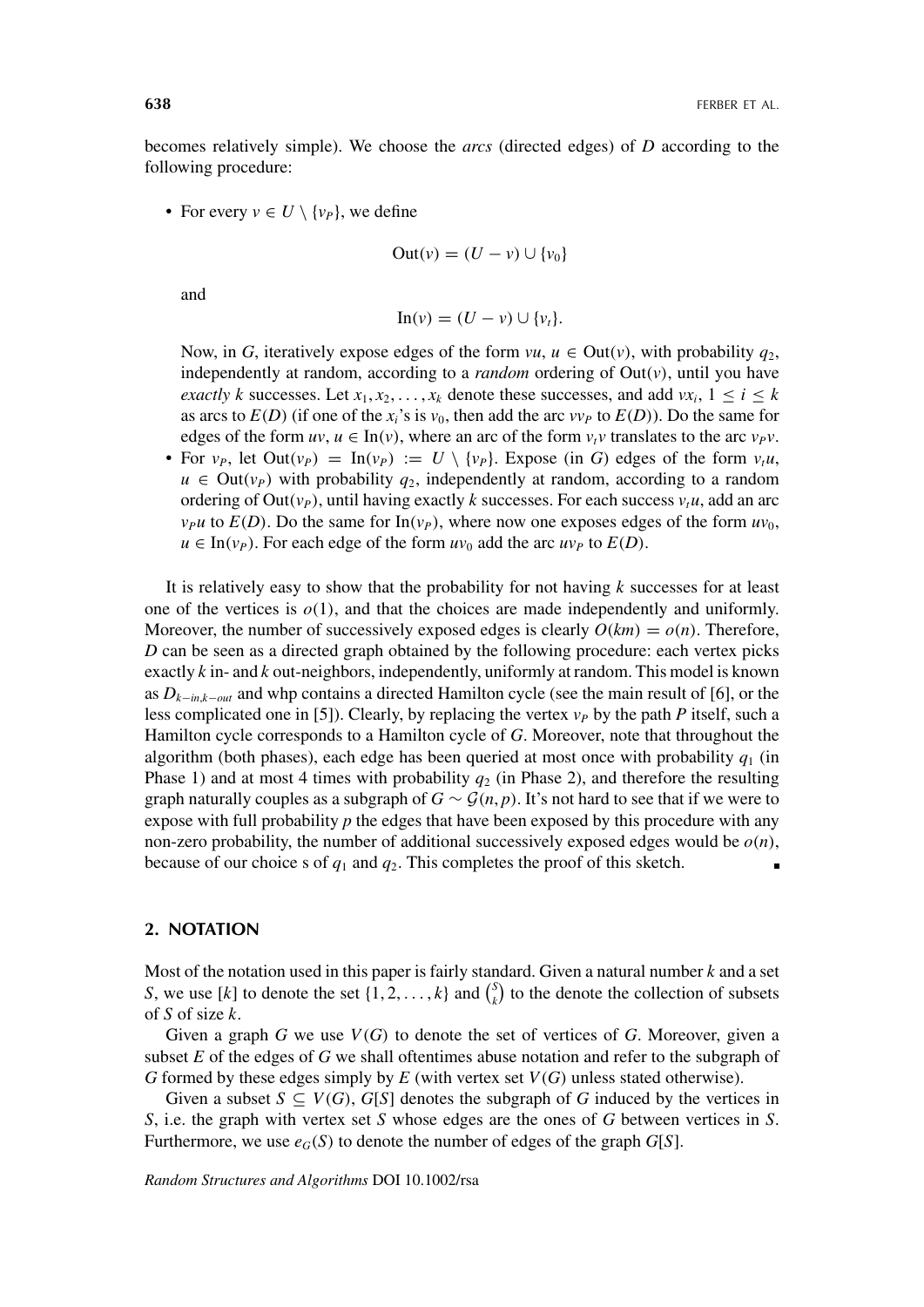Given a vertex  $v \in V(G)$  and a subset  $S \subseteq V(G)$ , we use  $N_G(v)$  to denote the set of neighbours of *v* in the graph *G*,  $N_G(S) := \bigcup_{v \in S} N_G(v)$  to denote the set of neighbours of vertices in *S* in the graph *G* and  $N_G(v, S) := N_G(v) \cap S$  to denote the set of neighbours of *v* in the graph *G* which lie in the set *S*. Moreover,  $d_G(v) := |N_G(v)|$  denotes the degree of *v* in the graph *G*,  $d_G(v, S) := |N_G(v, S)|$  denotes the number of neighbours of *v* in the graph *G* which lie in the set *S*,  $\Delta(G) := \max_{v \in V(G)} d_G(v)$  denotes the maximum degree of the graph *G* and finally  $\delta(G) := \min_{v \in V(G)} d_G(v)$  denotes the minimum degree of the graph *G*.

A subgraph *P* of the graph *G* is called a *path* if  $V(P) = \{v_1, \ldots, v_\ell\}$  and the edges of *P* are  $v_1v_2, v_2v_3, \ldots, v_{\ell-1}v_{\ell}$ . We shall oftentimes refer to *P* simply by  $v_1v_2 \ldots v_{\ell}$ . We say that such a path *P* has *length*  $\ell - 1$  (number of edges) and *size*  $\ell$  (number of vertices). We say that *P* is a *Hamilton path* (in the graph *G*) if it has size  $|V(G)|$ . Furthermore, a subgraph *C* of the graph *G* is called a *cycle* if  $V(C) = \{v_1, \ldots, v_\ell\}$  and the edges of *P* are  $v_1v_2, v_2v_3$ ,  $\ldots$ ,  $v_{\ell-1}v_{\ell}$  and  $v_{\ell}v_1$ . As for paths, we shall oftentimes refer to *C* simply by  $v_1v_2 \ldots v_{\ell}$ . We say that such a cycle has *length*  $\ell$  (number of edges) and *size*  $\ell$  (number of vertices). We say that *C* is a *Hamilton cycle* (in the graph *G*) if it has size  $|V(G)|$ . A *trail* of length *t* in *G* between two vertices *x* and *y* is a sequence of vertices  $x = v_0, v_1, \ldots, v_t = y$  such that  $\{v_0v_1, v_1v_2, \ldots, v_{t-1}v_t\}$  is a set of distinct *t* edges of *G*.

# **3. AUXILIARY RESULTS**

## **3.1. Probabilistic Tools**

We need to employ standard bounds on large deviations of random variables. We mostly use the following well-known bound on the lower and upper tails of the Binomial distribution due to Chernoff (see e.g. [1, 11]).

**Lemma 3.1.** *Let*  $X \sim Bin(n, p)$  *and let*  $\mu = \mathbb{E}[X]$ *. Then* 

- Pr  $[X \le (1 a)\mu] < e^{-a^2\mu/2}$  for every  $a > 0$ ;
- $Pr[X > (1 + a) \mu] < e^{-a^2 \mu/3}$  *for every*  $0 < a < 3/2$ .

The following is a trivial yet useful bound.

**Lemma 3.2.** *Let*  $X \sim Bin(n, p)$  *and*  $k \in \mathbb{N}$ *. Then the following holds:* 

$$
\Pr(X \ge k) \le \left(\frac{enp}{k}\right)^k.
$$

*Proof.*  $Pr(X \ge k) \le {n \choose k} p^k \le \left(\frac{e n p}{k}\right)^k$ .

## **3.2. Properties of Random Graphs**

We start with the following natural definition for *k*-pseudorandomness of graphs.

**Definition 3.3.** *A graph G is called k*-pseudorandom *if*  $e_G(A, B) > 0$  for every two disjoint *sets A and B of size at least k.*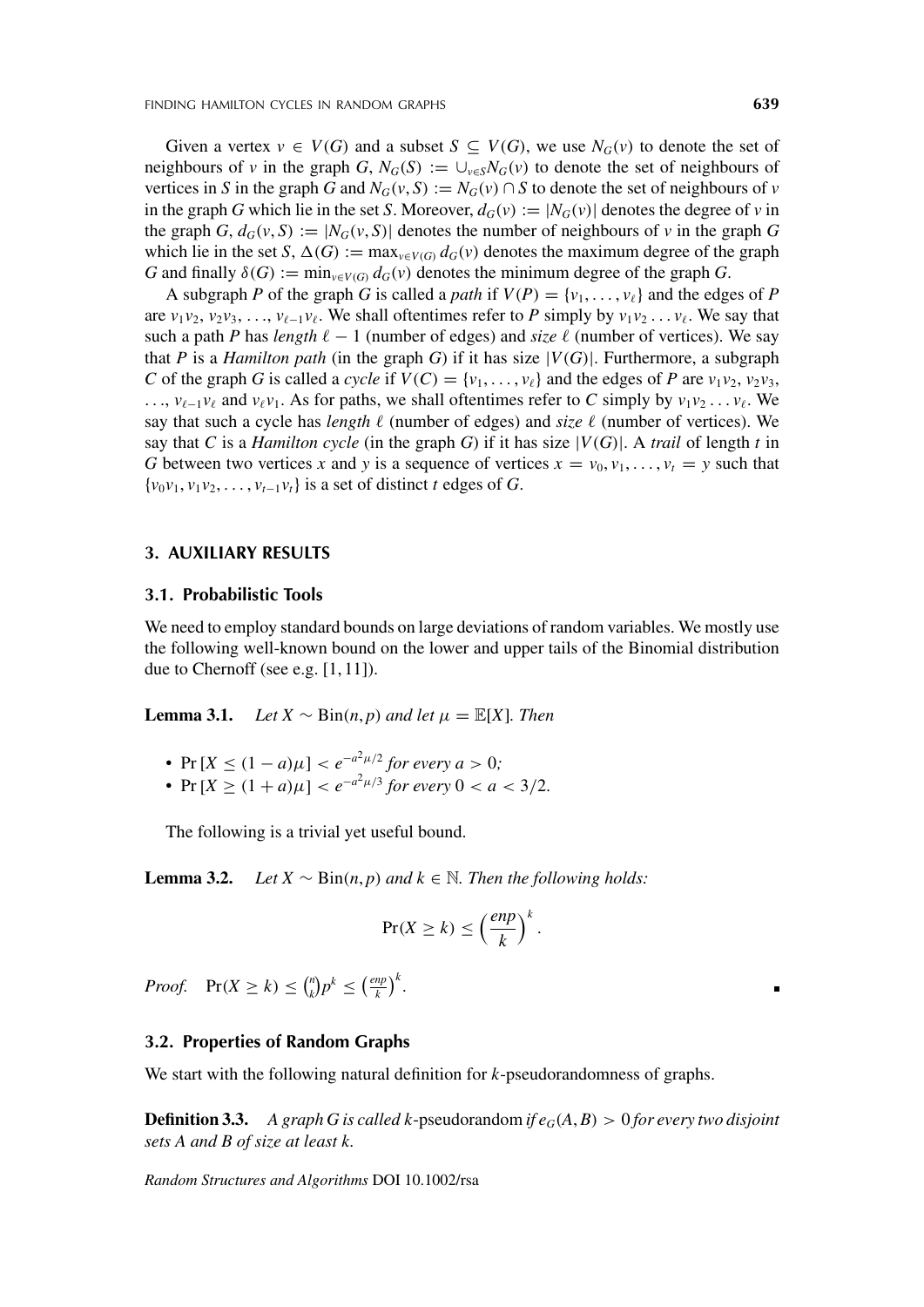**Lemma 3.4.** Let  $k = k(n)$  be an integer such that  $3 \ln n \le k \le \frac{n}{8}$  and let  $\frac{3 \ln(n/k)}{k} \le p \le 1$ . *Then whp a graph*  $G \sim \mathcal{G}(n, p)$  *is k-pseudorandom.* 

*Proof.* If *G* is not *k*-pseudorandom then there exist two disjoint sets *S* and *T* with  $|S|$  =  $|T| = k$  and no edge between them. Note that the probability that there is no edge between a given such pair  $\{S, T\}$  is  $(1 - p)^{k^2}$  and there are at most  $\binom{n}{k}^2$  such pairs. Thus, applying the union bound over all pairs of disjoint sets *S*, *T* of size  $k$  we obtain that the probability that *G* is not *k*-pseudorandom is at most

$$
{\binom{n}{k}}^2 (1-p)^{k^2} \leq {\left(\frac{en}{k}\right)}^{2k} e^{-pk^2} = {\left(\frac{e^2 n^2 e^{-pk}}{k^2}\right)}^k \leq {\left(\frac{e^2 k}{n}\right)}^k = o(1).
$$

Thus, we conclude that whp a graph  $G \sim \mathcal{G}(n, p)$  is *k*-pseudorandom as claimed.

In the following two lemmas we state a few properties of a typical random graph which will be used extensively throughout the paper.

**Lemma 3.5.** Let  $p = p(n) \in (0, 1)$ , let  $c > 1$  be a constant and let  $C = C(n) \ge$ 6 ln(*np* ln *n*). Then whp a graph  $G \sim \mathcal{G}(n, p)$  is such that the following holds:

- $(P1) \Delta(G) \leq 4np$ , provided  $p \geq \frac{\ln n}{n}$ .
- (P2)  $e_G(X) < c|X|$  for any subset  $X \subseteq V(G)$  of size at most  $\left(\frac{1}{\ln n} \cdot \frac{(2c)^c}{e^{c+1}np^c}\right)^{\frac{1}{c-1}}$ . (*P*3*)*  $e_G(X) < C|X|$  *for any subset*  $X \subseteq V(G)$  *of size at most*  $\frac{C}{2p}$ *.*

*Proof.* For (P1), note that for a vertex  $v \in V(G)$  we have  $d_G(v) \sim Bin(n-1, p)$  and so by Lemma 3.2

$$
\Pr\left[d_G(v)\geq 4np\right]\leq \left(\frac{e(n-1)p}{4np}\right)^{4np}\leq \left(\frac{e}{4}\right)^{4\ln n}=o\left(\frac{1}{n}\right).
$$

Thus, by applying the union bound over all vertices of *G* we see that the probability that there exists a vertex  $v \in V(G)$  with  $d_G(v) \ge 4np$  is  $o(1)$ , settling (P1).

For (P2), note that for a fixed  $X \subseteq V(G)$  of size  $|X| = x$  one has  $e_G(X) \sim \text{Bin}(\binom{x}{2}, p)$ . Therefore, by Lemma 3.2 we obtain

$$
\Pr\left[e_G(X)\geq cx\right]\leq \left(\frac{ex^2p}{2cx}\right)^{cx}=\left(\frac{exp}{2c}\right)^{cx}.
$$

Applying the union bound over all subsets of *V*(*G*) of size at most  $t = \left(\frac{1}{\ln n} \cdot \frac{(2c)^c}{e^{c+1}npc}\right)^{\frac{1}{c-1}}$ we see that the probability that there exists a set *X* of size  $x \le t$  with  $e_G(X) \ge cx$  is upper bounded by

$$
\sum_{x=1}^{t} {n \choose x} \left(\frac{exp}{2c}\right)^{cx} \le \sum_{x=1}^{t} \left(\frac{en}{x}\right)^{x} \left(\frac{exp}{2c}\right)^{cx} = \sum_{x=1}^{t} \left[\frac{en}{x} \cdot \left(\frac{exp}{2c}\right)^{c}\right]^{x}
$$

$$
\le \sum_{x=1}^{t} \left(\frac{e^{c+1} n p^{c} t^{c-1}}{(2c)^{c}}\right)^{x} = o(1),
$$

since  $\frac{e^{c+1} n p^c t^{c-1}}{(2c)^c} = \frac{1}{\ln n}$ . This settles (P2).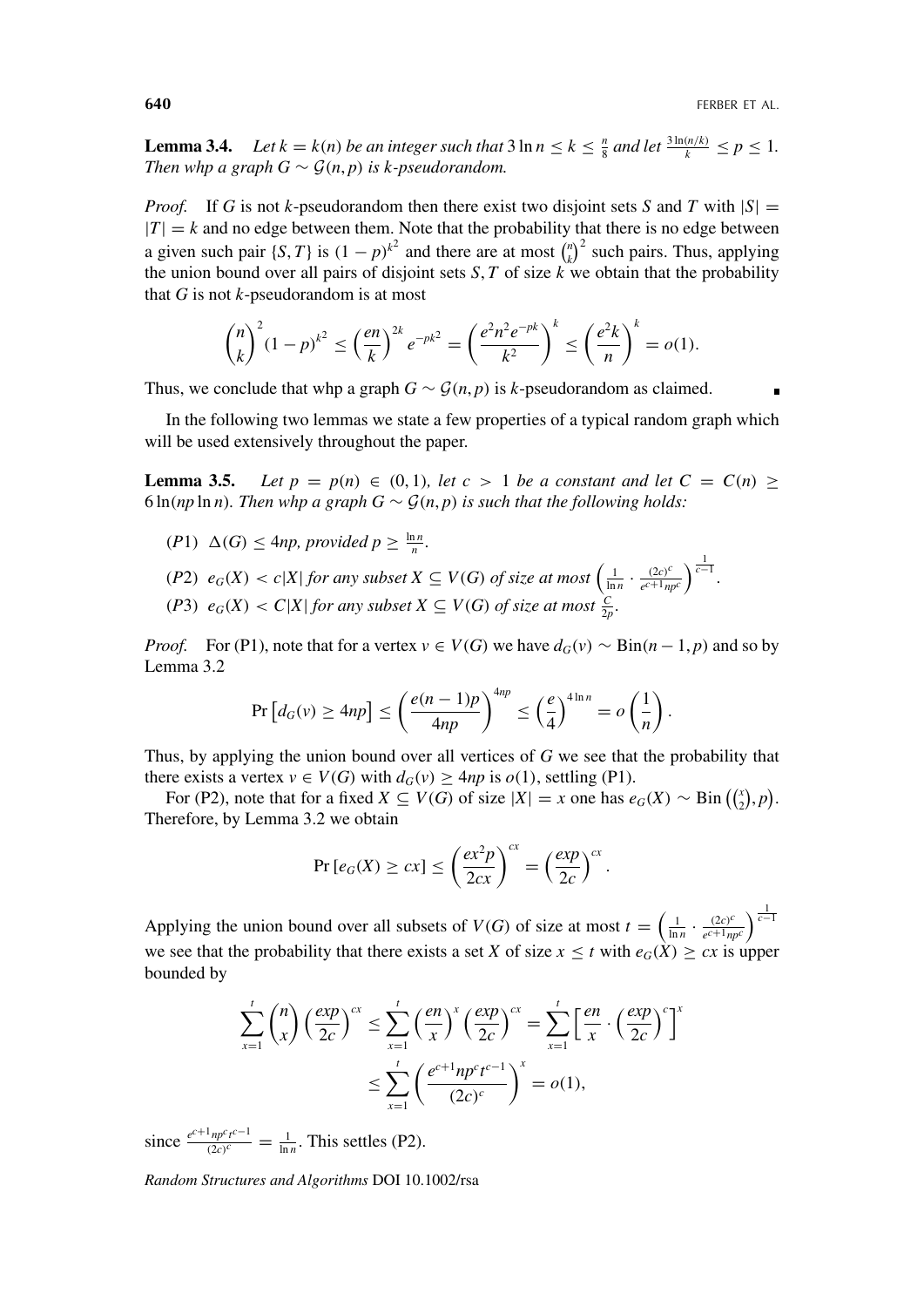For (P3) we proceed in a similar way as with (P2). By (P2), taking  $c = 2$ , we know that whp all sets  $X \subseteq V(G)$  of size at most  $\frac{1}{2np^2 \ln n}$  satisfy  $e_G(X) < 2|X| \leq C|X|$ . Thus, we just need to show that the probability that there exists a set *X* of size  $\frac{1}{2np^2 \ln n} \le x \le \frac{C}{2p}$  with  $e_G(X) \geq Cx$  is  $o(1)$ . Indeed, proceeding as above, we see that this probability is at most

$$
\sum_{x=\frac{1}{2np^2\ln n}}^{\frac{C}{2p}} \left[\frac{en}{x} \cdot \left(\frac{exp}{2C}\right)^C\right]^x \le \sum_{x=1}^{\infty} \left[2e(np)^2\ln n\left(\frac{e}{4}\right)^C\right]^x \le \sum_{x=1}^{\infty} \left(\frac{2e}{\ln n}\right)^x = o(1).
$$

since  $C \ge 6 \ln(np \ln n)$  and  $\left(\frac{e}{4}\right)^6 < e^{-2}$ . This settles (P3).

**Lemma 3.6.** *Let*  $w := w(n)$  *be such that*  $w \to \infty$  *as*  $n \to \infty$ *, let*  $p := p(n)$  *be such that*  $\frac{\ln n + \ln \ln n + w}{n}$  ≤  $p$  ≤  $\frac{10 \ln n}{n}$ , let  $G \sim \mathcal{G}(n, p)$  and let C be a fixed positive integer. Then whp all *of the following hold:*

- *(P*1*) G has minimum degree at least* 2*.*
- *(P2) there are no two cycles in G of length at most*  $\frac{\ln n}{4 \ln(np)}$  *sharing exactly one vertex.*
- *(P3) between any two vertices*  $u, v \in V(G)$  *there are at most 3 trails of length at most C.*

*Proof.* First we prove that whp *(P*1*)* holds. Note that for a fixed vertex  $v \in V(G)$  we have

$$
\Pr\left[d_G(v) < 2\right] = (1 - p)^{n - 1} + (n - 1)p(1 - p)^{n - 2}
$$
\n
$$
\leq 2e^{-np} + 2npe^{-np} \leq \frac{2e^{-w}}{n \ln n} + 20 \ln n \cdot \frac{e^{-w}}{n \ln n} = o\left(\frac{1}{n}\right)
$$

where in the second inequality we used the fact that  $\ln n + \ln \ln n + w \le np \le 10 \ln n$ , and in the last step we used the fact that  $w \to \infty$ . Thus, taking the union bound over all vertices in  $V(G)$  we obtain

$$
\Pr\left[\delta(G) < 2\right] = \Pr\left[\exists v \in V(G) \text{ such that } d_G(v) < 2\right] \le n \cdot o\left(\frac{1}{n}\right) = o(1),
$$

implying that *(P*1*)* holds whp as claimed.

Next we show that (P2) also holds whp. Note that if  $C_1$  and  $C_2$  are cycles in  $K_n$  of lengths  $l_1$ ,  $l_2$ , respectively, sharing exactly one vertex then  $|V(C_1) \cup V(C_2)| = l_1 + l_2 - 1$ and  $|E(C_1) \cup E(C_2)| = l_1 + l_2$ . Thus, using the union bound, we see that the probability that in *G* we have two cycles of lengths  $l_1$  and  $l_2$  which share exactly one vertex is at most  $n^{l_1+l_2-1}p^{l_1+l_2} = \frac{(np)^{l_1+l_2}}{n}$ . Moreover, letting  $k := \frac{\ln n}{4 \ln(np)}$  and taking the union bound over all pairs of cycles of lengths at most  $k$  which share exactly one vertex, we see that the probability of *(P*2*)* not holding is at most

$$
\sum_{l_1,l_2=1}^k \frac{(np)^{l_1+l_2}}{n} \le \frac{k^2 (np)^{2k}}{n} = o(1),
$$

since  $(np)^{2k} = \sqrt{n}$ . Thus, we conclude that *(P2)* holds whp as claimed.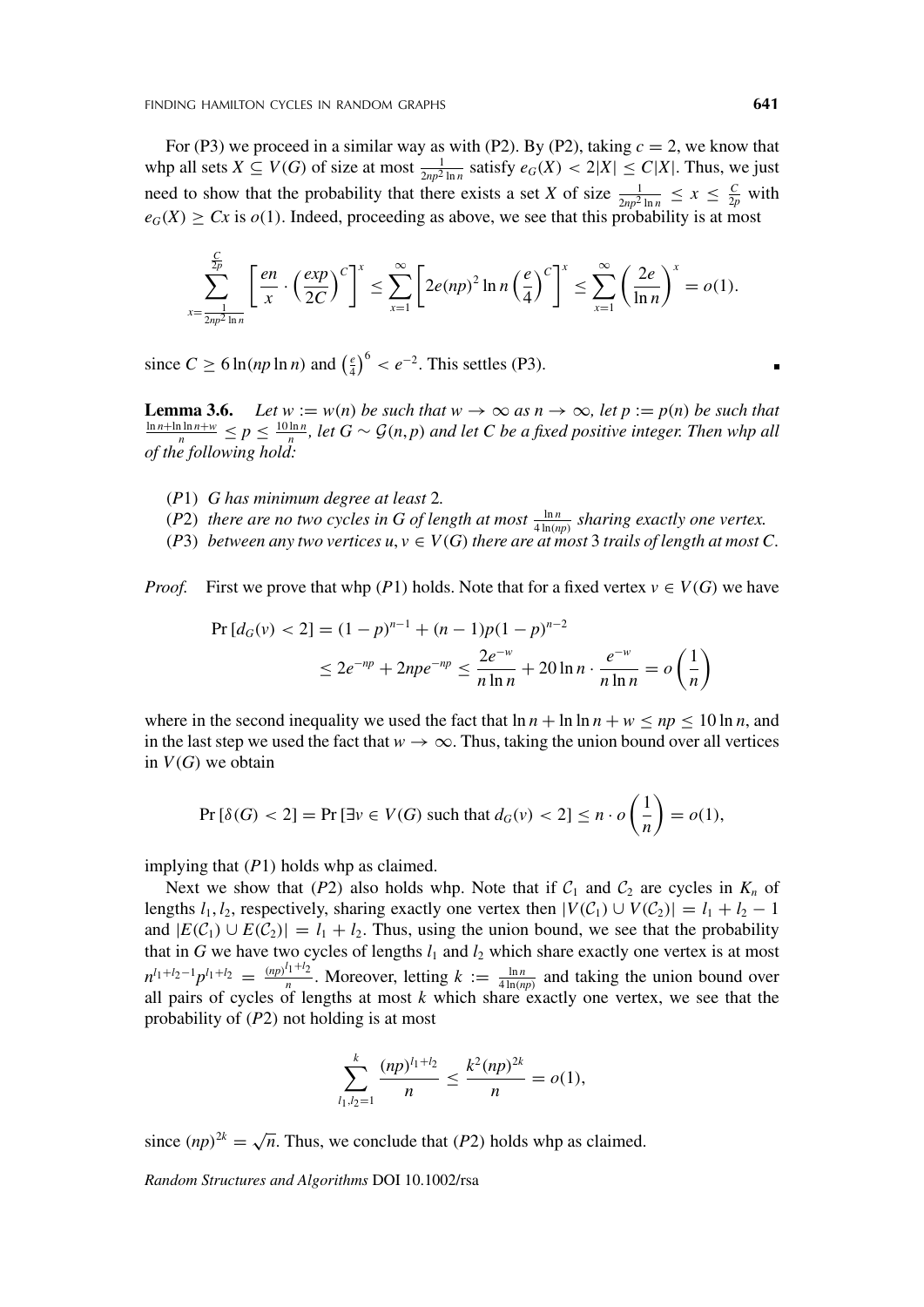$\blacksquare$ 

Finally we show that whp *(P3)* holds. Let  $u, v \in V(G)$  and let  $W_1, W_2, W_3, W_4$  be any four distinct trails between *u* and *v* in  $K_n$ , each of length at most *C*. A moment's thought reveals that

$$
|V(\mathcal{W}_1) \cup V(\mathcal{W}_2) \cup V(\mathcal{W}_3) \cup V(\mathcal{W}_4)| < |E(\mathcal{W}_1) \cup E(\mathcal{W}_2) \cup E(\mathcal{W}_3) \cup E(\mathcal{W}_4)| \leq 4C.
$$

Thus, using the union bound we see that the probability of *(P*3*)* not holding is at most

$$
\sum_{l=1}^{4C} n^{l-1} p^l = \sum_{l=1}^{4C} \frac{(np)^l}{n} \le \frac{4C(10 \ln n)^{4C}}{n} = o(1).
$$

We conclude that *(P*3*)* holds whp, completing the proof of the lemma.

## **3.3. Properties of Graphs**

The following simple lemma can be found, e.g., in Chapter 1 of [7].

**Lemma 3.7.** Let  $G = (V, E)$  be a graph. There exists  $S \subseteq V$  such that  $G[S]$  is a connected *graph of minimum degree at least* |*E*|*/*|*V*|*.*

The next lemma follows from a simple application of Hall's Theorem (see e.g. the exercises of Chapter 2 in [7]).

**Lemma 3.8.** *Let*  $G = (V, E)$  *be a bipartite graph with bipartition*  $V = A \cup B$ *, and let* k *be a natural number. Suppose that for every*  $I \subseteq A$  *we have*  $|N(I)| \geq k|I|$ *. Then for every i* ∈ *A* there exists a subset  $J_i$  ⊆  $N(i)$  of size  $|J_i|$  =  $k$  such that all the sets  $(J_i)_{i \in A}$  are disjoint.

A routine way to turn a non-Hamiltonian graph *H* that satisfies some expansion properties into a Hamiltonian graph is by using boosters. A *booster* is a non-edge *e* of *H* such that the addition of *e* to *H* creates a path which is longer than a longest path of *H*, or turns *H* into a Hamiltonian graph. In order to turn *H* into a Hamiltonian graph, we start by adding a booster *e* of *H*. If the new graph  $H \cup \{e\}$  is not Hamiltonian then one can continue by adding a booster of the new graph. Note that after at most  $|V(H)|$  successive steps the process must terminate and we end up with a Hamiltonian graph. The main point using this method is that it is well-known (for example, see [3]) that a non-Hamiltonian connected graph *H* with "good" expansion properties has many boosters. In the proof of Theorem 1 we use a similar notion of boosters, known as *e-boosters*.

Given a graph *H* and a pair  $e \in {V(H) \choose 2}$ , consider a path *P* of *H* ∪ {*e*} of maximal length which contains *e* as an edge. A non-edge *f* of *H* is called an *e*-booster if  $H \cup \{e, f\}$  contains a path *Q* which passes through *e* and which is longer than *P* or if  $H \cup \{e, f\}$  contains a Hamilton cycle that uses *e*. The following lemma appears in [8] and shows that every connected and non-Hamiltonian graph *G* satisfying certain expansion properties has many *e*-boosters for every possible *e*.

**Lemma 3.9.** *Let H be a connected graph for which*  $|N_H(X) \setminus X| \ge 2|X| + 2$  *holds for every subset*  $X ⊆ V(H)$  *of size*  $|X| ≤ k$ *. Then, for every pair e* ∈  ${V(H) \choose 2}$  *such that*  $H ∪ {e}$ *does not contain a Hamilton cycle which uses the edge e, the number of e-boosters for H is at least*  $\frac{1}{2}(k+1)^2$ *.*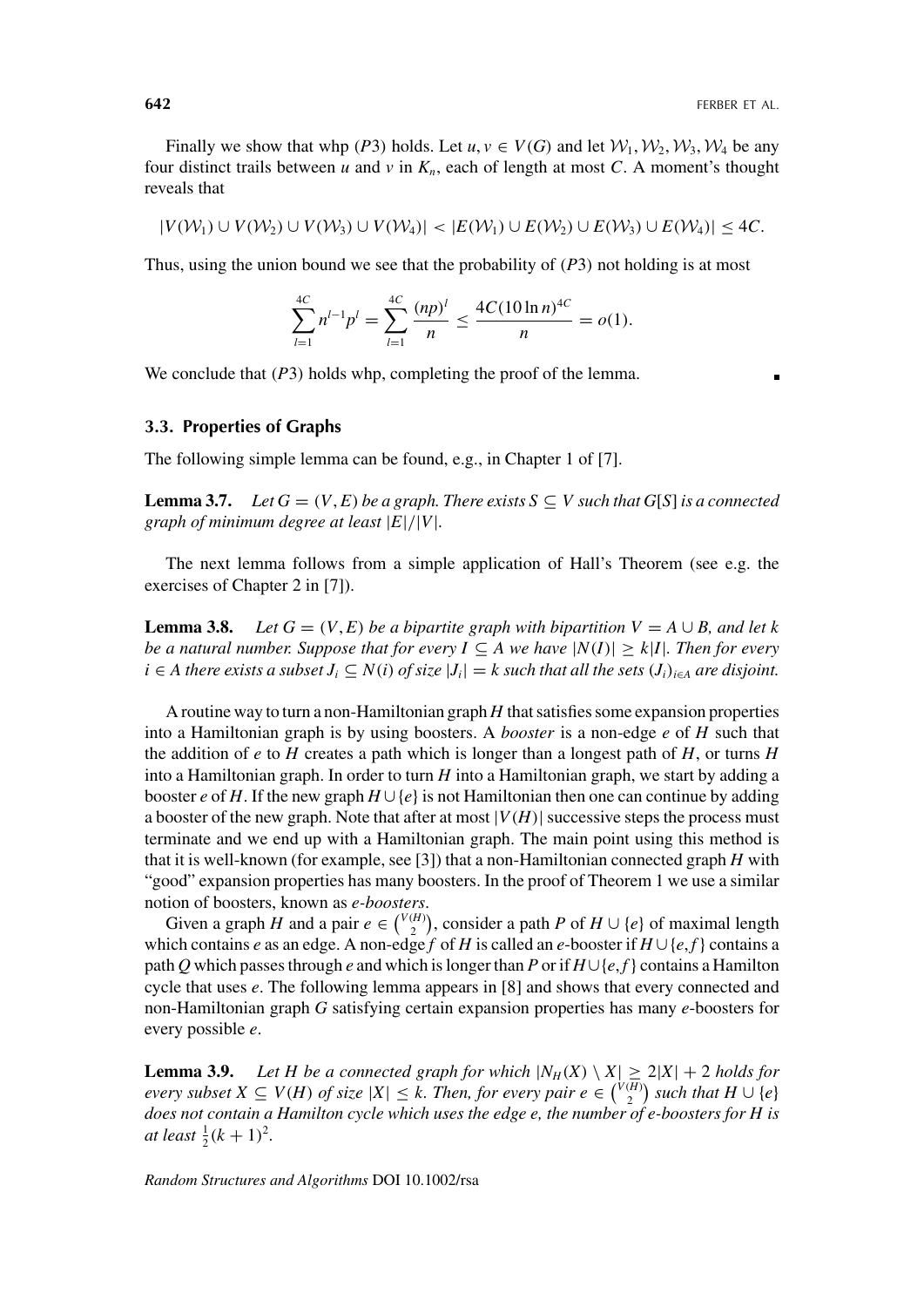## **4. PROOF OF THEOREM 1**

In this section we prove Theorem 1. In our proof we present a randomised algorithm which successively queries (about adjacency) carefully selected pairs of vertices in  $\mathcal{G}(n, p)$ , where  $p \geq \frac{\ln n + \ln \ln n + w(1)}{n}$ . We then show that whp the algorithm terminates by revealing a Hamilton cycle after only  $n + o(n)$  positive answers. The algorithm is divided into five different phases, labeled I, II, III, IV and V.

We remark that we may and will assume throughout the proof that  $p \leq \frac{10 \ln n}{n}$ . Indeed, if  $p > \frac{10 \ln n}{n}$  then we can use the algorithm Alg(*p'*) which queries pairs of vertices with probability  $p' = \frac{10 \ln n}{n}$  with a slight modification to obtain an algorithm Alg(*p*) which queries pairs of vertices with probability  $p$ . When a pair of vertices is queried by  $\text{Alg}(p')$ , do it in two stages: first query it with probability  $\frac{p'}{p}$  to decide whether Alg(*p*) should query this pair of vertices as well; if the answer is positive, then query it a second time with probability  $p$ . A pair of vertices which is queried by  $\text{Alg}(p')$  is considered to be an edge if and only if the answer to both questions is positive, and so this happens with probability  $p' = \frac{p'}{p} \cdot p$ . However, in the algorithm Alg(*p*) pairs of vertices are queried about adjacency with probability *p*. Finally, note crucially that the edges which are revealed by the algorithm  $\text{Alg}(p)$  a re exactly the same as the ones which are revealed by the algorithm  $\text{Alg}(p')$  and so, if the latter whp finds a Hamilton cycle after only  $n + o(n)$  positive answers then so does the former.

In order to simplify notation in the proof, we work in the following setting. Throughout the algorithm we maintain a tripartition  $R \cup W \cup B$  of the edge set of the complete graph with vertex set  $V = [n]$ . Edges in *R*, *W*, *B* are called respectively *red*, *white* and *blue*. A red edge represents an edge which has been queried successfully (and thus belongs to the exposed graph *G*), a white edge represents an edge which has not yet been queried and a blue edge represents an edge which has been queried unsuccessfully. During the algorithm we *recolour* some white edges. *Recolouring* a white edge means that with probability *p* we recolour it red (i.e., we move it from the set *W* to the set *R*), and otherwise we recolour it blue (i.e. we move it from the set *W* to the set *B*). All the recolourings are considered independent. At any point during the algorithm, the *red graph* (respectively, *white graph* and *blue grap h*) refers to the graph with vertex set *V* and edge set *R* (respectively, *W* and *B*). Moreover, if  $u, v \in V$  then we say that *v* is a *red neighbour* (respectively, *white neighbour* and *blue neighbour*) of *u* if  $uv \in R$  (respectively,  $uv \in W$  and  $uv \in B$ ). The algorithm starts with the tripartition  $(R, W, B) = (\emptyset, {V \choose 2}, \emptyset)$  and whp it ends with the red graph containing a Hamilton cycle while having only  $n + o(n)$  edges.

During the algorithm, if *R* denotes the set of red edges at a certain point, and if at that point it is verified that any of the events below does not hold then we stop the algorithm:

- N.1 We have  $\Delta(R) \leq 40 \ln n$ .
- N.2 If none of the edges incident to a given vertex  $v \in V$  are white (i.e. they were already recoloured before) then  $\nu$  has at least 2 red neighbours.
- N.3 There are no two cycles in *R* of length at most  $(\ln n)^{0.9}$  sharing exactly one vertex.
- N.4 Between any two vertices  $u, v \in V$  there are at most three trails of length at most 6 in *R*.

We remark that all of these events hold whp by *(P*1*)* of Lemma 3.5 and by Lemma 3.6, and so we can assume throughout the proof that these properties always hold.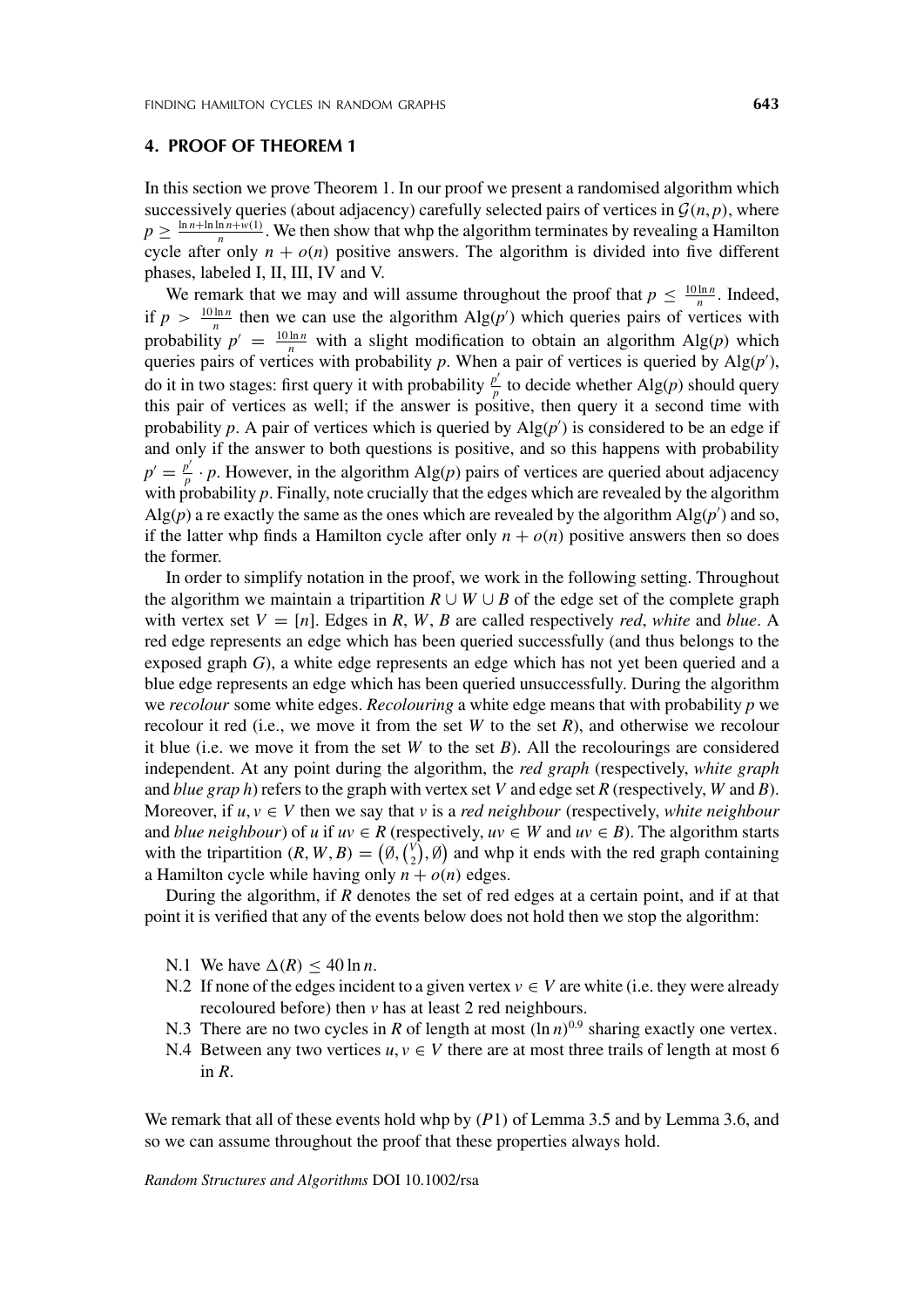In Phases I–IV we consider a finite number of properties concerning the tripartition *(R*, *W*, *B)*, which we need for later phases. These properties will be labeled according to the phase in which they are considered, in order to make it easier for the reader to find them in a later reference. For example, II.1(b) will be used to denote property 1(b) of Phase II. In each phase, we show that all the properties considered hold whp and so we may assume that they hold for later phases.

#### **4.1. Outline of the Algorithm**

**Phase I:** In this phase we use a modified version of the well known graph search algorithm Depth First Search (see e.g. [17]). Starting from a complete graph with all edges white, we use this algorithm to find a "long" red path  $P$  by recolouring red at most  $n - 1$  white edges. Afterwards by recolouring red one more white edge between "short" initial and final segments of the path P, we create a red cycle  $C_1$  of size  $n - \Theta(n(\ln n)^{-0.45})$ . This is done whilst ensuring some technical conditions needed for later phases.

**Phase II:** Let  $\mathcal{U} := V \setminus V(\mathcal{C}_1)$ . In this phase, starting from the partition  $V = V(\mathcal{C}_1) \cup \mathcal{U}$ , we recolour a random subset of white edges in  $U$  and partition  $U$  into three sets  $EXP<sub>1</sub>$ ,  $SMALL<sub>1</sub>$  and TINY. The set  $EXP<sub>1</sub>$  will be such that the minimum red degree inside it is  $\Omega((\ln n)^{0.4})$  and  $|U \setminus EXP_1| = o(n/\ln n)$ . Later, we recolour all the white edges between  $U \setminus EXP_1$  and  $V(C_1)$ . A partition  $U \setminus EXP_1 = SMALL_1 \cup TINY$  is then obtained by letting SMALL<sub>1</sub> be the set of all vertices of "large" red degree into a "large" subset  $\mathcal{M}_1$  of  $V(\mathcal{C}_1)$ . Finally, we recolour all the white edges inside  $U$  touching vertices of TINY. All of this is achieved by recolouring red only *o(n)* edges during this phase.

**Phase III:** The goal of this phase is to "swallow" the vertices of TINY one at a time into the red cycle  $C_1$  obtained in Phase I. This is achieved by creating at each time a larger red cycle that contains a new vertex of TINY and some vertices of  $EXP<sub>1</sub>$ , until a red cycle  $C_2$  such that  $V(C_1) \cup \text{TINY} \subseteq V(C_2)$  is obtained. We ensure that whp only  $o(n)$  edges are recoloured red during this phase. At the end of this phase we get a partition of the vertex set  $V = V(C_2) \cup EXP_2 \cup SMALL_2$  where  $EXP_2 \subseteq EXP_1$  is a "good expander" and SMALL<sub>2</sub>  $\subseteq$  SMALL<sub>1</sub> is a set of vertices of "large" degree into a "large" subset  $M_2 \subseteq M_1$ of  $V(\mathcal{C}_2)$ .

**Phase IV:** The goal of this phase is to "swallow" the vertices of  $SMALL_2$  one at a time into the red cycle  $C_2$  obtained in Phase III. This is achieved by creating at each time a larger red cycle that contains a new vertex of  $SMALL<sub>2</sub>$ , until a red cycle  $C<sub>3</sub>$  such that *V*( $C_2$ )∪SMALL<sub>2</sub> ⊆ *V*( $C_3$ ) is obtained. We ensure that whp only *o*(*n*) edges are recoloured red during this phase. Moreover, at the end we get a partition of the vertex set  $V = V(\mathcal{C}_3) \cup$ EXP<sub>3</sub> where  $EXP_3 \subseteq EXP_2$  is a "good expander".

**Phase V:** In this phase we create a Hamilton cycle in the red graph by merging the red cycle  $C_3$  with the set EXP<sub>3</sub>. We start by recolouring red  $\Theta(1)$  white edges in EXP<sub>3</sub> in order to make the red graph in  $EXP<sub>3</sub>$  become connected. Afterwards, we consider two adjacent vertices  $v, w$  in the red cycle  $C_3$  which have large white degree onto  $EXP_3$ . By recolouring edges between *v*, *w* and EXP<sub>3</sub> we then find  $x, y \in EXP_3$  such that *vx* and *wy* are coloured red. Finally, using the fact that the red graph in  $EXP<sub>3</sub>$  is a connected expander we recolour red at most |EXP3| edges in order to find a red Hamilton path from *x* to *y* inside the set EXP3. This path together with the red path  $C_3 \setminus \{vw\}$  and the red edges *vx* and *wy* then provides the desired red Hamilton cycle in *V*. All of this is achieved by recolouring red only  $o(n)$ edges during this phase.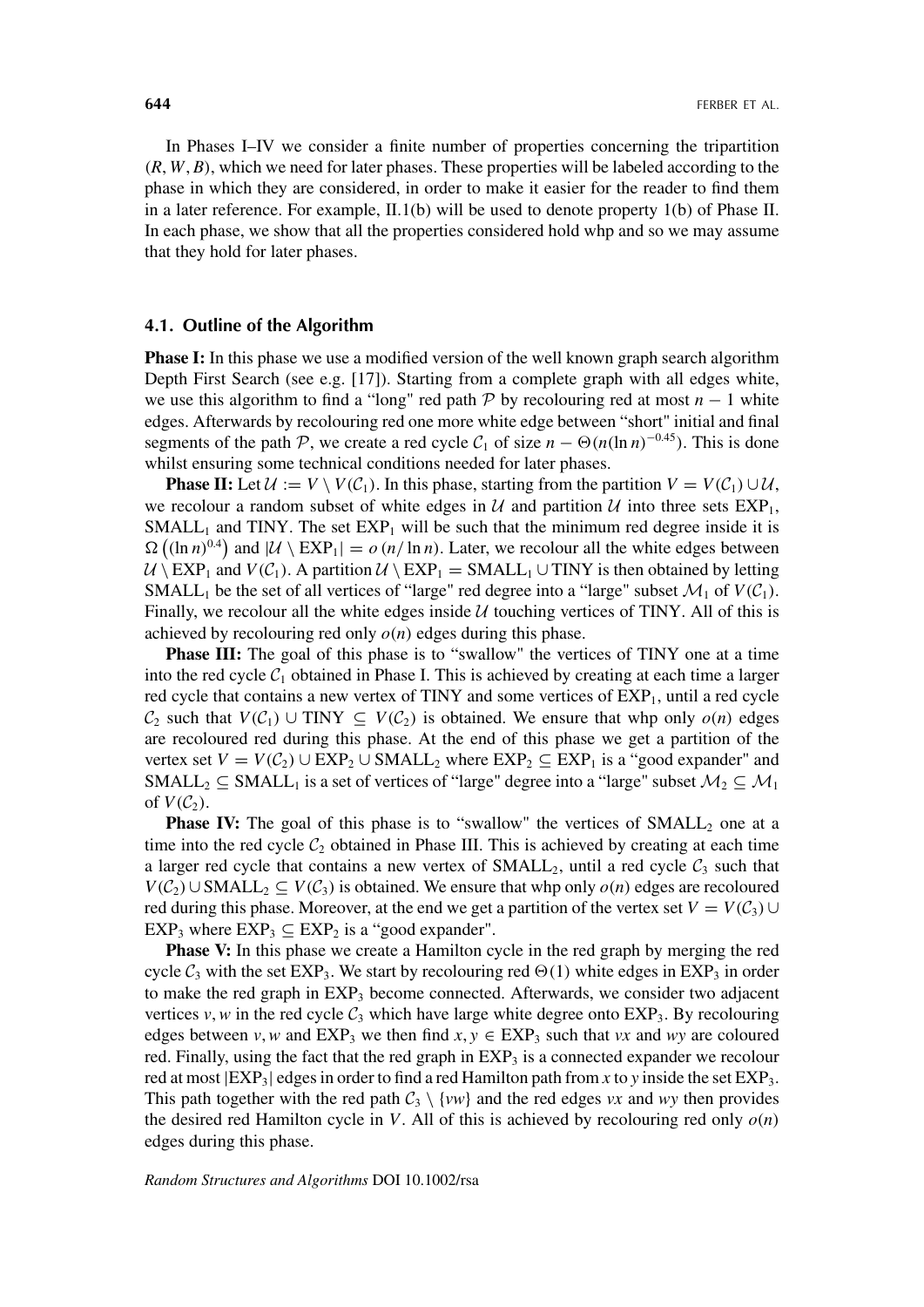## **4.2. Phase I**

The algorithm for this phase is divided into two stages. In Stage 1 we use a randomised version of the Depth First Search exploration algorithm to obtain a "long" red path  $P$ . In Stage 2 of the algorithm we use the red path P to find a red cycle  $C_1$  of size  $n - \Theta(n(\ln n)^{-0.45})$ , by recolouring red exactly one white edge between an initial and a final interval of P.

**(Stage 1)**In this stage we run a (slightly modified version of) DFS algorithm on the vertex set  $V = [n]$ . Recall that DFS is an algorithm to explore all the connected components of a graph  $G = (V, E)$ , while finding a spanning tree of each of them in the following way. It maintains a tripartition  $(C, A, U)$  of the vertex set V, letting C be the set of vertices whose exploration is complete, *U* be the set of unvisited vertices and  $A = V \setminus (C \cup U)$  (the vertices which are "active"), where the vertices of *A* are kept in a stack (last in first out). It starts with  $C = A = \emptyset$  and  $U = V$  and runs until  $A \cup U = \emptyset$ . In each round of the algorithm, if  $A \neq \emptyset$ , then it identifies the last vertex  $a \in A$ , and starts to query *U* for neighbours of *a*, according to the natural ordering on them. If such a neighbour exists, let  $u \in U$  be the first such neighbour, then the algorithm moves *u* from *U* to *A*. Otherwise, the algorithm moves *a* from *A* to *C*. If  $A = \emptyset$ , then the algorithm moves the first (according to the natural ordering) vertex in *U* to *A*.

The following properties of DFS will be relevant for us and follow immediately from its description.

- *(O*1*)* At any point during the algorithm, it is true that all the pairs between *C* and *U* have been queried, and none of them are edges of *G*.
- *(O*2*)* Throughout the algorithm, the explored graph is a forest.
- *(O*3*)* At each round of the algorithm exactly one vertex moves, either from *U* to *A* or from *A* to *C*.
- *(O*4*)* The set *A* always spans a path.

For our purposes, we run DFS on a random input in the following way. At each round of the algorithm let *e* be the relevant pair waiting to be queried. We first decide with probability  $q = (\ln n)^{-1/2}$  whether we want to recolour this pair. If yes, we recolour the pair *e* red with probability *p* (and consider it as an edge for DFS) and blue otherwise (and consider it as a non-edge for DFS). If no, we consider *e* to be a non-edge for DFS. All these actions happen independently at random. We stop this algorithm as soon as  $|C|=|U|$ (and not when  $A \cup U = \emptyset$ ), with the set *A* spanning a red path  $\mathcal{P} = a_1 a_2 \dots a_{|A|}$  of size  $|A| = n - |C| - |U|$ . Claim 4.1 below ensures that whp at the end of the routine one has  $k := n(\ln n)^{-0.45} \ge |C| = |U|$ , so that  $|A| \ge n - 2k$ . We assume henceforth that this holds and we proceed to Stage 2.

#### **(End of Stage 1)**

**(Stage 2)** Consider the intervals  $I_1 := \{a_1, a_2, \ldots, a_k\}$  and  $I_2 := \{a_{n-3k+1}, a_{n-3k+2}, \ldots, a_{n-3k+2}, \ldots, a_{n-3k+2}, \ldots, a_{n-3k+3k+3}\}$  $a_{n-2k}$  } of  $P$  and let *D* be the set of white edges between  $I_1$  and  $I_2$ . Following a fixed ordering of the set *D*, at each step first decide with probability *q* whether this edge should be recoloured. If yes, then recolour it red with probability  $p$  (and blue otherwise). All these actions are taken independently. The stage is completed successfully when the first red edge from *D* is discovered. Claim 4.1 below ensures that whp there will be such an edge. Assuming this, let  $a_i a_j \in D$  be this edge, where  $a_i \in I_1$  and  $a_i \in I_2$ . The algorithm terminates by setting  $C_1$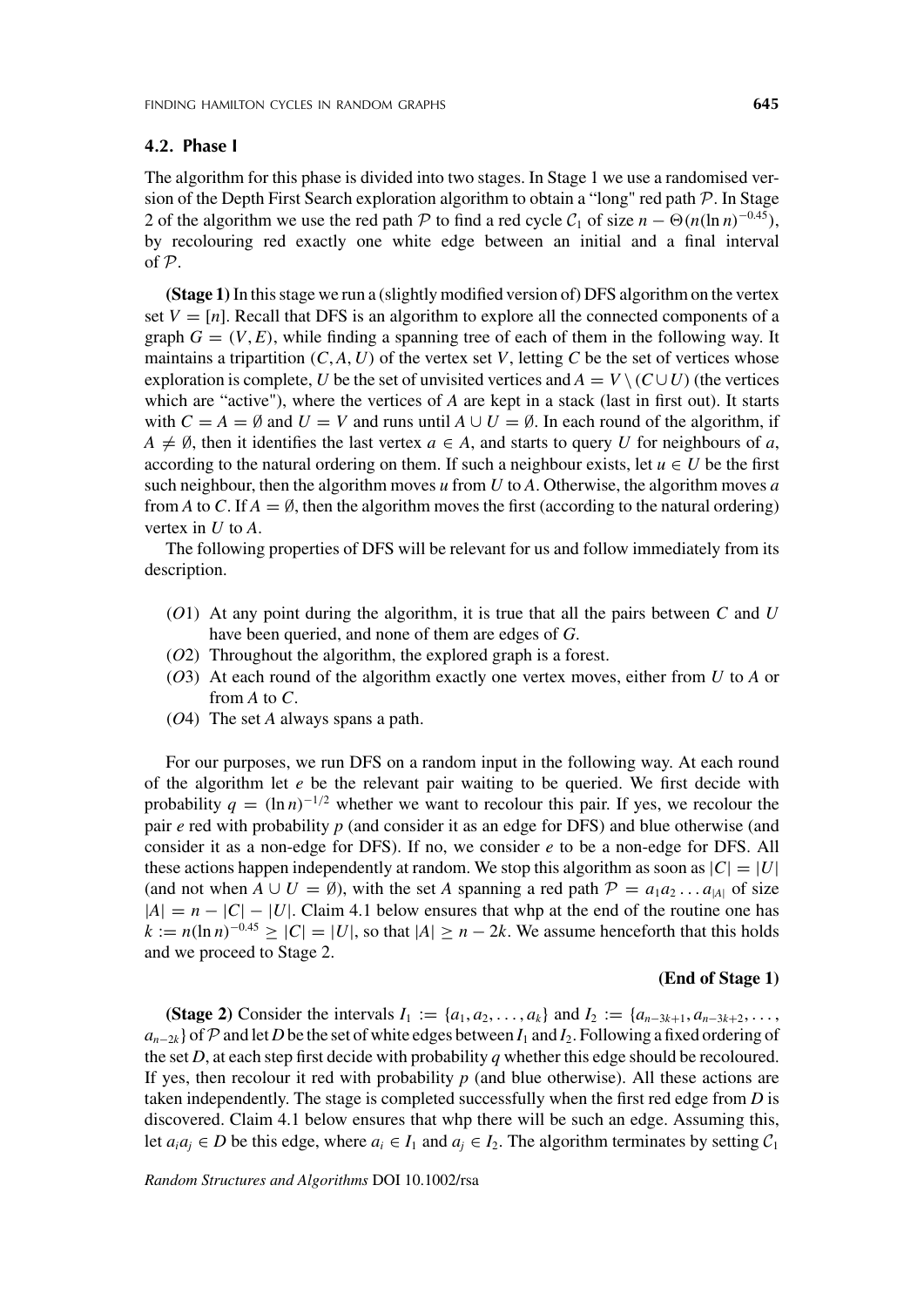to be the red cycle formed by the vertices  $a_i, a_{i+1}, \ldots, a_i$  with the red edges of P together with the red edge  $a_i a_j$ .

**(End of Stage 2)**

In the next claim we prove that some properties which are assumed in the algorithm hold whp.

**Claim 4.1.** *The following properties hold whp:*

- *(i) At the end of Stage 1 we have*  $|C| = |U| ≤ k := n(\ln n)^{-0.45}$ *.*
- *(ii) During Stage 2, at least one edge in D is recoloured red.*

*Proof of Claim 4.1.* In order to prove *(i)*, note that during the algorithm, each pair which has been queried has been recoloured red with probability  $pq > n(\ln n)^{-1/2}$ , independently at random. Moreover, it follows from *(O*1*)* that none of the pairs between *C* and *U* have been coloured red. Note that by exploring all the edges of the graph we obtain a graph which is distributed as  $G(n, pq)$ . Now, since

$$
pq \ge \frac{(\ln n)^{0.5}}{n} \ge \frac{1.35(\ln n)^{0.45} \ln \ln n}{n} = \frac{3 \ln (n/k)}{k}
$$

it follows from Lemma 3.4 that this graph is whp *k*-pseudorandom and therefore, unless  $|C|=|U| \leq k$ , there must be red edges between these sets.

Property *(ii)* follows from a similar argument.

Assuming that the properties of Claim 4.1 hold, denoting by  $R_1$ ,  $W_1$  and  $B_1$  the sets of red, white and blue edges, respectively, at the end of this phase's algorithm, we show that whp the following technical conditions hold:

- I.1 the graph  $R_1$  contains a cycle  $C_1$  of size *t*, where  $2n(\ln n)^{-0.45} < n t \le 4n(\ln n)^{-0.45}$ .
- I.2 at most *n* white edges are recoloured red during this phase, i.e.  $|R_1| \le n$ .
- I.3 for every *v* ∈ *V* we have  $d_{W_1}(v, V(\mathcal{C}_1)) \ge n 5n(\ln n)^{-0.45} = (1 o(1))n$ .
- I.4 letting  $\mathcal{U} := V \setminus V(\mathcal{C}_1)$ , we have  $d_{R_1 \cup B_1}(v, \mathcal{U}) \leq 4n(\ln n)^{-0.5} = o(|\mathcal{U}|)$  for every  $v \in V$ .

# **Claim 4.2.** *Properties I.1–I.4 hold (whp).*

*Proof of Claim 4.2.* Note that the red cycle  $C_1$  formed by the vertices  $a_i, a_{i+1}, \ldots, a_j$ obtained at the end of the algorithm has size  $t := j - i + 1$ . Moreover, assuming Claim 4.1, since  $1 \le i \le k$  and  $n - 3k + 1 \le j \le n - 2k$  we obtain that  $n - 4k < n - 4k + 2 \le k$  $j - i + 1 = t \leq n - 2k$ . This settles I.1.

Since a forest in a graph of order *n* has less than *n* edges, it is clear by (O2) that in Stage 1 of the algorithm less than *n* edges are recoloured red. Moreover, since in Stage 2 only one edge is recoloured red, it follows that in the whole phase at most *n* edges are recoloured red, settling I.2.

Next, note that  $R_1 \cup B_1$  can be seen as part of a graph distributed as  $\mathcal{G}(n, q)$ . Thus, by (P1) of Lemma 3.5 it follows that I.4 holds whp. Furthermore, by I.1 and I.4 we have that for every  $v \in V$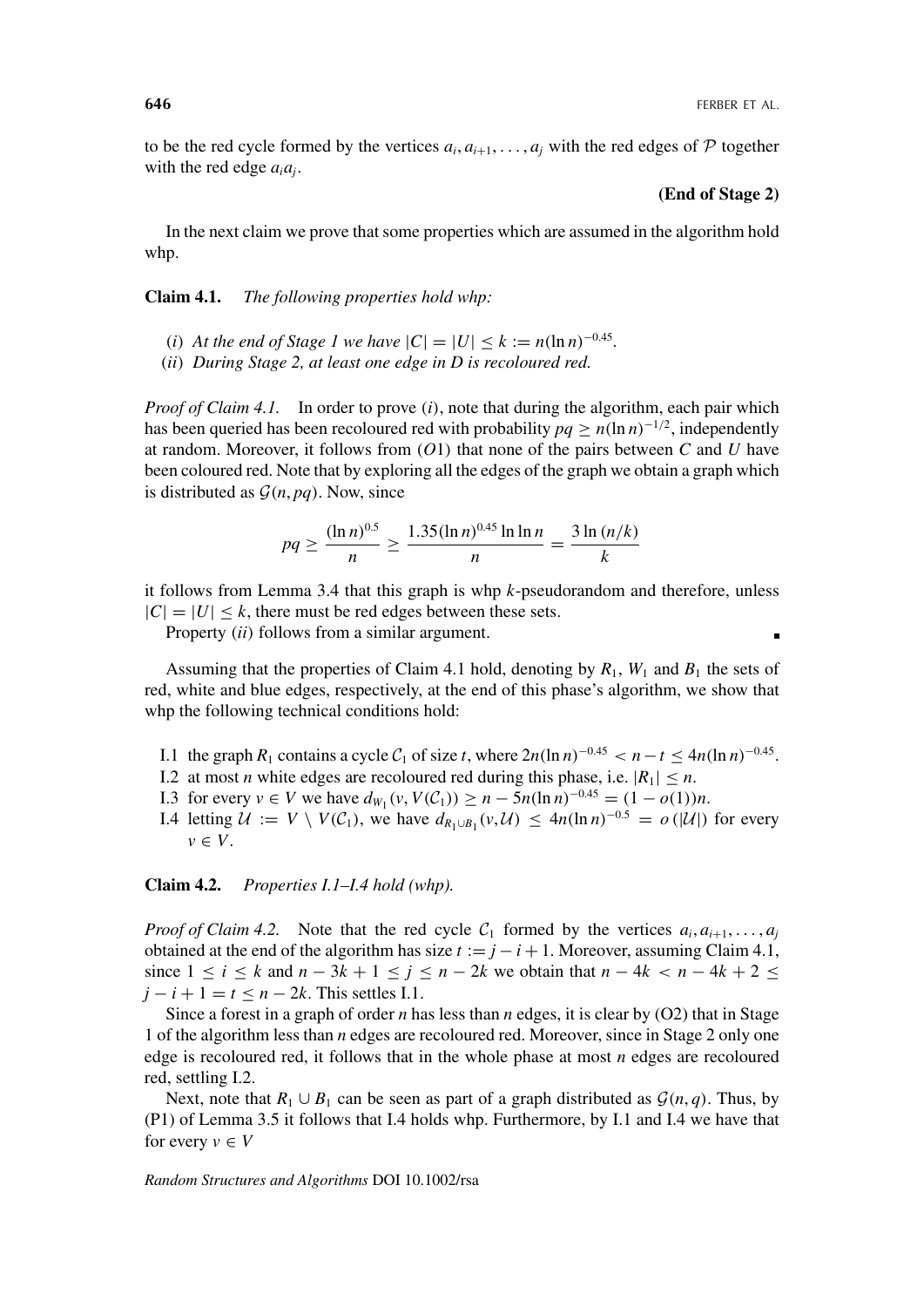FINDING HAMILTON CYCLES IN RANDOM GRAPHS **647**

$$
d_{W_1}(v, V(C_1)) \ge |V(C_1)| - 1 - d_{R_1 \cup B_1}(v, V(C_1))
$$
  
\n
$$
\ge n - 4n(\ln n)^{-0.45} - 1 - \Delta(R_1 \cup B_1) \ge n - 5n(\ln n)^{-0.45}
$$

which settles I.3.

We have shown that whp at the end of this phase all the properties I.1-I.4 hold. We shall assume henceforth that they hold for the sets  $R_1$ ,  $W_1$  and  $B_1$  obtained after this Phase.

## **4.3. Phase II**

In this phase we partition U into three sets  $U = EXP_1 \cup SMALL_1 \cup TINY$  as described in the outline. The algorithm for this phase is divided into the following three stages.

**(Stage 1)** Let *F* be a subset of  $W_1[\mathcal{U}]$  obtained by independently adding each edge in *W*<sub>1</sub>[U] to *F* with probability  $q' := 6(\ln n)^{-0.15}$ . Claim 4.3 below ensures that whp  $\frac{2}{3}$ |U| $q' \le$  $\delta(F) \leq \Delta(F) \leq \frac{4}{3} |\mathcal{U}| q'$ . Assuming this, recolour all the edges in *F*.

Taking the set  $F$  at random serves two purposes. Firstly, it ensures that not too many edges are recoloured red in this phase. Secondly, it leaves a certain amount of randomness for the edges in  $W_1[\mathcal{U}] \setminus F$ , which will be used in later phases.

#### **(End of Stage 1)**

**(Stage 2)** Let  $R^1$  denote the set of red edges after Stage 1 and set  $T_0 := \{v \in \mathcal{U} :$  $d_{R^1\setminus R_1}(v, \mathcal{U}) < \frac{1}{3}|\mathcal{U}|pq'$ . Claim 4.3 ensures that whp  $|T_0| \leq ne^{-(\ln n)^{0.4}}$ . Assuming this, starting with  $i = 0$ , as long as there exists a vertex  $v \in U \setminus T_i$  having at least 3 red neighbours in *T<sub>i</sub>*, choose such a vertex *v* and set  $T_{i+1} := T_i \cup \{v\}$ . Let  $T_f$  be the last set obtained in this process. Claim 4.3 below shows that whp  $f \leq |T_0|$ . Assuming that, define  $EXP_1 := U \setminus T_f.$ 

Note that every vertex  $v \in EXP_1$  has at most two red neighbours in  $T_f$ . Thus, by I.1 for every  $v \in EXP_1$  we have  $d_{R^1 \setminus R_1}(v, EXP_1) \ge \frac{1}{3} |\mathcal{U}| pq' - 2 \ge 3(\ln n)^{0.4}$ .

# **(End of Stage 2)**

**(Stage 3)** Let  $P_1, \ldots, P_m$  be vertex disjoint subpaths of the red cycle  $C_1$ , each of size 100, where  $m = \left| \frac{|V(C_1)|}{100} \right|$ , and set  $\mathcal{M}_1$  to be the union of all the vertices in the subpaths  $P_1, \ldots, P_m$  which are not endpoints. These paths will be used in later phases for technical reasons to ensure that certain vertices are not neighbours on the red cycle  $C_1$ .

Next, recolour all the white edges between  $T_f$  and  $V(C_1)$ , set SMALL<sub>1</sub> to be the set of all vertices in  $T_f$  with at least  $(\ln n)^{0.5}$  red neighbours in  $\mathcal{M}_1$  and set TINY :=  $T_f \setminus \text{SMALL}_1$ . The algorithm for this phase ends by recolouring all the edges in  $W_1[\mathcal{U}] \setminus F$  touching at least one vertex in TINY.

#### **(End of Stage 3)**

In the next claim we prove that some properties which are assumed in the algorithm hold whp.

**Claim 4.3.** *All of the following properties hold whp:*

- *(i) In Stage 1 one has*  $\frac{2}{3}$   $|\mathcal{U}|q' \leq \delta(F) \leq \Delta(F) \leq \frac{4}{3}$   $|\mathcal{U}|q'$ .
- *(ii) In Stage 2 one has*  $|T_0| \leq n e^{-(\ln n)^{0.4}}$  *and*  $f \leq |T_0|$ *.*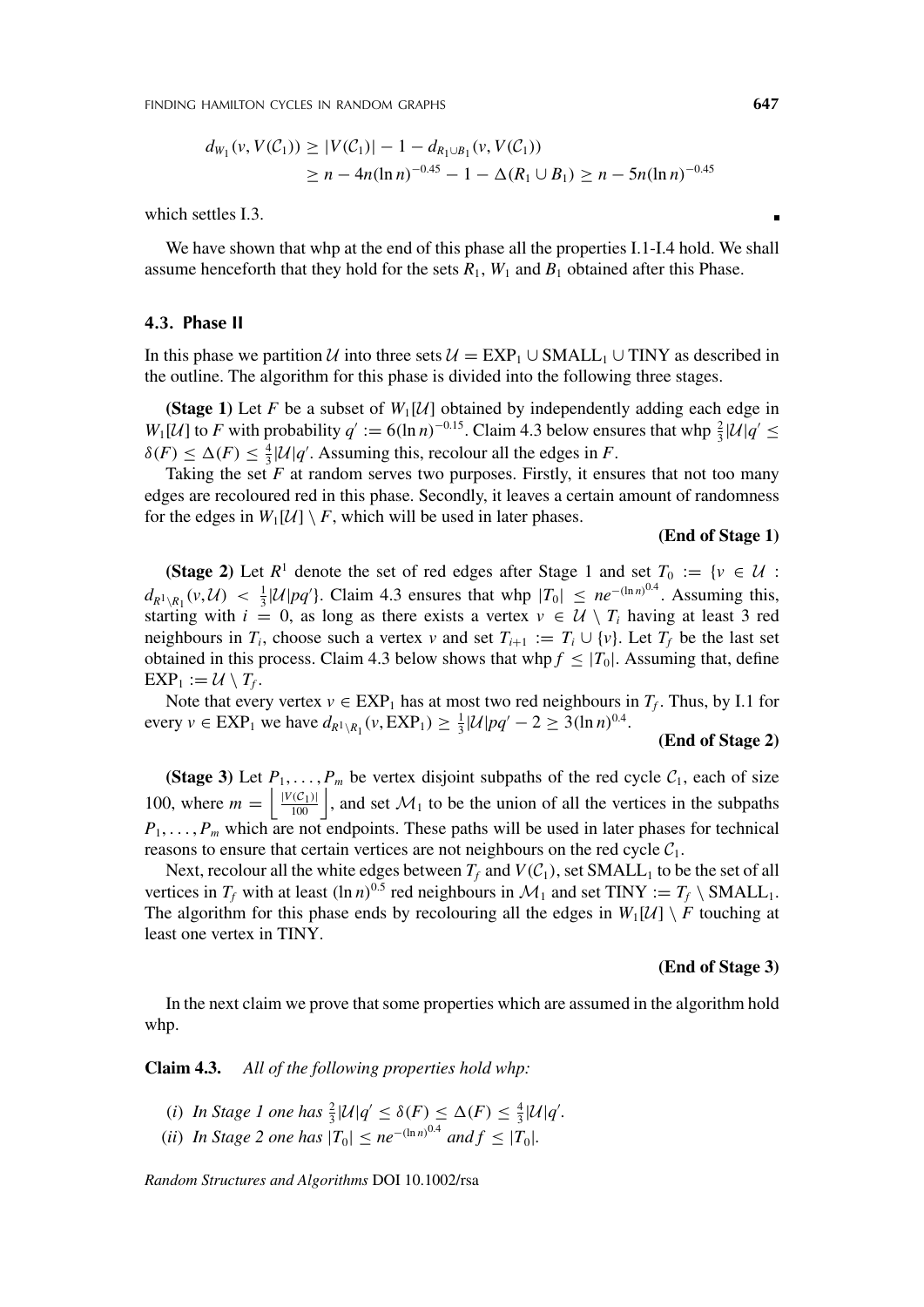*Proof.* First we prove that (*i*) holds whp. For estimating  $\delta(F)$ , note that by I.4 we have  $d_{W_1}(v, \mathcal{U}) = (1 - o(1))|\mathcal{U}|$  for every  $v \in \mathcal{U}$ . Thus, by Chernoff's inequality we conclude that for a vertex  $v \in U$  we have

$$
\Pr\left[d_F(v) < \frac{2}{3}|\mathcal{U}|q'\right] \leq e^{-\Theta(|\mathcal{U}|q')} = e^{-\Theta(n(\ln n)^{-0.6})}.
$$

Now, by applying the union bound over all vertices of  $v \in U$ , it follows that whp  $\delta(F)$  $\frac{2}{3}$  |U|*q'*. In a similar way, we can also conclude that whp  $\Delta(F) \leq \frac{4}{3}$ |U|*q'*. This settles *(i)*.

Assuming *(i)*, we show next that whp  $|T_0| \leq n e^{-(\ln n)^{0.4}}$ . Indeed, by Chernoff's inequality we see that for every  $v \in U$ :

$$
\Pr[v \in T_0] = \Pr\bigg[d_{R^1 \setminus R_1}(v, \mathcal{U}) < \frac{1}{3}|\mathcal{U}|pq'\bigg] \le \Pr\bigg[\mathrm{Bin}\left(\frac{2}{3}|\mathcal{U}|q', p\right) \le \frac{1}{3}|\mathcal{U}|pq'\bigg] \le e^{-(\ln n)^{0.4}},
$$

where in the last inequality we used the fact that  $|U|pq' \ge 12(\ln n)^{0.4}$  by I.1. Therefore, the expected value of  $|T_0|$  is at most  $|U|e^{-(\ln n)^{0.4}}$ . Hence, using Markov's inequality we obtain that whp  $|T_0| \leq n e^{-(\ln n)^{0.4}}$ , as desired.

Finally, we show that if  $|T_0| \leq n e^{-(\ln n)^{0.4}}$  then whp  $f \leq |T_0|$ . Suppose that  $f > |T_0|$ . Then, note that the set  $T_{|T_0|}$  contains precisely  $2|T_0|$  vertices and induces at least  $3|T_0| = 1.5|T_{|T_0|}|$ red edges, since for every  $i \leq |T_0|$  the vertex in  $T_i \setminus T_{i-1}$  has at least 3 red neighbours in *T<sub>i−1</sub>*. By (P2) of Lemma 3.5 (with  $c = 1.5$ ), since  $p \leq \frac{10 \ln n}{n}$ , we know that whp every subset of vertices *X* of size

$$
|X| \le \left(\frac{1}{\ln n} \cdot \frac{3^{1.5}}{e^{2.5} n p^{1.5}}\right)^2 \le \frac{3^3}{e^5 \cdot 10^3} \cdot \frac{n}{(\ln n)^5}
$$

induces less than 1.5|*X*| red edges. Since  $|T_{|T_0|}| = 2|T_0| \le 2ne^{-(\ln n)^{0.4}} = o(n(\ln n)^{-5})$  it follows that whp  $f \leq |T_0|$ . Thus, we conclude that whp *(ii)* holds as claimed.

Assuming that the properties of Claim 4.3 hold, denoting by  $R_2$ ,  $W_2$  and  $B_2$  the sets of red, white and blue edges at the end of this phase, we show that whp the following technical conditions hold:

- II.1 Properties of the set  $EXP<sub>1</sub>$ :
	- (a)  $|EXP_1| \geq \left(1 \frac{1}{(\ln n)^3}\right)|U| \geq (2 o(1))n(\ln n)^{-0.45}$ .
	- (b) for every  $v \in EXP_1$  we have  $d_{R_2 \setminus R_1}(v, EXP_1) \geq 3(\ln n)^{0.4}$ .
	- (c) for every set  $U \subseteq EXP_1$  of size  $|U| \geq \left(1 \frac{1}{\ln n}\right)|EXP_1|$ :
		- i. if *S* ⊆ *U* is a set such that  $(R_2 \setminus R_1)[S]$  has minimum degree at least  $(\ln n)^{0.4}$ then for any set *X* ⊆ *S* of size  $|X|$  ≤  $\frac{1}{6000}n(\ln n)^{-0.45}$  we have  $|N_{R_2[S]}(X) \cup X|$  ≥  $5|X|$ .
		- ii. there is a set *S*  $\subseteq U$  of size  $|S| \ge \frac{1}{240} n(\ln n)^{-0.45}$  such that  $R_2[S]$  has diameter at most 2 ln *n*.
	- (c) Let  $H$  be the collection of all connected graphs *H* whose vertex set  $V(H)$  is a subset of  $EXP_1$  and whose edge set is of the form  $K_1 \cup K_2$  where  $K_1 =$  $R_2[V(H)]$  is such that  $|N_{K_1}(X) \cup X| \geq 5|X|$  for every  $X \subseteq V(H)$  of size  $|X| \leq$  $\frac{1}{6000}n(\ln n)^{-0.45}$  and  $K_2 \subseteq {V(H) \choose 2}$  is a set of size  $|K_2| ≤ |V(H)| + 24000$ . Then whp for every *H* ∈ *H* and every *e* = *xy* ∈  $\binom{V(H)}{2}$ , if the graph *H* ∪ {*e*} does not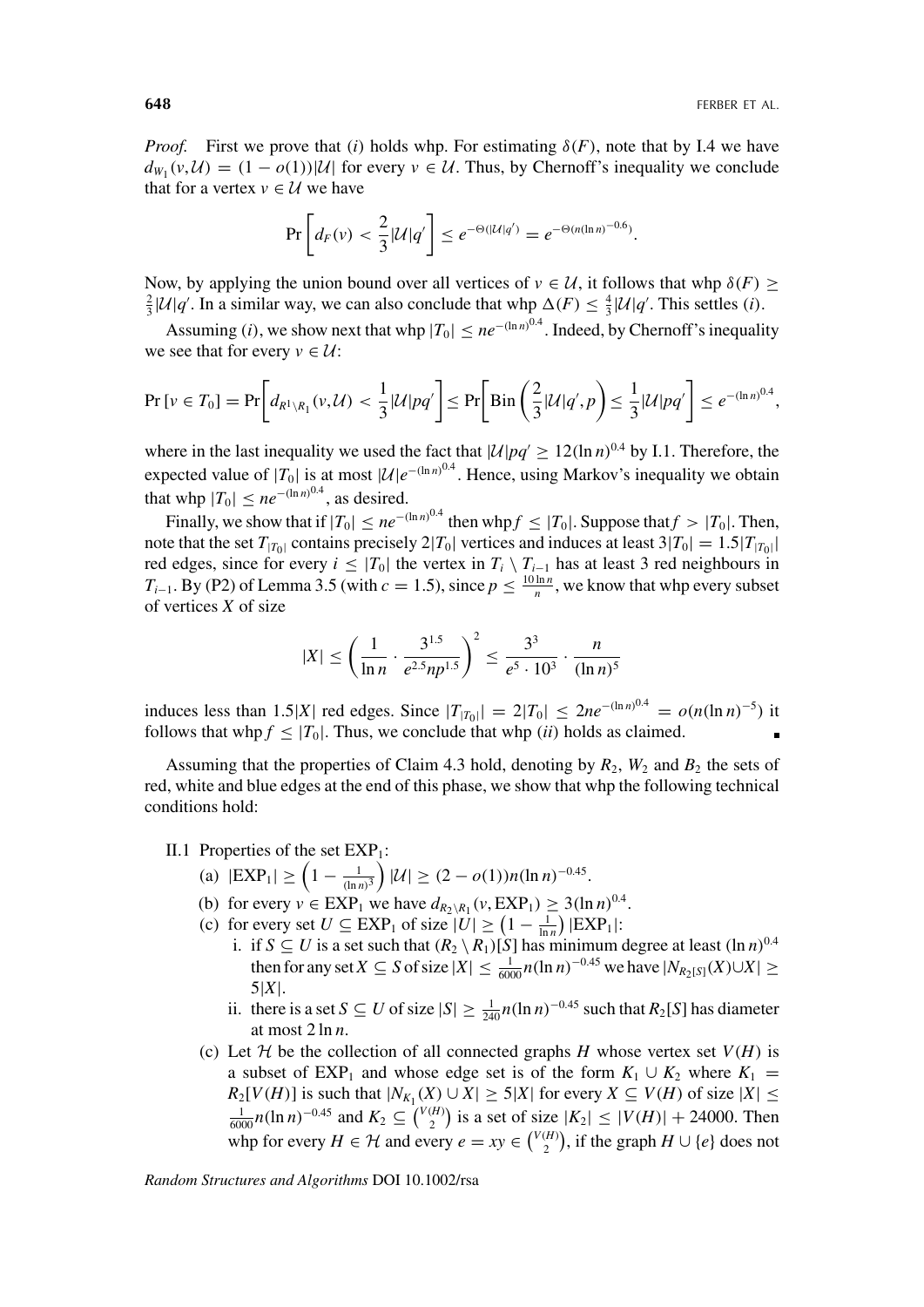contain a Hamilton cycle which uses the edge *e*, then the number of *e*-boosters for *H* in the set  $W_2[V(H)]$  is at least  $10^{-8}n^2(\ln n)^{-0.9}$ .

- II.2 Properties of the set  $SMALL_1$ :
	- (a)  $|SMALL_1| \leq 2ne^{-(\ln n)^{0.4}}$ .
	- (b)  $d_{R_2}(u, \mathcal{M}_1) \ge (\ln n)^{0.5}$  for every vertex  $u \in \text{SMALL}_1$ .
- II.3 Properties of the set TINY:
	- (a)  $|TINY| \leq n^{0.04}$ .
	- (b) the event "there is no red path of size at most 1000 between any two vertices of TINY after recolouring all the edges in  $W_2$ <sup>"</sup> holds whp.
	- (c)  $d_{R_2}(u) \geq 2$  for every vertex  $u \in \text{TINY}.$
- II.4 Only  $o(n)$  edges in  $W_1$  are recoloured red during this phase.

It is clear that properties  $II(1(a), II(1(b), II(2(a))$  and  $II(2(b))$  follow immediately from the algorithm. Moreover, note that at the end of this phase all the edges touching vertices in TINY are either red or blue. Thus, since the event N.2 holds whp it follows that property II.3(c) also holds whp. The next few claims ensure that the remaining properties all hold whp.

# **Claim 4.4.** *Property II.1(c) holds whp.*

*Proof of Claim 4.4.* Consider the following two events:

- (E1)  $e_{R_2\setminus R_1}(S) < C(\ln n)^{0.4}|S|$  for any set *S* ⊆ EXP<sub>1</sub> of size  $|S| \leq \frac{C}{120}n(\ln n)^{-0.45}$ , for  $C \in \left\{\frac{1}{10}, \frac{1}{2}\right\}.$
- (E2)  $e_{R_2}(X, Y) > 0$  for every pair of disjoint sets *X*, *Y* ⊆ *U* each of size at least  $\frac{1}{6000}n(\ln n)^{-0.45}$ .

We shall prove that these two events all hold whp and then that  $II(1(c))$  holds whenever N.1, II.1(b),  $(E1)$  and  $(E2)$  all hold.

The event (E1) holds whp according to (P3) of Lemma 3.5 (with *C* in the Lemma being  $C(\ln n)^{0.4}$  here) since in Stage 1 every edge in  $W_1[\mathcal{U}]$  is recoloured red independently with probability  $pq' \leq \frac{60(\ln n)^{0.85}}{n}$ . Next we show that the event (E2) also holds whp. By I.4, after Phase I we have  $e_{W_1}(X, Y) \ge (1 - o(1))s^2$  for any pair of disjoint sets  $X, Y \subseteq U$  each of size at least  $s := \frac{1}{6000} n(\ln n)^{-0.45}$ . Thus, by applying Chernoff's bound and the union bound we obtain

$$
\Pr\left[\exists \text{ such sets } X, Y \text{ with } e_{R_2}(X, Y) = 0\right] \le \binom{n}{s}^2 (1 - pq')^{(1 - o(1))s^2} \le \left(\frac{en}{s}\right)^{2s} e^{-(1 - o(1))pq's^2}
$$

$$
\le e^{O\left(n(\ln n)^{-0.45} \ln \ln n\right)} e^{-\Omega\left(n(\ln n)^{-0.05}\right)} = o(1).
$$

implying that (E2) holds whp as desired.

Suppose now that N.1, II.1(b), (E1) and (E2) all hold. Let  $U \subseteq EXP_1$  be a subset of size  $|U| \geq (1 - \frac{1}{\ln n}) |\text{EXP}_1|$  and denote  $R_2 \setminus R_1$  simply by R'.

Suppose  $\overline{S} \subseteq U$  is such that  $R'[S]$  has minimum degree at least  $(\ln n)^{0.4}$  and that there exists a set  $X \subseteq S$  of size  $|X| \leq \frac{1}{6000} n (\ln n)^{-0.45}$  such that  $|N_{R'[S]}(X) \cup X| < 5|X|$ . Since  $R'[S]$  has minimum degree at least  $(\ln n)^{0.4}$  it follows that

$$
e_{R'}(N_{R'[S]}(X) \cup X) \ge \frac{1}{2}(\ln n)^{0.4}|X| \ge \frac{1}{10}(\ln n)^{0.4}|N_{R'[S]}(X) \cup X|.
$$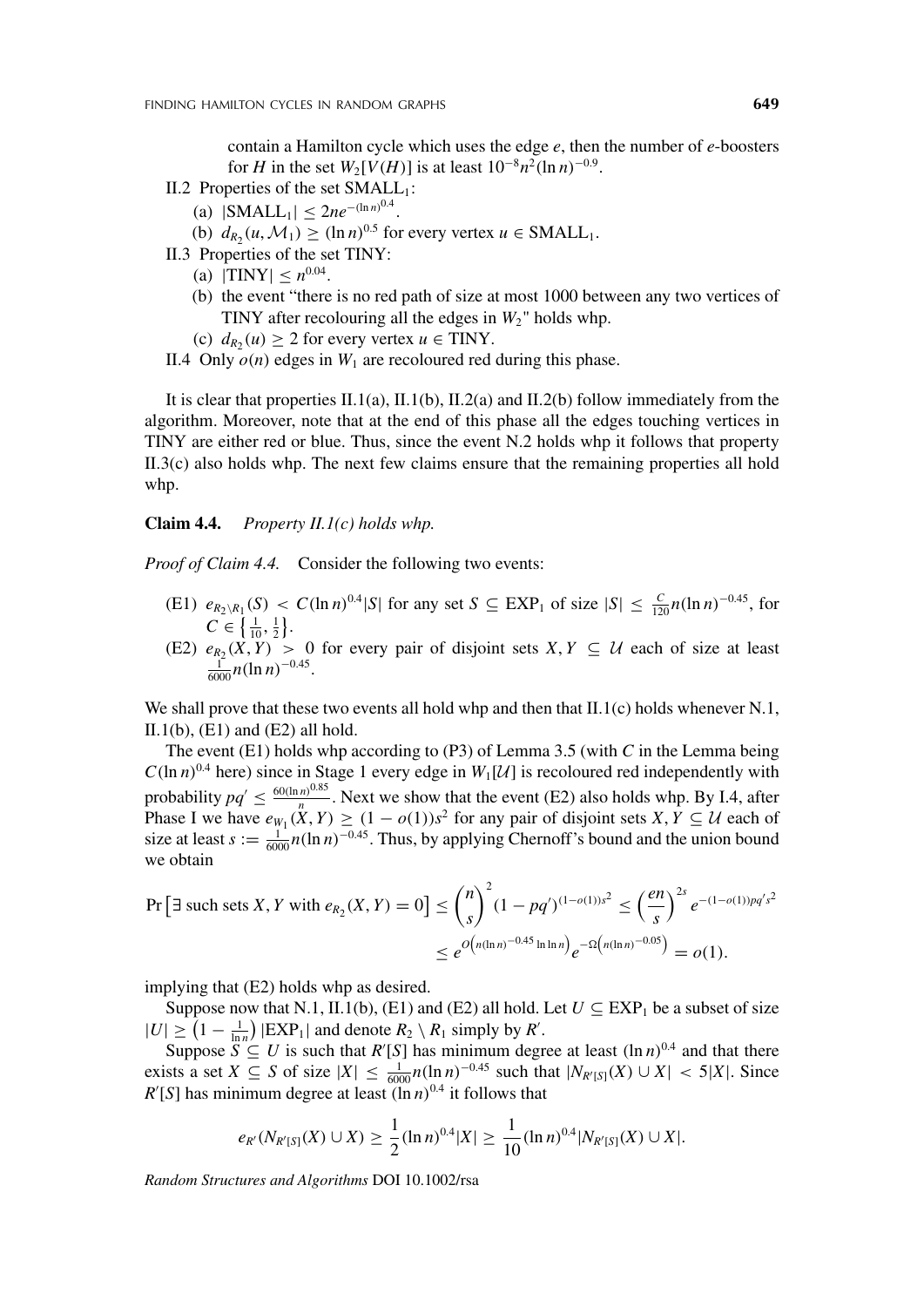Thus, by (E1) we have  $|N_{R'[S]}(X) \cup X| \ge \frac{1}{1200}n(\ln n)^{-0.45}$ , which leads to  $|X| >$  $\frac{1}{6000}$ *n*(ln *n*)<sup>−0.45</sup>, contradicting our choice of *X*. We conclude that for every set *X* ⊆ *S* of size  $|X| \le \frac{1}{6000} n(\ln n)^{-0.45}$  we have  $|N_{R_2[S]}(X) \cup X| \ge |N_{R'[S]}(X) \cup X| \ge 5|X|$ . This settles i. of  $II.1(c)$ .

Observe now that by  $N.1$  and  $II(1(b))$  we have

$$
e_{R'}(U) \ge e_{R'}(\text{EXP}_1) - \Delta(R') \cdot |\text{EXP}_1 \setminus U|
$$
  
 
$$
\ge \frac{3}{2}(\ln n)^{0.4} |\text{EXP}_1| - 40 \ln n \cdot \frac{|\text{EXP}_1|}{\ln n} \ge (\ln n)^{0.4} |U|.
$$

Thus, by Lemma 3.7 there exists a set  $S \subseteq U$  such that  $R'[S]$  is a connected graph with minimum degree at least  $(ln n)^{0.4}$ . In particular, we have

$$
e_{R'}(S) \ge \frac{1}{2} (\ln n)^{0.4} |S|
$$

and so by (E1) it follows that  $|S| \ge \frac{1}{240} n(\ln n)^{-0.45}$ .

For  $z \in S$ , set  $N^0(z) := \{z\}$  and, for  $i \ge 1$ , define  $N^i(z) := N_{R_2[S]}(N^{i-1}(z)) \cup N^{i-1}(z)$ . Note crucially that every vertex in  $N^i(z)$  is at distance at most *i* of *z* in  $R_2[S]$  and that, by the above, we have  $|N^{i}(z)|$  ≥ 5 $|N^{i-1}(z)|$ , provided  $|N^{i-1}(z)|$  ≤  $\frac{1}{6000}n(\ln n)^{-0.45}$ . Thus, if we take  $\ell := \log_5 \left( \frac{1}{6000} n(\ln n)^{-0.45} \right)$ , we see that  $|N^{\ell}(z)| \ge \frac{1}{6000} n(\ln n)^{-0.45}$  for any *z* ∈ *S*. Now, let  $x, y \in S$  be distinct. Note that if  $N^{\ell}(x) \cap N^{\ell}(y) \neq \emptyset$  then *x* is at distance at most 2 $\ell$ from *y* in  $R_2[S]$ . If instead we have  $N^{\ell}(x) \cap N^{\ell}(y) = \emptyset$  then by (E2) there is at least one edge in  $R_2$  between  $N^{\ell}(x)$  and  $N^{\ell}(y)$ , implying that *x* and *y* are at distance at most  $2\ell + 1$  in  $R_2[S]$ . Since  $2\ell + 1 < 2 \ln n$ , this settles ii. of II.1(c). We conclude that II.1(c) holds whp as claimed.

#### **Claim 4.5.** *Property II.1(d) holds whp.*

*Proof.* Note first that by Lemma 3.9, given such an  $H \in \mathcal{H}$  and  $e \in {V(H) \choose 2}$ , the number of *e*-boosters for *H* in  $\binom{V(H)}{2}$  is at least  $\frac{1}{72 \cdot 10^6} n^2 (\ln n)^{-0.9}$ . Moreover, since *e*-boosters of *H* are not edges of *H* and since all the edges in  $R_2[V(H)]$  are edges of *H*, it follows that every *e*-booster for *H* is either in  $B_2[V(H)]$  or in  $W_2[V(H)]$ . Note that by properties I.4 and I.1 we have

$$
e_{B_1}(V(H)) \leq \frac{1}{2} \cdot 4n(\ln n)^{-0.5} \cdot |\mathcal{U}| \leq 8n^2(\ln n)^{-0.95} = o\left(n^2(\ln n)^{-0.9}\right).
$$

Furthermore, observe that for every *e*-booster of *H* which is not in  $B_1[V(H)]$ , the probability that it is in  $W_2[V(H)]$  is at least the probability that it does not belong to F and so at least  $1 - q' = 1 - o(1)$ . Moreover, it is clear that the latter events are independent. Thus, the probability that less than  $10^{-8}n^2(\ln n)^{-0.9}$  *e*-boosters for *H* are in the set  $W_2[V(H)]$  is at most

$$
\Pr\left[\text{Bin}\left((1 - o(1))\frac{1}{72 \cdot 10^6}n^2(\ln n)^{-0.9}, 1 - o(1)\right) < (1 - o(1))10^{-8}n^2(\ln n)^{-0.9}\right] \le e^{-\Theta(n^2(\ln n)^{-0.9})}
$$

by Chernoff's bound (Lemma 3.1).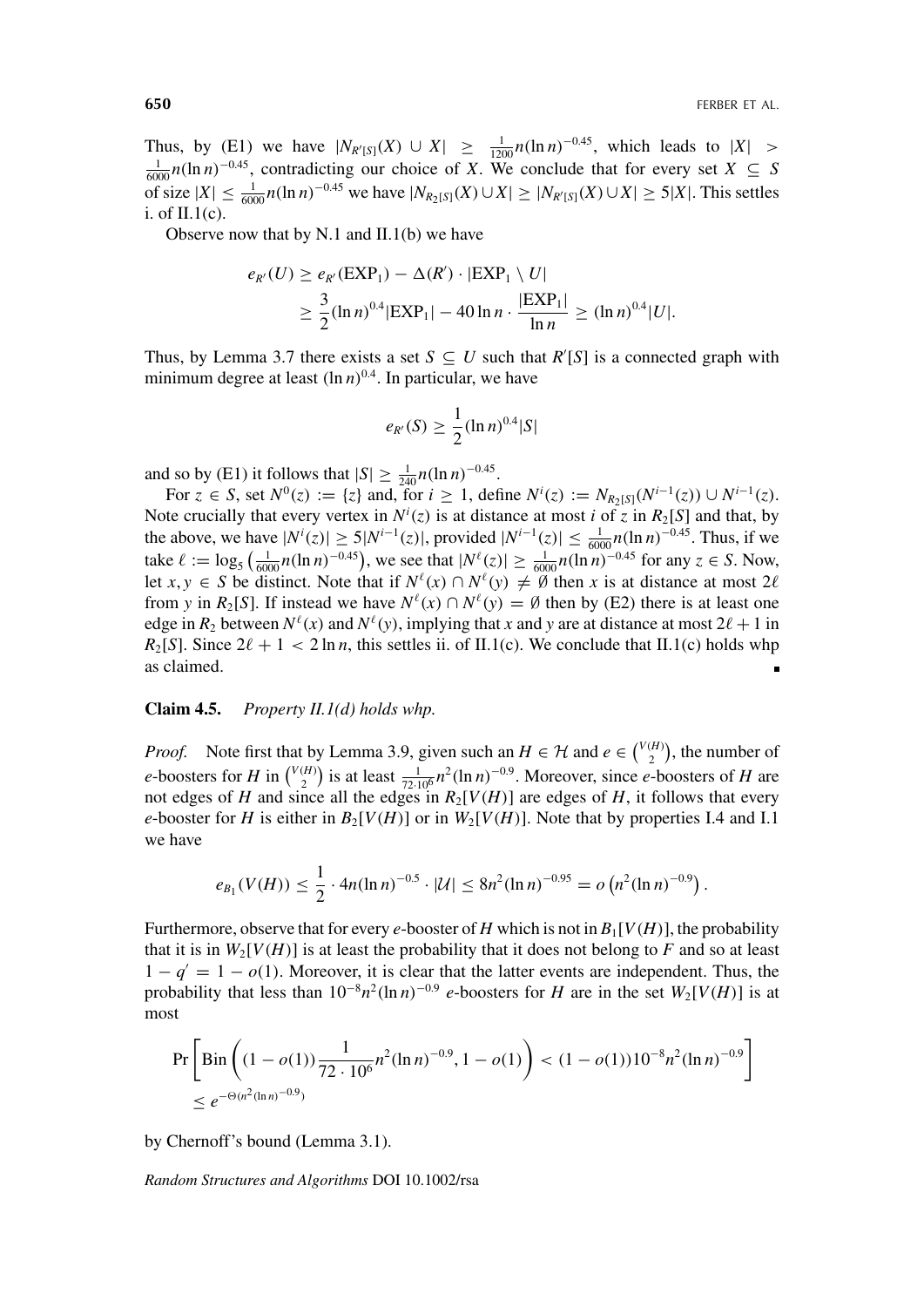Suppose now that  $|R_2| \leq 20n \ln n$ . Assuming this, it is clear that any graph in H has at most  $20n \ln n + n$  edges and so

$$
|\mathcal{H}| \leq \sum_{i=0}^{20n \ln n + n} {n^2 \choose i} \leq (20n \ln n + n + 1) {n^2 \choose 20n \ln n + n} \leq e^{100n(\ln n)^2}.
$$

Thus, using the union bound we see that the probability that, for some  $H \in \mathcal{H}$  and some *e* = *xy* ∈  $\binom{V(H)}{2}$  such that the graph *H* ∪ {*e*} does not contain a Hamilton cycle which uses the edge *e*, the number of *e*-boosters for *H* in the set  $W_2[V(H)]$  is less than  $10^{-8}n^2(\ln n)^{-0.9}$ , conditioning on the fact that  $|R_2| \leq 20n \ln n$ , is at most

$$
e^{100n(\ln n)^2}n^2e^{-\Theta(n^2(\ln n)^{-0.9})}=o(1).
$$

Since whp we have  $|R_2| \leq 20n \ln n$  according to N.1, the claim follows.

#### **Claim 4.6.** *Properties II.3(a) and II.3(b) hold whp.*

*Proof of Claim 4.6.* Note, by the definition of the set  $\mathcal{M}_1$ , that  $|\mathcal{M}_1| \geq 0.98|V(\mathcal{C}_1)| - 100$ and recall that by I.3, at the end of Phase I, for every  $v \in V$  we have  $d_{W_1}(v, V(\mathcal{C}_1)) \ge$ *n* − 5*n*(ln *n*)<sup>−0.45</sup>. Therefore, for every *v* ∈ *V* we have (say)  $d_{W_1}(v, M_1) \ge 0.97n$ . Note that for a vertex  $v \in T_f$  we have  $d_{R_2 \setminus R_1}(v, \mathcal{M}_1) \sim Bin(d_{W_1}(v, \mathcal{M}_1), p)$ . Thus, since  $\ln n \le np \le$ 10 ln *n*, it follows that for any vertex  $v \in T_f$ :

$$
\Pr[v \in TINY] \le \Pr[Bin(0.97n, p) \le (\ln n)^{0.5}]
$$
  
\n
$$
\le \sum_{i=0}^{(\ln n)^{0.5}} {n \choose i} p^i (1-p)^{0.97n-i} \le (1-p)^{0.97n} \sum_{i=0}^{(\ln n)^{0.5}} \left(\frac{enp}{i(1-p)}\right)^i
$$
  
\n
$$
\le e^{-0.97 \ln n} ((\ln n)^{0.5} + 1)(2enp)^{(\ln n)^{0.5}} \le n^{-0.96},
$$

 $\sim$ 

and therefore  $\mathbb{E}[|TINY|] \le |T_f|n^{-0.96} \le 2n^{0.04}e^{-(\ln n)^{0.4}}$  (recall that whp  $|T_f| \le 2ne^{-(\ln n)^{0.4}}$ ). Therefore, we conclude by Markov's inequality that whp  $|TINY| \le n^{0.04}$ , settling II.3(a).

Now we show that II.3(b) also holds whp. Let  $R^2$  and  $W^2$  denote the sets of red and white edges after Stage 2. We assume throughout that  $\Delta(R^2)$  < 40 ln *n* (which holds whp by N.1). Suppose that in Stage 3 instead of only recolouring all the edges in  $W^2$  between  $T_f$  and  $V(C_1)$  we had decided to recolour all the edges in  $W^2$ . Let *R* denote the set of red edges after this recolouring process. We would like to stress at this point that the edges in  $R^2 \subseteq R$  are considered to be fixed and only the edges in  $W^2$  are regarded as being randomly and independently assigned to *R* with probability *p*.

Let P be the set of all paths in  $K_n$  of size at most 1000. For each  $P \in \mathcal{P}$  consider the indicator random variable  $X_P$  of the event that  $P$  is a path in the graph formed by the edges in *R*. Finally, let  $X = \sum_{P \in \mathcal{P}} X_P$  denote the total number of paths in  $\mathcal{P}$  which are paths in *R*. Note that for each  $v \in V$ , the number of paths in  $P$  starting with *v* which are also paths in *R* is at most  $\Delta(R) + \Delta(R)^2 + \ldots + \Delta(R)^{1000} \le 1000 \cdot \Delta(R)^{1000}$ . Thus, it is clear that  $X \le 1000n \cdot \Delta(R)^{1000}$  and so we have

$$
\mathbb{E}\left[X|\Delta(R)\leq(\ln n)^2\right]\leq 1000n(\ln n)^{2000}\leq n^{1.1}.
$$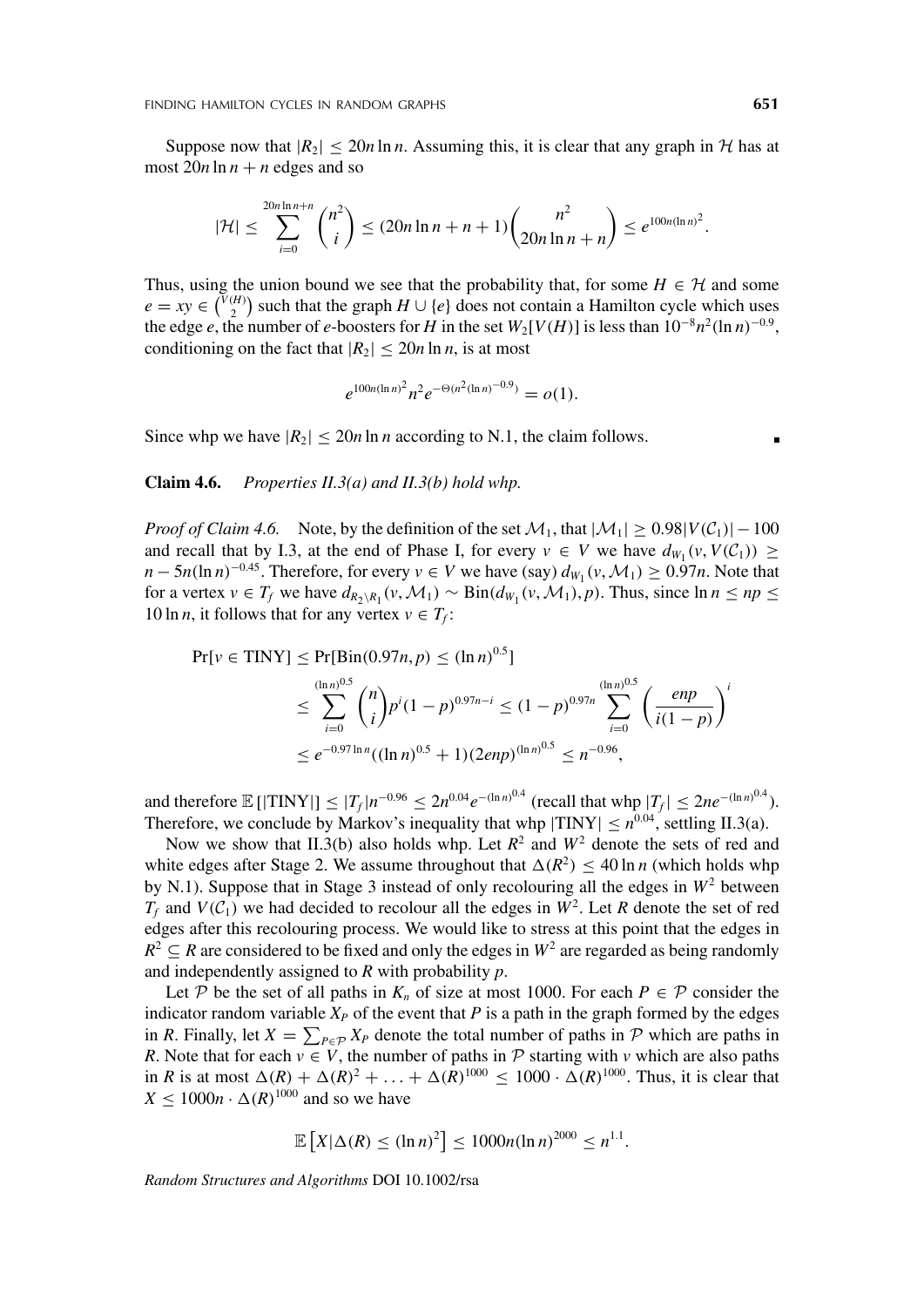Moreover, note that as  $\Delta(R^2) \leq 40 \ln n$  we have by Lemma 3.2:

$$
\Pr\left[\Delta(R) > (\ln n)^2\right] \le \Pr\left[\Delta(R \setminus R^2) > 0.5(\ln n)^2\right] \le \sum_{v \in V} \Pr\left[d_{R \setminus R^2}(v) > 0.5(\ln n)^2\right]
$$
  

$$
\le n \Pr\left[\text{Bin}(n, p) > 0.5(\ln n)^2\right] \le n \left(\frac{10e \ln n}{0.5(\ln n)^2}\right)^{0.5(\ln n)^2} \le e^{-(\ln n)^2}.
$$

For every pair of vertices  $\{u, v\} \subseteq T_f$  let  $\mathcal{P}_{uv} \subseteq \mathcal{P}$  be the collection of paths in  $K_n$  of size at most 1000 with endpoints *u* and *v*. For every  $u, v \in T_f$  and  $P \in \mathcal{P}_{u,v}$  consider now the families

$$
\mathcal{A}_{u,v} := \{ A \subseteq W^2 : u, v \in \text{TINY if } R = R^2 \cup A \} \text{ and } \mathcal{B}_P
$$
  
 := \{ B \subseteq W^2 : E(P) \subseteq R \text{ if } R = R^2 \cup B \}.

Observe that the families  $A_{u,v}$  and  $B_p$  are monotone decreasing and monotone increasing in the universe  $W^2$ , respectively. Furthermore, note crucially that the event " $u, v \in TINY$ " is exactly the event " $R \setminus R^2 \in A_{u,v}$ " and that the event " $E(P) \subseteq R$ " is exactly the event " $R \setminus R^2 \in \mathcal{B}_P$ ". Since each edge in  $W^2$  is in  $R \setminus R^2$  independently with probability p it follows from Theorem 6.3.2 of [1] that for every  $u, v \in T_f$  and  $P \in \mathcal{P}_{u,v}$  we have:

$$
Pr[u, v \in TINY \text{ and } E(P) \subseteq R] \leq Pr[u, v \in TINY] \cdot Pr[E(P) \subseteq R].
$$

Thus, using the union bound and the estimates above, the probability that there exist  $u, v \in$ TINY and  $P \in \mathcal{P}_{u,v}$  for which  $E(P) \subseteq R$  is at most

$$
\sum_{\{u,v\} \subseteq T_f} \sum_{P \in \mathcal{P}_{u,v}} \Pr [u, v \in TINY \text{ and } E(P) \subseteq R]
$$
\n
$$
\leq \sum_{\{u,v\} \subseteq T_f} \sum_{P \in \mathcal{P}_{u,v}} \Pr [u, v \in TINY] \cdot \Pr [E(P) \subseteq R]
$$
\n
$$
\leq \sum_{\{u,v\} \subseteq T_f} \sum_{P \in \mathcal{P}_{u,v}} \left( n^{-0.96} \right)^2 \cdot \left( \Pr [E(P) \subseteq R | \Delta(R) \leq (\ln n)^2 \right) + \Pr \left[ \Delta(R) > (\ln n)^2 \right])
$$
\n
$$
\leq n^{-1.92} \sum_{\{u,v\} \subseteq T_f} \sum_{P \in \mathcal{P}_{u,v}} \left( \mathbb{E} \left[ X_P | \Delta(R) \leq (\ln n)^2 \right] + e^{-(\ln n)^2} \right)
$$
\n
$$
\leq n^{-1.92} \left( \mathbb{E} \left[ X | \Delta(R) \leq (\ln n)^2 \right] + e^{-(\ln n)^2} |P| \right)
$$
\n
$$
\leq n^{-1.92} \left( n^{1.1} + e^{-(\ln n)^2} 1000n^{1000} \right) = o(1),
$$

where in the second inequality we used the fact that the events  $u \in TINY$  and  $v \in TINY$ are independent. This settles II.3(b).

**Claim 4.7.** *Property II.4 holds whp.*

*Proof of Claim 4.7.* In this phase edges are recoloured once in Stage 1 and in two instances in Stage 3. We shall bound the number of edges recoloured red in these three instances.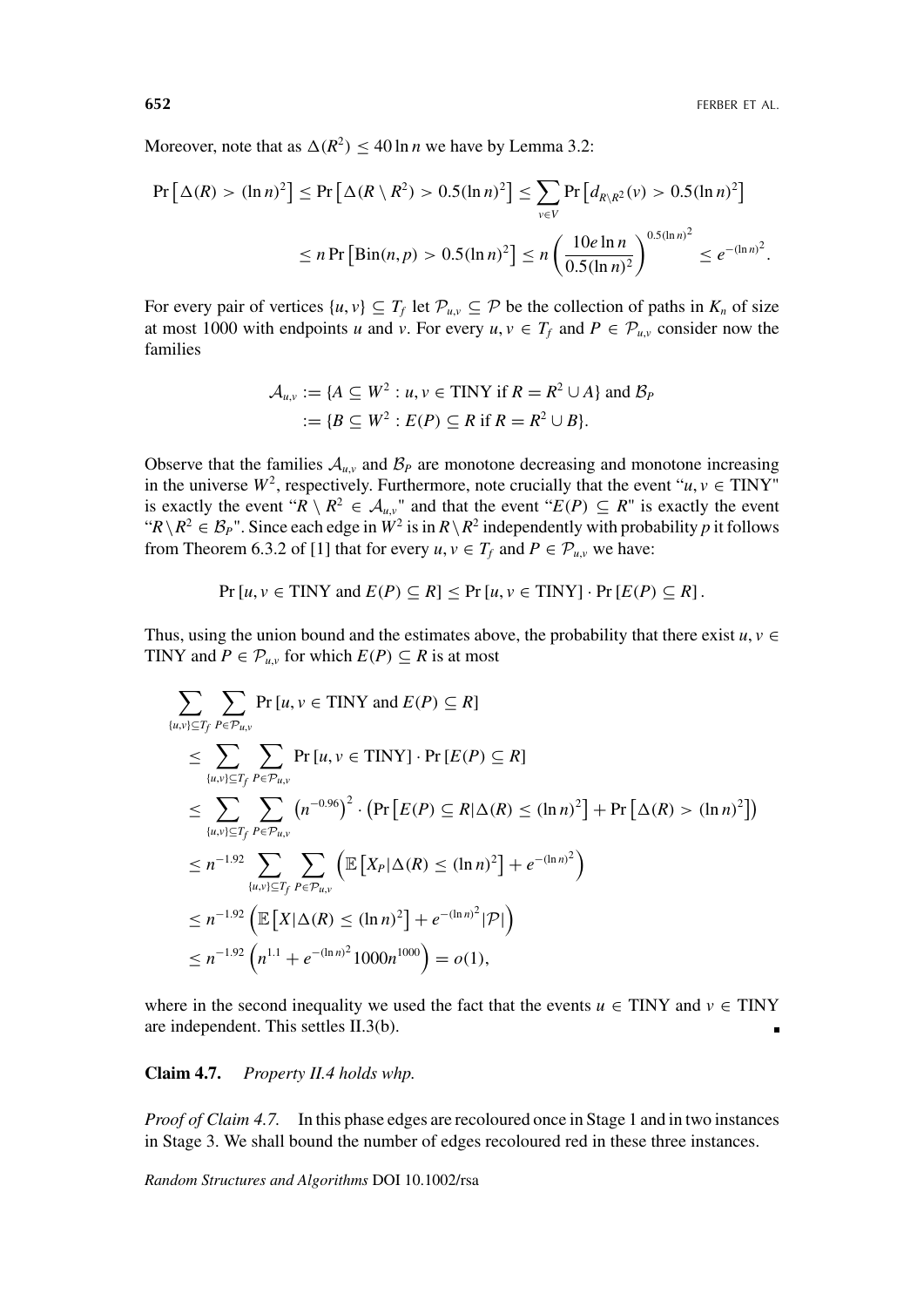In Stage 1 we recoloured all the edges of *F*, of which there are at most  $\frac{1}{2}\Delta(F) \cdot |\mathcal{U}|$ . Since by the algorithm we have whp that  $\Delta(F) \leq \frac{4}{3} |\mathcal{U}| q'$  we conclude using Chernoff's bounds and I.1 that whp the number of edges recoloured red in Stage 1 is at most

$$
\Delta(F) \cdot |\mathcal{U}| \cdot p \le \frac{4}{3} |\mathcal{U}| q' \cdot |\mathcal{U}| p = O\left(\frac{n}{(\ln n)^{0.05}}\right) = o(n).
$$

In Stage 3 we recoloured all the white edges between  $T_f$  and  $V(C_1)$  and all the white edges touching vertices of TINY. Since, from the algorithm,  $|T_f| \le 2|T_0| \le 2ne^{-(\ln n)^{0.4}}$ , we conclude from Chernoff's bounds that whp the number of edges between  $T_f$  and  $V(C_1)$ which are recoloured red is at most

$$
2|T_f|\cdot |V(\mathcal{C}_1)|\cdot p\leq 4n e^{-(\ln n)^{0.4}}\cdot n\cdot p=O\left(\frac{n\ln n}{e^{(\ln n)^{0.4}}}\right)=o(n).
$$

Finally, since there are at most  $|TINY|n$  edges touching vertices of TINY, we can use Chernoff's bounds together with  $II(3(a))$  to conclude that whp the number of edges touching vertices of TINY which are recoloured red is at most

$$
2|\text{TINY}| \cdot n \cdot p = O(n^{0.04} \ln n) = o(n).
$$

Thus, whp  $o(n)$  edges in  $W_1$  are recoloured red in this phase, proving the claim.

We have shown that whp at the end of this phase all of the properties II.1–II.4 hold. We shall assume henceforth that all these properties hold for the sets  $R_2$ ,  $W_2$  and  $B_2$ .

## **4.4. Phase III**

In this phase, we want to find a red cycle  $C_2$  containing TINY  $\cup$  *V*( $C_1$ ) as described in the outline. Recall that in Stage 3 of Phase II we nearly decomposed the red cycle  $C_1$  into  $m = \left| \frac{|V(C_1)|}{100} \right|$  red paths  $P_1, \ldots, P_m$ , needed for technical reasons for later phases. We ensure in this phase that the red cycle  $C_2$  will be such that most of these paths are also paths in C<sub>2</sub>. Concretely, we obtain a set  $J \subseteq [m]$  of size  $|J| \ge (1 - o(1))m$  such that all the paths  $(P_j)_{j\in J}$  are paths in the red cycle  $C_2$ . At the end of this phase we get a partition of the vertex set  $V = V(C_2) \cup EXP_2 \cup SMALL_2$  where  $EXP_2 \subseteq EXP_1$  is a "good expander" and SMALL<sub>2</sub>  $\subseteq$  SMALL<sub>1</sub> is such that every vertex  $v \in SMALL_2$  has "large" red degree onto the set  $\mathcal{M}_2$  which is the union of all the vertices of the paths  $(P_i)_{i \in J}$  which are not endpoints.

The algorithm for this phase is divided into  $t = |TINY|$  parts. For each  $i \in [t]$  we define during Part *i* the following sets:

- *Ri* and *Wi* which denote, respectively, the sets of all edges which are coloured red and white at the end of Part *i*.
- $EXP<sup>i</sup> ⊆ EXP<sub>1</sub>$ , SMALL<sup>*i*</sup> ⊆ SMALL<sub>1</sub> and  $\mathcal{U}<sup>i</sup> ⊆ \mathcal{U}$ , the latter being the union of EXP<sup>*i*</sup>, SMALL<sup>*i*</sup> and  $t - i$  vertices of TINY.

During Part *i*, we recolour "some" edges in  $W^{i-1}$  in order to obtain a red cycle  $\mathcal{C}^i$  (i.e. consisting solely of edges in  $R^i$ ) such that  $V(C^i) = V \setminus U^i$  contains  $V(C_1)$ , *i* vertices from TINY and "few" vertices from  $U$ . During this phase's algorithm we keep track of which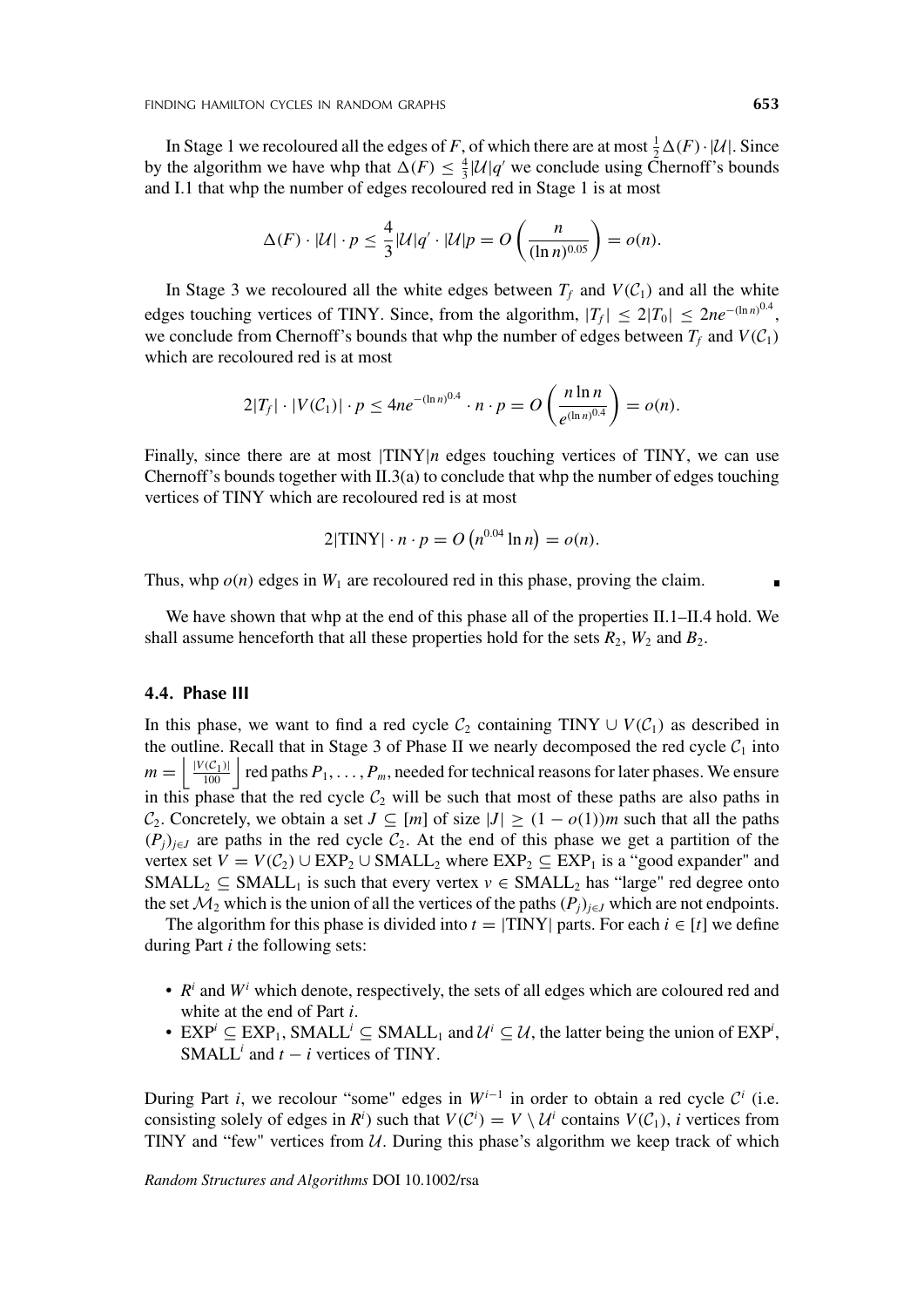red paths  $(P_j)_{j \in [m]}$  are also paths in the red cycle  $C_2$ . To this end, we use the function  $j: V \rightarrow \{0, 1, \ldots, m\}$  defined as:

$$
j(v) := \begin{cases} j & \text{if } v \in V(P_j) \text{ for } j \in [m] \\ 0 & \text{if } v \notin \bigcup_{j=1}^m V(P_j) \end{cases}.
$$

During Part *i* we maintain a set  $J^i \subseteq [m]$  such that for every  $j \in J^i$  the path  $P_j$  is a path in the cycle  $C<sup>i</sup>$ . The algorithm for this phase is as follows:

**Algorithm:** Fix an enumeration  $x_1, x_2, \ldots, x_t$  of the vertices in TINY, where  $t = |TINY|$ , and set  $C^0 := C_1, U^0 := U$ ,  $EXP^0 := EXP_1$ ,  $SMALL^0 := SMALL_1, R^0 := R_2, W^0 := W_2$ and  $J^0 := [m]$ . For  $i = 1, 2, \ldots, t$  execute the following routine which shows how to add  $x_i$ to the red cycle <sup>C</sup>*<sup>i</sup>*<sup>−</sup>1:

**Routine:** Recall from II.3(c) that  $d_{R_2}(x_i) \geq 2$ . Thus, since  $R_2 \subseteq R^{i-1}$ , exactly one of the following holds:

(a)  $d_{R^{i-1}}(x_i, V(\mathcal{C}^{i-1})) \geq 1$  and  $d_{R^{i-1}}(x_i, \mathcal{U}^{i-1}) \geq 1$ . (b)  $d_{R^{i-1}}(x_i, V(\mathcal{C}^{i-1})) \geq 2$  and  $d_{R^{i-1}}(x_i, \mathcal{U}^{i-1}) = 0$ . (c)  $d_{R^{i-1}}(x_i, V(\mathcal{C}^{i-1})) = 0$  and  $d_{R^{i-1}}(x_i, \mathcal{U}^{i-1}) \geq 2$ .

We proceed depending on which of the cases above holds. For each of these cases we consider two red neighbours of  $x_i$  and depending on whether they lie in  $V(C^{i-1})$  or in  $\mathcal{U}^{i-1}$ we use them in a certain way to incorporate  $x_i$  into the red cycle  $\mathcal{C}^{i-1}$ . For the sake of simplicity, we only describe here how to proceed if (a) holds. However, we stress that this case contains all the ideas necessary for treating the other two cases. Essentially, for case (b) (resp.  $(c)$ ) the two red neighbours of  $x_i$  considered should be treated as the red neighbour of  $x_i$  in case (a) which lies in  $V(C^{i-1})$  (resp.  $U^{i-1}$ ). If case (a) holds, proceed as follows:

Fix a cyclic enumeration  $v_1v_2 \ldots v_\ell$  of the vertices in the red cycle  $C^{i-1}$ , where  $\ell =$  $|V(C^{i-1})|$  (indices considered modulo  $\ell$ ), and let  $z_1^i$  ∈  $V(C^{i-1})$  and  $z_2^i$  ∈  $\mathcal{U}^{i-1}$  be two red neighbours of  $x_i$ . Without loss of generality we assume that  $z_1^i = v_\ell$ .

Set BAD<sub>*i*</sub> := {*v* ∈ EXP<sup>*i*−1</sup> :  $d_{R_2}(v, EXP^{i-1})$  < 3(ln *n*)<sup>0.4</sup>} to be the set of all vertices in EXP<sup>*i*−1</sup> with "low" red degree inside EXP<sup>*i*−1</sup> and set GOOD<sub>*i*</sub> := EXP<sup>*i*−1</sup> \ (BAD<sub>*i*</sub> ∪ *N<sub>R2</sub>*(BAD<sub>*i*</sub>)</sub> ∪ { $z_2$ <sup>*i*</sup>}). Let *S<sub>i</sub>* ⊆ GOOD<sub>*i*</sub> be a subset of size at least  $\frac{1}{240}n(\ln n)^{-0.45}$  such that  $R^{i-1}[S_i]$  is a connected graph of diameter at most 2 ln *n*. Claim 4.8 below ensures that whp such a set  $S_i$  exists and we assume this henceforth.

For each  $v_i \in V(\mathcal{C}^{i-1})$  define  $s^+(v_j) := v_{j+1}$  and  $s^-(v_j) := v_{j-1}$  to be the "successor" and "predecessor" of *v<sub>j</sub>* in the cycle  $V(C^{i-1})$  (notice that  $s^+(z_1^i) = s^+(v_i) = v_1$ ). Recolour all the edges in  $W^{i-1}$  between  $\{s^+(z_1^i), z_2^i\}$  and  $V(C_1)$  and, letting  $R_1^i$  and  $W_1^i$  denote, respectively, the sets of red and white edges at this point, consider the sets  $A_1^i := N_{R_1^i}(s^+(z_1^i), V(C_1)) \setminus \{z_1^i\}$ and  $A_2^i := N_{R_1^i}(z_2^i, V(C_1)) \setminus \{z_1^i, s^+(z_1^i)\}$ . Note that for any two vertices  $v_a \in A_1^i$  and  $v_b \in A_2^i$ we have a red path

$$
P(v_a, v_b) := \begin{cases} v_{a-1}v_{a-2} \dots v_2v_1v_a v_{a+1} \dots v_{b-1}v_b z_2^i x_i v_i v_{l-1} \dots v_{b+1} & \text{if } 1 < a \le b < l \\ v_{a-1}v_{a-2} \dots v_{b+1}v_b z_2^i x_i v_i v_{l-1} \dots v_{a+1} v_a v_1 v_2 \dots v_{b-1} & \text{if } 1 < b < a < l \end{cases}
$$

from  $s^-(v_a) = v_{a-1}$  to either  $s^+(v_b) = v_{b+1}$  or  $s^-(v_b) = v_{b-1}$  such that  $V(P(v_a, v_b)) =$ *V*<sup>(C<sup>*i*-1</sup>) ∪ { $x_i, z_2^i$ }. Define  $B_1^i := \{s^-(v) : v \in A_1^i\}$  to be the set of possible initial vertices of</sup> these paths.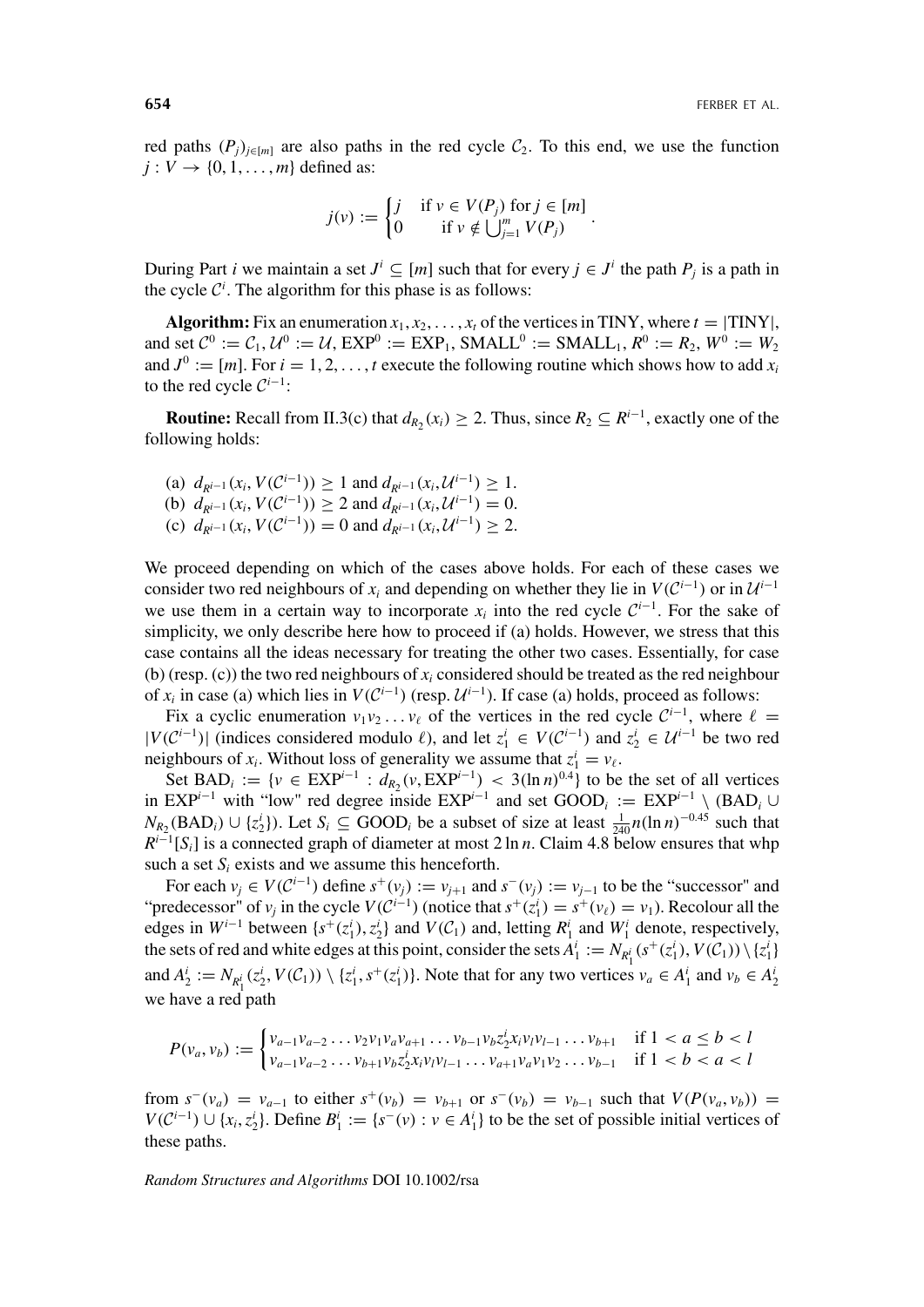Recolour all the edges in  $W_1^i$  between vertices in  $B_1^i$  and  $S_i$  and, letting  $R_2^i$  and  $W_2^i$  denote, respectively, the sets of red and white edges at this point, let  $y_1^i \in B_1^i$  and  $u_1^i \in S_i$  be such that  $y_1^i u_1^i \in R_2^i$ . Claim 4.8 ensures that whp such vertices exist and we assume this henceforth. Define now  $B_2^i$  to be the set of possible final vertices of the paths  $P(s^+(y_1^i), v)$  where  $v \in A_2^i$ .

Recolour all the edges in  $W_2^i$  between vertices in  $B_2^i$  and  $S_i$  and, letting  $R^i$  and  $W^i$  denote, respectively, the sets of red and white edges at this point, let  $y_2^i \in B_2^i$  and  $u_2^i \in S_i$  be such that  $y_2^i u_2^i \in R^i$ . Claim 4.8 ensures that whp such vertices exist and we assume this henceforth. Moreover, let  $s(y_2^i) \in \{s^+(y_2^i), s^-(y_2^i)\}\$  be the vertex of  $V(\mathcal{C}^{i-1})$  such that  $y_2^i$  is the final vertex of the red path  $P(s^+(y_1^i), s(y_2^i))$ .

Let  $P(u_1^i, u_2^i)$  be a path inside  $S_i$  from  $u_1^i$  to  $u_2^i$  of length at most 2 ln *n* consisting solely of edges in  $R^i$  (such a path exists by the choice of  $S_i$ ) and set  $C^i$  to be the red cycle formed by joining the red paths  $P(s^+(y_1^i), s(y_2^i))$  and  $P(u_1^i, u_2^i)$  with the red edges  $y_1^i u_1^i$  and  $y_2^i u_2^i$ . Furthermore, set  $J^i := J^{i-1} \setminus (\{j(z_1^i)\} \cup \{j(y_1^i)\} \cup \{j(y_2^i)\})$  to be the set of indices obtained by deleting the indices of the paths we "broke" during this routine, and note that every path *P<sub>i</sub>* with  $j \in J^i$  is still a subpath of the red cycle  $C^i$  (provided it was also a subpath of  $C^{i-1}$ ). Finally, set  $\text{EXP}^i := \text{EXP}^{i-1} \setminus V(\mathcal{C}^i)$ ,  $\text{SMALL}^i := \text{SMALL}^{i-1} \setminus V(\mathcal{C}^i)$  and  $\mathcal{U}^i := \mathcal{U}^{i-1} \setminus V(\mathcal{C}^i)$ .

#### **(End of Routine)**

To end the algorithm set  $EXP_2 := EXP^t$ ,  $SMALL_2 := SMALL^t$ ,  $C_2 := C^t$ ,  $J := J^t$  and  $M_2$ to be the union of all the inner vertices of the paths  $(P_j)_{j \in J}$ .

# **(End of Algorithm)**

We make a few observations about the procedure above which will be important for later:

- (O1) For every  $i \in [t]$  we have  $|EXP^{i-1} \setminus EXP^{i}| \leq 2 \ln n + 3$ . This is because in Part *i* we have  $\text{EXP}^{i-1} \setminus \text{EXP}^i \subseteq V(P(u_1^i, u_2^i)) \cup \{z_1^i, z_2^i\}$  where  $P(u_1^i, u_2^i)$  is a path of size at most  $2 \ln n + 1$  (we might need to remove not just  $z_2^i$  but also  $z_1^i$  from  $EXP<sup>i-1</sup>$  if case (c) in the algorithm holds). Moreover, since by II.1(b) we have  $d_{R_2}(v, EXP_1) \geq 3(\ln n)^{0.4}$  for every  $v \in EXP_1$ , every vertex  $v \in BAD_i$  must have at least one red neighbour in  $EXP_1 \setminus EXP^{i-1}$ . Thus, we have  $|BAD_i| \leq$  $|EXP_1 \setminus EXP^{i-1}| \cdot \Delta(R_2) \le (2 \ln n + 3)(i - 1) \cdot \Delta(R_2)$ .
- (O2) For every  $i \in [t]$  and every  $j \in \{1, 2\}$  we have  $d_{R^i}(v_j^i, V(\mathcal{C}_1)) 2 \leq |B_j^i| \leq$  $d_{R^i}(v_j^i, V(C_1))$  for some vertex  $v_j^i$  which is at distance at most 2 from  $x_i$  in  $R_2$ . For example, if case (a) holds in Part *i* then we have  $v_1^i = s^+(z_1^i)$  and  $v_2^i = z_2^i$ . Moreover, for every *i* ∈ [*t*] and every vertex  $v \in B_1^i \cup B_2^i$  there is a path in  $R^i$  of length at most 4 from  $x_i$  to *v*. This follows immediately from the definition of the sets  $B^i_j$ .
- (O3) We have  $N_{W^{i-1}}(v, EXP^{i-1}) = N_{W_1}(v, EXP^{i-1})$  for every  $v \in V(C_1)$  $\left(\bigcup_{j=1}^{i-1} \left(B_1^j \cup B_2^j\right)\right)$  and every  $i \in [t+1]$ . This is because between Phase I and Part *i* of this phase's algorithm the only edges that are recoloured between  $V(C_1)$ and  $\text{EXP}^{i-1}$  touch vertices of  $\bigcup_{j=1}^{i-1} \left( B_1^j \cup B_2^j \right)$ .

Also, for the rest of this phase, we shall assume that the following event occurs:

(E1) for every  $i \in [t]$  there is no path of size at most 1000 consisting solely of edges in  $R<sup>i</sup>$  between any two vertices in TINY.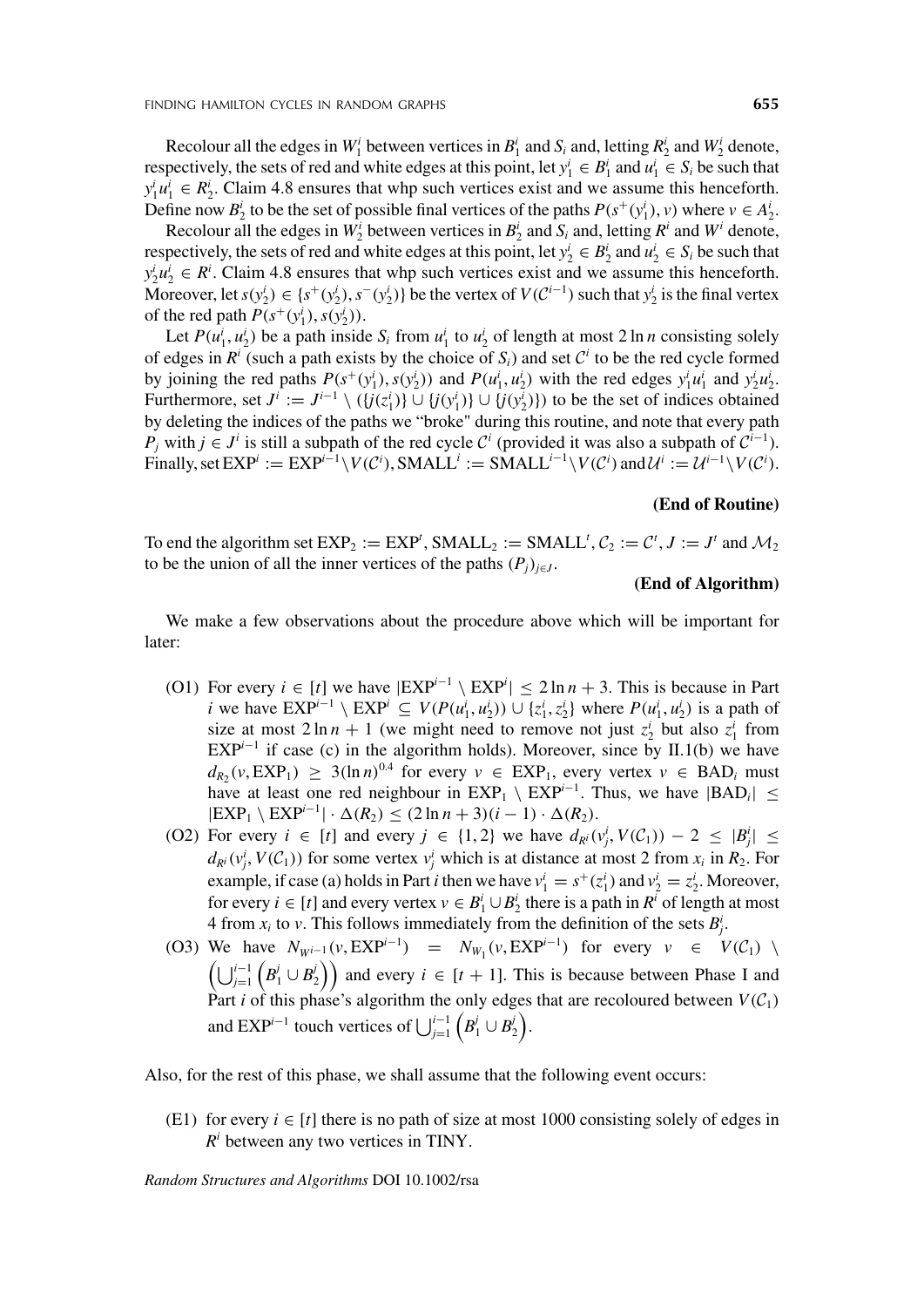Note that this event occurs whp as indicated in II.3(b). In the next claim we prove that some properties which are assumed in the algorithm hold whp.

**Claim 4.8.** *All of the following properties hold whp:*

- *(i) For any i* ∈ [*t*] *there always exists a set*  $S_i$  ⊆ *GOOD<sub>i</sub> of size at least*  $\frac{1}{240}n(\ln n)^{-0.45}$ *such that*  $R^{i-1}[S_i]$  *is a connected graph of diameter at most* 2 ln *n*.
- *(ii) For any i* ∈ [*t*]*, in Part i, after recolouring all the edges in Wi*<sup>−</sup><sup>1</sup> *between the sets*  $S_i$  and  $B_1^i \cup B_2^i$ , there exist  $y_1^i \in B_1^i$ ,  $y_2^i \in B_2^i$  and  $u_1^i, u_2^i \in S_i$  such that  $y_j^i u_j^i \in R^i$  for  $j \in \{1, 2\}.$

*Proof of Claim 4.8.* We start by proving that *(i)* holds whp. Assuming that  $\Delta(R_2) \leq 40 \ln n$ (which holds whp after Phase II, by N.1), we have by  $(O1)$ , II.1(a) and II.3(a) that

$$
|\text{GOOD}_i| \ge |\text{EXP}^{i-1}| - |\text{BAD}_i \cup N_{R_2}(\text{BAD}_i)| - 2
$$
  
\n
$$
\ge |\text{EXP}_1| - (2 \ln n + 3) \cdot (i - 1) - |\text{BAD}_i| \cdot (1 + 40 \ln n) - 2
$$
  
\n
$$
\ge \left(1 - \frac{1}{\ln n}\right) |\text{EXP}_1|.
$$

We remark that the  $-2$  after the first inequality is necessary if case (c) holds (for case (a) one only needs −1). Thus, by II.1(c) there is always a set  $S_i$   $\subseteq$  GOOD<sub>i</sub> with the desired properties.

Next we show that *(ii)* holds whp. By (O2) we know that for every  $i \in [t]$  and every  $j \in \{1, 2\}$  we have  $|B_j^i| \ge d_{R^i}(v_j^i, V(C_1)) - 2$  for some vertex  $v_j^i$  which is at distance at most 2 from  $x_i$  in  $R_2$ . We claim that whp  $d_{R^i}(v_j^i, V(\mathcal{C}_1)) \ge (\ln n)^{0.5}$  for every  $i \in [t]$  and  $j \in \{1, 2\}$ .

Note that  $v_j^i \notin \text{TINY}$  as otherwise  $v_j^i$  and  $x_i$  would be two vertices in TINY at distance at most 2 in  $R^i$ , contradicting (E1). Moreover, recall from II.2(b) that if  $v_j^i \in SMALL_1$  then  $d_{R^i}(v, V(\mathcal{C}_1)) \geq (\ln n)^{0.5}$ . If  $v_j^i \in EXP_1 \cup V(\mathcal{C}_1)$  then recall from I.3 that  $d_{W_1}(v_j^i, V(\mathcal{C}_1)) =$  $(1 - o(1))n$  and note that  $d_{W_2}(v_j^i, V(C_1)) = d_{W_1}(v_j^i, V(C_1))$  as no edges between the sets  $EXP_1 \cup V(C_1)$  and  $V(C_1)$  were recoloured during Phase II. Thus, using the union bound, Lemma 3.1 and II.3(a) we see that the probability that  $d_{R_i}(v_j^i, V(C_1)) < (\ln n)^{0.5}$  for some  $i \in [t]$  and  $j \in \{1, 2\}$  is at most

$$
2t \cdot \Pr\left[\text{Bin}((1 - o(1))n, p) < (\ln n)^{0.5}\right] \le 2n^{0.04} \cdot e^{-\left(\frac{1}{2} - o(1)\right)\ln n} = o(1),
$$

as claimed. Hence, whp  $|B_j^i| \ge (\ln n)^{0.5} - 2$  for every  $i \in [t]$  and  $j \in \{1, 2\}$ . We assume this hereafter.

Note that for  $i \neq i'$  we have  $(B_1^i \cup B_2^i) \cap (B_1^{i'} \cup B_2^{i'}) = \emptyset$  since otherwise (O2) would imply that there is a path in  $R^i$  of length at most 8 between  $x_i$  and  $x_{i'}$ , contradicting (E1). Thus, by (O3) and I.4, we see that  $d_{W^{i-1}}(v, S_i) = d_{W_1}(v, S_i) = (1 - o(1))|S_i|$  for every  $v \in B_1^i \cup B_2^i$ and every  $i \in [t]$ .

Now, for each  $i \in [t]$  and  $j \in \{1, 2\}$ , let  $C_j^i \subseteq B_j^i$  be a subset of size at least  $\left(\frac{1}{2} - o(1)\right)|B_j^i| \ge \frac{1}{3}(\ln n)^{0.5}$  such that  $C_1^i \cap C_2^i = \emptyset$ . We then see that for any  $i \in [t]$ and  $j \in \{1, 2\}$  the probability that there is no edge in  $R^i$  between  $C^i_j$  and  $S_i$  is at most:

$$
\Pr\left[\text{Bin}\left((1 - o(1))|S_i| \cdot |C_j^i|, p\right) = 0\right] = (1 - p)^{(1 - o(1))|S_i| \cdot |C_j^i|} \le e^{-\frac{\ln n}{n} \cdot \frac{1 - o(1)}{240} n(\ln n)^{-0.45} \cdot \frac{1}{3}(\ln n)^{0.5}} \le \frac{1}{n}.
$$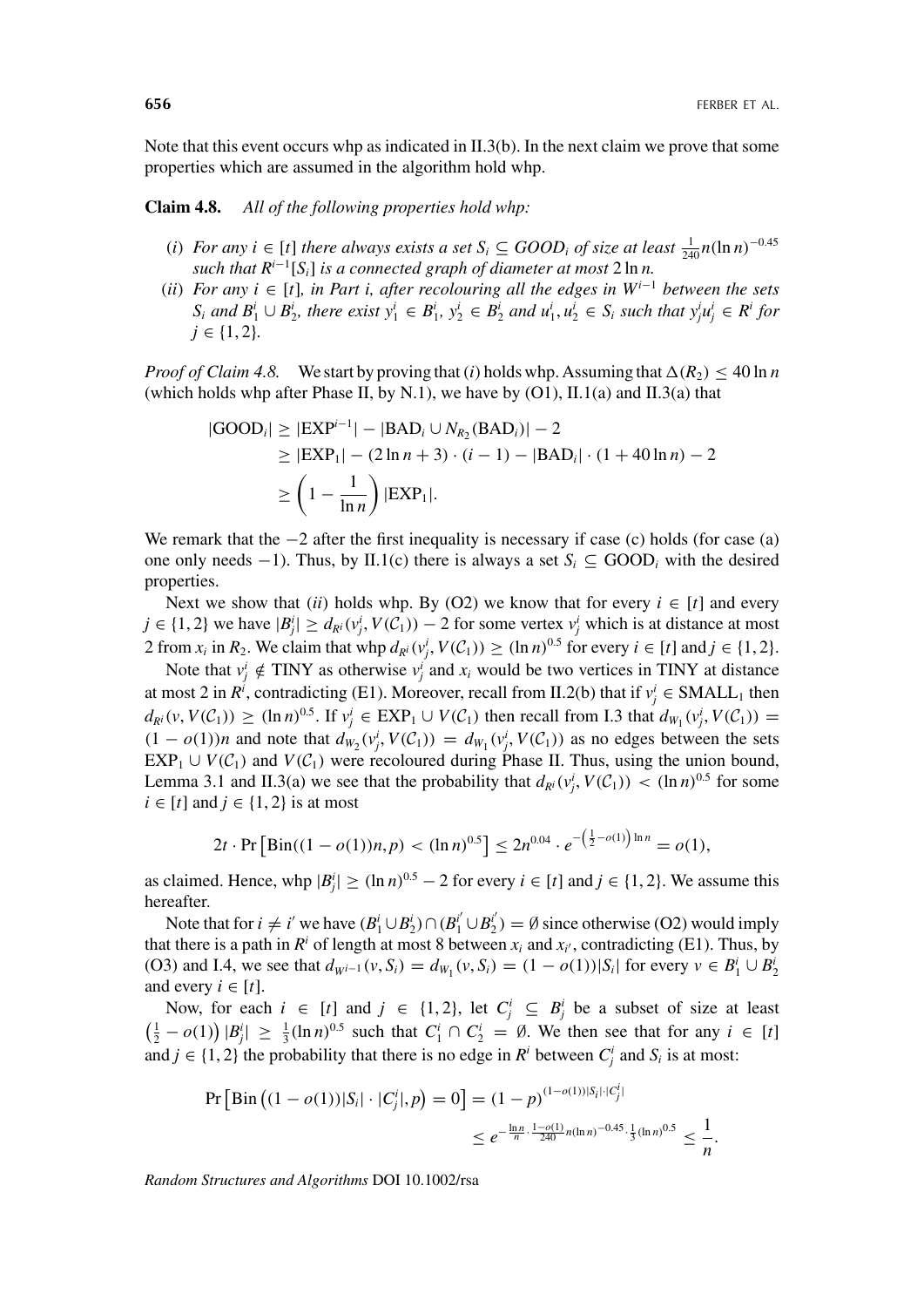Using II.3(a) and the union bound we see that the probability that for some  $i \in [t]$  and *j* ∈ {1, 2} there is no edge in  $R^i$  between  $B^i_j$  and  $S_i$  is at most  $2t \cdot \frac{1}{n} = o(1)$ . This shows that *(ii)* holds whp.

Assuming that the properties of Claim 4.8 hold, denoting by  $R_3$ ,  $W_3$  and  $B_3$  the sets of red, white and blue edges at the end of this phase's algorithm, we show that whp the following technical conditions hold:

III.1 Properties of EXP<sub>2</sub>:

- $\left| \text{EXP}_2 \right| \geq \left( 1 \frac{1}{(\ln n)^2} \right) |U| \geq (2 o(1)) n (\ln n)^{-0.45}.$
- (b) for every  $v \in EXP_2$  we have  $d_{R_3 \setminus R_1}(v, EXP_2) \ge 2(\ln n)^{0.4}$ .

III.2 Properties of  $SMALL<sub>2</sub>$ :

- $(a) |SMALL_2| \leq |SMALL_1| \leq 2ne^{-(\ln n)^{0.4}}$
- (b) for every  $v \in SMALL_2$  we have  $d_{R_3}(v, M_2) \ge (\ln n)^{0.5} 400$ .
- (c) for every  $v \in SMALL_2$  we have  $N_{W_3}(u, EXP_2) \neq N_{W_1}(u, EXP_2)$  for at most 100 vertices  $u \in V(C_1)$  which are at distance at most 2 from *v* in  $R_3$ .
- III.3 All the paths  $(P_i)_{i \in J}$  are paths in the red cycle  $C_2$ .
- III.4 In this phase only  $o(n)$  edges of  $W_2$  are recoloured red.

Note that property III.2(a) is just a consequence of the fact that  $SMALL_2 \subseteq SMALL_1$ together with II.2(a). Moreover, property III.3 follows immediately from the algorithm. Indeed,  $E(C^{i-1}) \setminus E(C^i)$  consists of at most 4 edges (only 3 edges if case (a) holds but 4 if case (b) holds) and, from the definition of  $J^i$ , for each such edge *e* we remove  $j(v)$  from  $J^{i-1}$  for one vertex  $v \in e$ . Thus, it is clear that  $P_i$  is still a path in the red cycle  $C^i$  for every  $j \in J^i$ . The next few claims show that the remaining properties all hold whp, assuming that the properties of Claim 4.8 hold.

#### **Claim 4.9.** *Properties III.1(a) and III.1(b) hold whp.*

*Proof of Claim 4.9.* It follows from (O1), I.1, II.1(a) and II.3(a) that:

$$
|\text{EXP}_2| = |\text{EXP}_1| - \sum_{i=1}^t |\text{EXP}^{i-1} \setminus \text{EXP}^i| \ge \left(1 - \frac{1}{(\ln n)^3}\right) |\mathcal{U}| - t \cdot (2\ln n + 3)
$$

$$
\ge \left(1 - \frac{1}{(\ln n)^2}\right) |\mathcal{U}|
$$

and so this shows that III.1(a) holds.

We now show that III.1(b) also holds whp. Suppose  $d_{R_3 \setminus R_1}(v, EXP_2) < 2(\ln n)^{0.4}$  for some *v* ∈ EXP<sub>2</sub> and let *i* ∈ [*t*] be the largest possible integer such that  $d_{R_2\setminus R_1}(v, EXP^{i-1})$  ≥  $3(\ln n)^{0.4}$  (this is well defined by II.1(b)). Note that since  $R_3[\mathcal{U}] = R_2[\mathcal{U}]$  we have

$$
d_{R_3 \setminus R_1}(v, EXP_2) = d_{R_2 \setminus R_1}(v, EXP^{i-1}) - \sum_{j=i}^{t} d_{R_2 \setminus R_1}(v, EXP^{j-1} \setminus EXP^{j}).
$$

Recall that  $\text{EXP}^{j-1} \setminus \text{EXP}^j \subseteq V(P(u_1^j, u_2^j)) \cup \{z_1^j, z_2^j\} \subseteq \text{GOOD}_j \cup \{z_1^j, z_2^j\}$  where  $z_1^j$  and  $z_2^j$ are neighbours of  $x_j$  in  $R_2$ . Moreover, note that by the choice of *i* we have  $v \in BAD_j$  for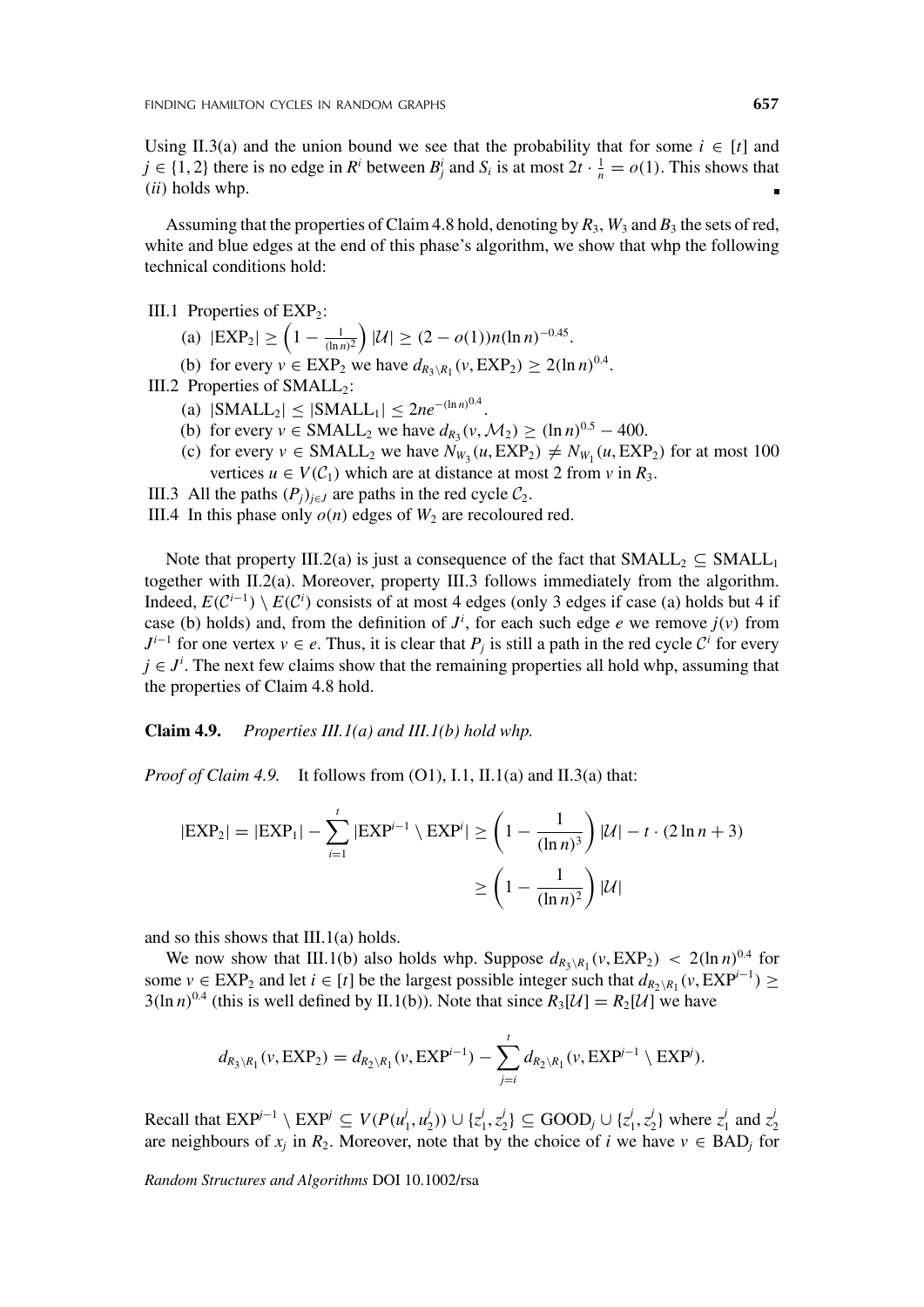every *j* > *i*. Thus, since  $\text{GOOD}_j \cap N_{R_2}(\text{BAD}_j) = \emptyset$  we get that

$$
d_{R_3\setminus R_1}(v, EXP_2) \geq d_{R_2\setminus R_1}(v, EXP^{i-1}) - d_{R_2}(v, V(P(u_1^i, u_2^i))) - \sum_{j=i}^t d_{R_2}(v, \{z_1^j, z_2^j\}).
$$

Observe now that if  $d_{R_2}(v, \{z_1^j, z_2^j\}) > 0$  and  $d_{R_2}(v, \{z_1^j, z_2^j\}) > 0$  for  $j \neq j'$  then there would exist a path in  $R_3$  of length at most 4 between  $x_j$  and  $x_{j'}$ , contradicting (E1). Thus, we can conclude that

$$
d_{R_3 \setminus R_1}(v, \text{EXP}_2) \ge d_{R_2 \setminus R_1}(v, \text{EXP}^{i-1}) - d_{R_2}(v, V(P(u_1^i, u_2^i))) - 2
$$
  
 
$$
\ge 3(\ln n)^{0.4} - d_{R_2}(v, V(P(u_1^i, u_2^i))) - 2.
$$

Since we assumed that  $d_{R_3 \setminus R_1}(v, EXP_2) < 2(\ln n)^{0.4}$ , we must have that

$$
d_{R_2}(v, V(P(u_1^i, u_2^i))) > (\ln n)^{0.4} - 2.
$$

It is easy to see that this implies the existence of two cycles of length  $O((\ln n)^{0.6})$  sharing only the vertex *v* in the graph  $R_2$  since the red path  $P(u_1^i, u_2^i)$  has length at most  $2 \ln n$ . However, if N.3 holds then this does not happen. Since N.3 holds whp we conclude that III.1(b) holds whp as desired.

## **Claim 4.10.** *Properties III.2(b) and III.2(c) hold whp.*

*Proof of Claim 4.10.* First we show that whp III.2(b) holds. Note that for every *v* ∈  $SMALL<sub>2</sub>$  we have

$$
d_{R_3}(v, \mathcal{M}_2) \geq d_{R_3}(v, \mathcal{M}_1) - \sum_{i=1}^t \sum_{j \in J^{i-1} \setminus J^i} d_{R_3}(v, V(P_j))
$$

since  $M_1 \setminus \left( \bigcup_{i=1}^t \bigcup_{j \in J^{i-1} \setminus J^i} V(P_j) \right) \subseteq M_2$ . Also, since  $|J^{i-1} \setminus J^i|$  ≤ 4 and since  $|V(P_j)|$  = 100 we have that for every  $i \in [t]$ 

$$
\sum_{j\in J^{i-1}\setminus J^i} d_{R_3}(v, V(P_j)) \leq 400.
$$

Observe now that if for  $i \neq i', j \in J^{i-1} \setminus J^i$  and  $j' \in J^{i'-1} \setminus J^{i'}$  we have  $d_{R_3}(v, V(P_j)) > 0$  and  $d_{R_3}(v, V(P_{i'})) > 0$  then there is a path in  $R_3$  of size at most  $2 \cdot 102 + 2 + 1 = 207$  between  $x_i$  and  $x_{i'}$ . Indeed, this follows from the fact that every vertex in  $V(P_j)$  is at distance at most  $3 + (|V(P_i)| - 1) = 102$  of  $x_i$  in  $R^i$  and similarly that every vertex in  $V(P_{i'})$  is at distance at most 102 of  $x_i$  in  $R^{i'}$ . However, if the event (E1) holds then there does not exist such a path. Since (E1) holds whp we conclude that whp

$$
d_{R_3}(v, \mathcal{M}_2) \geq d_{R_3}(v, \mathcal{M}_1) - 400,
$$

and so by  $II.2(b)$  we see that  $III.2(b)$  holds.

Now we show that whp III.2(c) holds. Note that by  $(O3)$  it is enough to show that for every  $v \in SMALL_2$  there are at most 100 vertices  $u \in \bigcup_{j=1}^{t} (B_1^j \cup B_2^j)$  which are at distance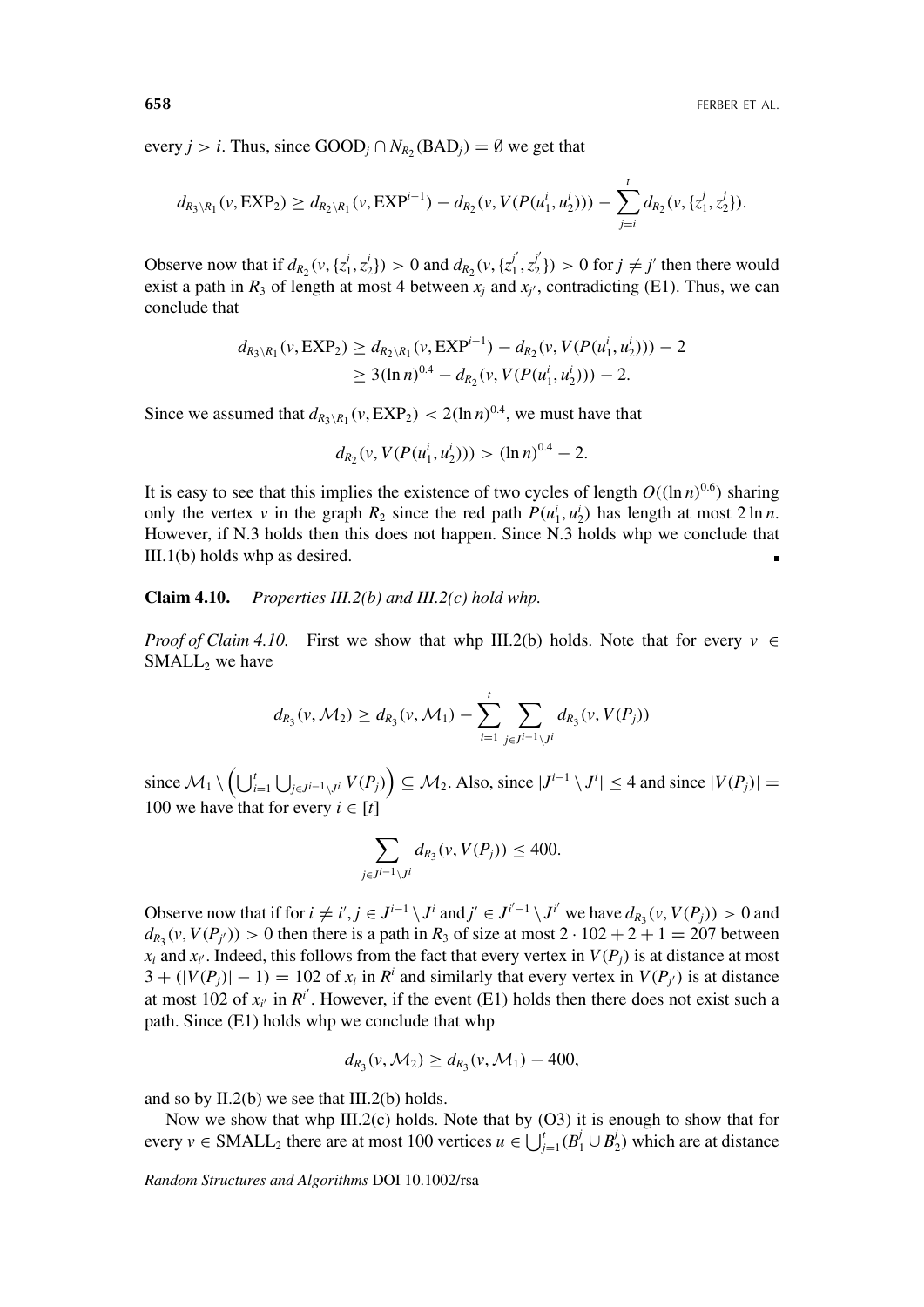at most 2 from *v* in  $R_3$ . Assume this is not the case for a vertex  $v \in SMALL_2$ . Note first, if for some  $j \neq j'$  the sets  $B_1^j \cup B_2^j$  and  $B_1^{j'} \cup B_2^{j'}$  each contain a vertex which is at distance at most 2 from *v* in  $R_3$ , then by (O2) it follows that there is a red path from  $x_i$  to  $x_{i'}$  of length at most  $4 + 2 + 2 + 4 = 12$  in  $R_3$ . However, this cannot occur if the event (E1) holds. Since (E1) holds whp we conclude that whp for every  $v \in SMALL_2$  there is at most one  $j \in [t]$ for which  $B_1^j \cup B_2^j$  contains a vertex which is at distance at most 2 from *v* in  $R_3$ . Moreover, if for some  $j \in [t]$  the set  $B_1^j \cup B_2^j$  contains at least 100 vertices which are at distance at most 2 from *v* in  $R_3$  then by (O2) one can find at least four trails of length at most  $4+2=6$  between *v* and *xj*. However, this cannot occur if N.4 holds. Since N.4 holds whp we conclude that whp III.2(c) holds.

# **Claim 4.11.** *Property III.4 holds whp.*

*Proof of Claim 4.11.* Recall that in Part *i* of the algorithm we recolour edges in two situations. In the first situation we recolour edges between two vertices (if case (a) holds then these vertices are  $s^+(z_1^i)$  and  $z_2^i$ ) and  $V(C_1)$ . In the second situation we recolour edges between vertices in  $B_1^i \cup B_2^i$  and  $S_i$ . From the algorithm it is easy to see that the number of edges in the first situation which are recoloured red is at most  $|B_1^i| + |B_2^i| + 4$ . For each *i* ∈ [*t*] and *j* ∈ {1, 2} let  $E_1^{i,j}$  be the event that  $|B_j^i|$  >  $(\ln n)^{1.1}$  and let  $E_2^{i,j}$  be the event that  $e_{R^i\setminus R^{i-1}}(B^i_j, S_i) > 80(\ln n)^{1.65}$ . Notice that if none of these events hold then clearly at most  $(2(\ln n)^{1.1} + 4) \cdot t + 80(\ln n)^{1.65} \cdot 2t = o(n)$  edges are recoloured red in this phase. Note that  $\bigwedge_{i \in [t], j \in \{1,2\}} E_1^{i,j}$  holds whp by (O2) and N.1. Moreover, using the fact that  $S_i \subseteq U$  and that  $|U| \le 4n(\ln n)^{-0.45}$  by I.1, we have by Chernoff (Lemma 3.1) that

$$
\Pr\left[E_2^{i,j} \wedge \overline{E_1^{i,j}}\right] \le \Pr\left[E_2^{i,j} \mid \overline{E_1^{i,j}}\right] \le \Pr\left[\text{Bin}\left((\ln n)^{1.1} \cdot 4n(\ln n)^{-0.45}, p\right) > 80(\ln n)^{1.65}\right] \\
\le \Pr\left[\text{Bin}\left(4n(\ln n)^{0.65}, \frac{10 \ln n}{n}\right) > 80(\ln n)^{1.65}\right] \le e^{-\frac{40}{3}(\ln n)^{1.65}}.
$$

Thus, using the union bound and  $II.3(a)$ , we see that the probability that the number of edges recoloured red during this phase is larger than  $(2(\ln n)^{1.1} + 4) \cdot t + 80(\ln n)^{1.65} \cdot 2t$  is at most

$$
\Pr\left[\bigvee_{i\in[t],j\in\{1,2\}} E_1^{i,j}\right] + \sum_{i\in[t],j\in\{1,2\}} \Pr\left[E_2^{i,j} \wedge \overline{E_1^{i,j}}\right] \le o(1) + 2t \cdot e^{-\frac{40}{3}(\ln n)^{1.65}} = o(1)
$$

This, together with  $II.3(a)$ , shows that whp III.4 holds.

We have shown that whp at the end of this phase all of the properties III.1-III.4 hold. We shall assume henceforth that all these properties hold for the sets  $R_3$ ,  $W_3$  and  $B_3$ .

## **4.5. Phase IV**

In this phase, we want to recolour some edges in  $W_3$  in order to find a red cycle  $C_3$  containing SMALL<sub>2</sub> ∪ *V*( $C_2$ ) in a such a way that EXP<sub>3</sub> = *V* \ *V*( $C_3$ ) is a "good expander" as described in the outline. The algorithm for this phase is similar in spirit to the one of Phase III. It is divided into three stages. In Stage 1 we define notation and sets that will be useful for us throughout the algorithm. Stage 2 is the main stage of the algorithm and is divided into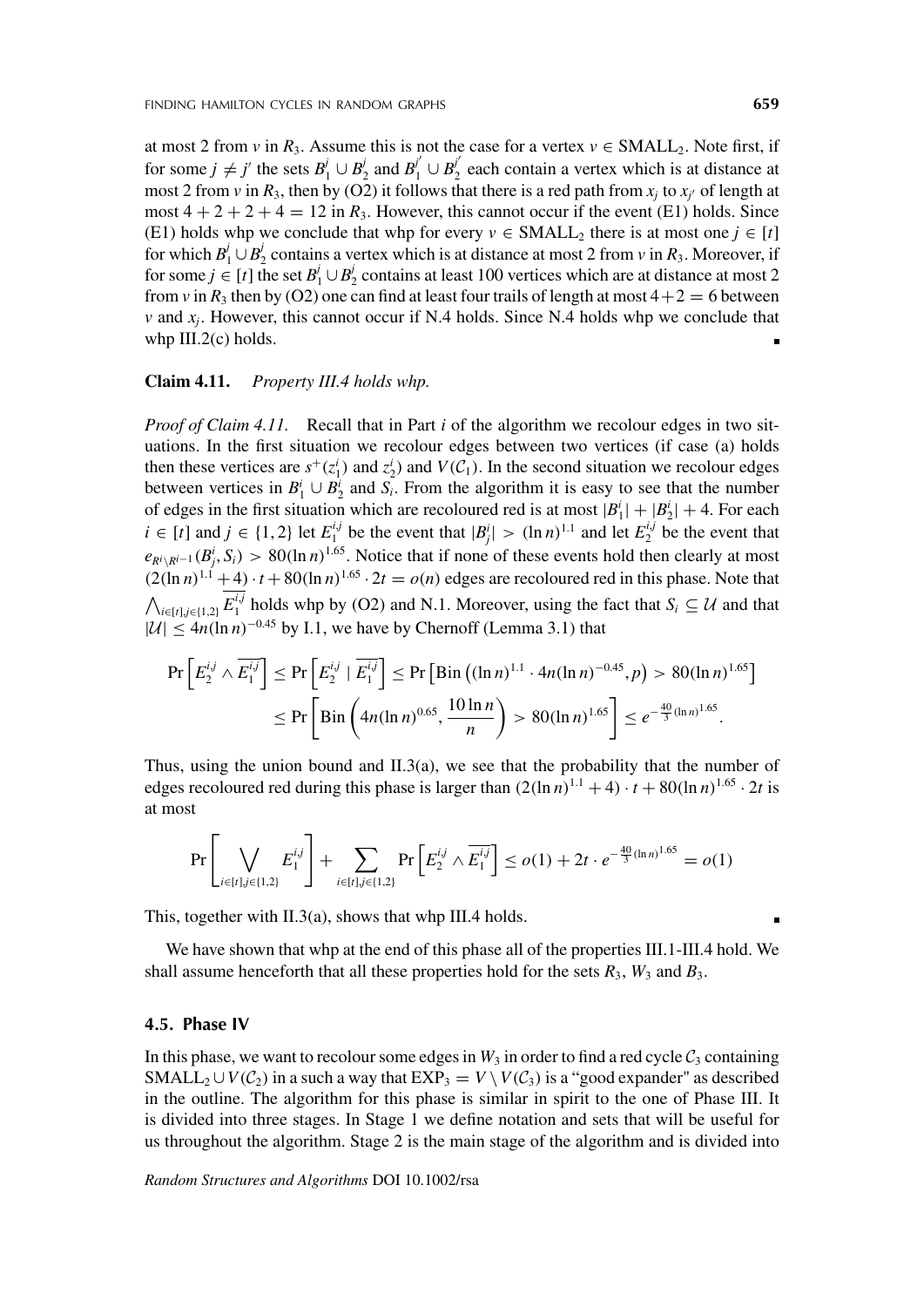$s = |\text{SMALL}_2|$  parts. For each  $i \in [s]$  we denote by  $R^i$  and  $W^i$ , respectively, the sets of all edges which are coloured red and white at the end of Part *i*. During Part *i*, we recolour "some" edges in  $W^{i-1}$  in order to obtain a red cycle  $C^i$  (i.e. consisting solely of edges in  $R^i$ ) such that  $V(C^i)$  contains  $V(C_2)$ , *i* vertices from SMALL<sub>2</sub> and the vertex set of a "small" red path in EXP2. Finally, in Stage 3 we define sets needed for later phases. The algorithm for this phase is as follows:

**Algorithm:** Fix an enumeration  $y_1, y_2, \ldots, y_s$  of the vertices in SMALL<sub>2</sub>, where  $s =$  $|SMALL_2|$ , set  $C^0 := C_2$ ,  $EXP^0 := EXP_2$ ,  $R^0 := R_3$  and  $W^0 := W_3$  and for each  $j \in J$  let  $M_i$  denote the set of inner vertices of the path  $P_j$ .

Let  $(J_i)_{i \in [s]}$  be disjoint subsets of *J* of size  $10^3 (\ln n)^{0.45}$  such that  $d_{R_3}(y_i, M_i) > 0$  for every  $j \in J_i$ . Claim 4.12 ensures that such sets exist and we assume that henceforth. For each  $j \in J_i$  let  $m_j \in M_j$  be such that  $y_i m_j \in R_3$ . For  $i = 1, 2, \ldots, s$  execute the following routine:

**Routine:** Fix a cyclic orientation of the vertices in the red cycle  $C^{i-1}$  and denote for each  $v \in V(C^{i-1})$  by  $s^+(v)$  and  $s^-(v)$  the successor and predecessor of *v* in the cycle  $C^{i-1}$ according to this orientation, respectively.

Set BAD<sub>*i*</sub> := {*v* ∈ EXP<sup>*i*−1</sup> :  $d_{R_3}(v, EXP^{i-1})$  < 2(ln *n*)<sup>0.4</sup>}, GOOD<sub>*i*</sub> := EXP<sup>*i*−1</sup> \ (BAD<sub>*i*</sub> ∪  $N_{R_3}(\text{BAD}_i)$  and let  $S_i \subseteq \text{GOOD}_i$  be a subset of size at least  $\frac{1}{240}n(\ln n)^{-0.45}$  such that  $R^{i-1}[S_i]$ is a connected graph of diameter at most  $2 \ln n$ . Claim  $4.12$  ensures that whp such a set  $S_i$ always exists and we assume that henceforth.

Define  $A_i := \{s^+(m_i) : j \in J_i\}$  and recolour all the edges in  $W^{i-1}$  between the set  $A_i$ and  $S_i$ . Letting  $R^i$  and  $W^i$  to be respectively the sets of red and white edges at this point, let  $u_1^i, u_2^i \in S_i$  and  $j_1^i, j_2^i \in J_i$  be distinct indices such that  $s^+(m_{j_1^i})u_1^i \in R^i$  and  $s^+(m_{j_2^i})u_2^i \in R^i$ . Claim 4.12 ensures that whp such vertices  $u_1^i, u_2^i$  and distinct indices  $j_1^i, j_2^i$  always exist and we assume that hereafter.

Set

$$
Q_1^i := s^+(m_{j_1^i}) \dots s^-(m_{j_2^i}) m_{j_2^i} y_i m_{j_1^i} s^-(m_{j_1^i}) \dots s^+(m_{j_2^i})
$$

to be the red path from  $s^+(m_{j_1})$  to  $s^+(m_{j_2})$  which contains  $y_i$  and is obtained from  $C^{i-1}$  by deleting the red edges  $m_{j_1^i}s^+(m_{j_1^i})$  and  $m_{j_2^i}s^+(m_{j_2^i})$  and adding the red edges  $m_{j_2^i}y_i$  and  $y_im_{j_1^i}$ . Let  $Q_2^i$  be a path inside  $S_i$  from  $u_1^i$  to  $u_2^i$  of length at most 2 ln *n* consisting solely of edges in  $R^i$  (such a path exists by the choice of  $S_i$ ). Set  $C^i$  to be the red cycle formed by joining the red paths  $Q_1^i$  and  $Q_2^i$  with the red edges  $s^+(m_{j_1^i})u_1^i$  and  $s^+(m_{j_2^i})u_2^i$ . To end the routine, set  $EXP<sup>i</sup> := EXP<sup>i-1</sup> \setminus V(\mathcal{C}^i)$ .

#### **(End of Routine)**

To finish the algorithm set  $EXP_3 := EXP^s$  and  $C_3 := C^s$ .

#### **(End of Algorithm)**

We make a few observations about the procedure above which will be useful for later:

(O1) For every *i* ∈ [*s*] we have  $|EXP^{i-1} \setminus EXP^{i}| \leq 2 \ln n + 1$  since  $EXP^{i-1} \setminus EXP^{i} =$  $V(Q_2^i)$  which has size at most  $2 \ln n + 1$ . Moreover, since by III.1(b) we have  $d_{R_3}(v, EXP_2) \geq 2(\ln n)^{0.4}$  for every  $v \in EXP_2$ , every vertex in BAD<sub>*i*</sub> must have at least one red neighbour in  $\text{EXP}_2 \setminus \text{EXP}^{i-1}$ . Thus, we have  $|\text{BAD}_i| \leq |\text{EXP}_2 \setminus \text{EXP}^{i-1}|$  $EXP^{i-1}$  | ·  $\Delta(R_3) \leq (2 \ln n + 1)(i - 1) \cdot \Delta(R_3)$ .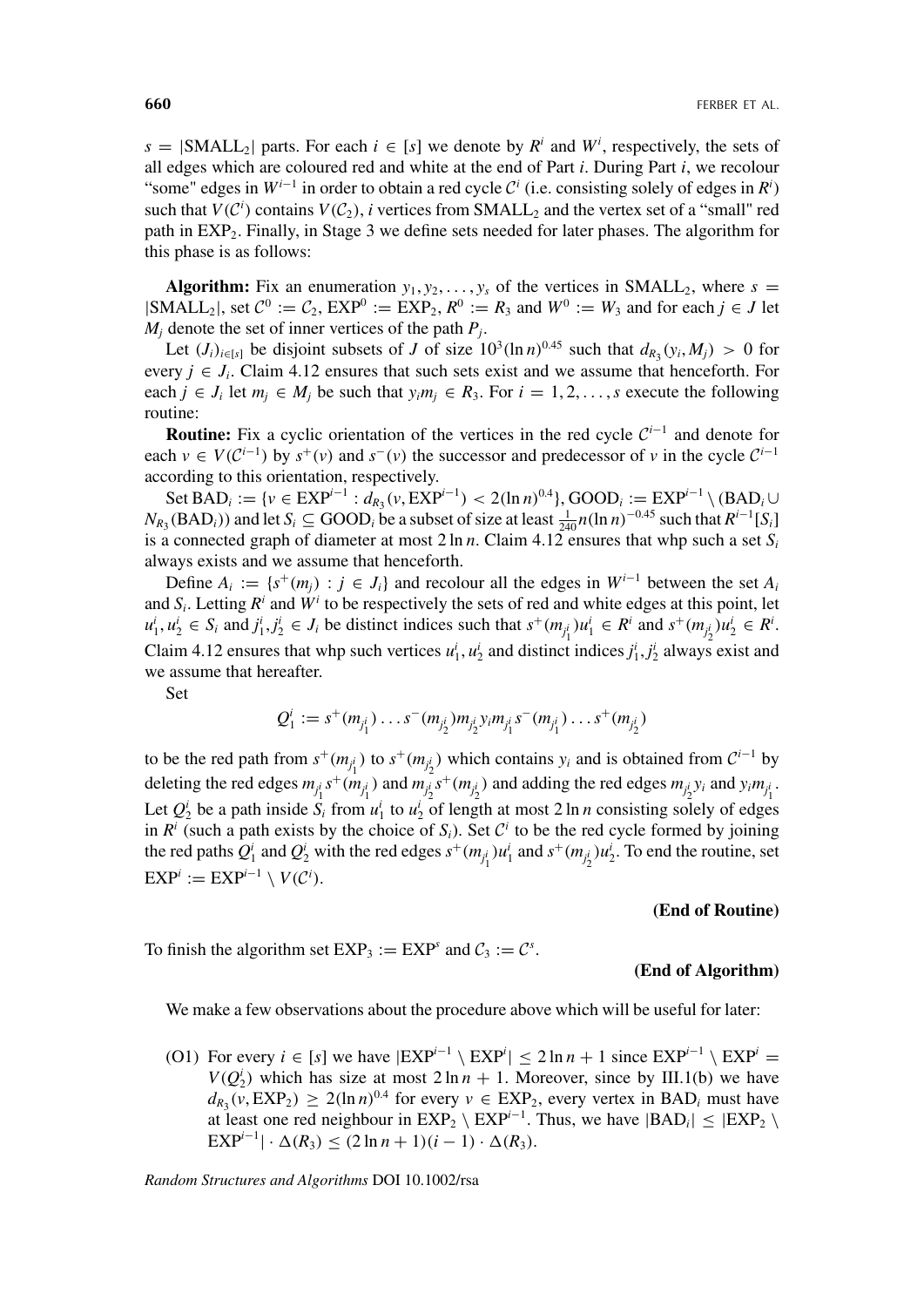- (O2) For every *i* ∈ [*s* + 1] we have  $N_{W^{i-1}}(v, EXP^{i-1}) = N_{W_3}(v, EXP^{i-1})$  provided  $v \in V(C_2) \setminus \left( \bigcup_{k=1}^{i-1} A_k \right)$ . Indeed, this holds since before Part *i* of the routine we only recolour edges between the sets  $A_k$  and  $EXP^{k-1}$  for  $k \in [i-1]$ .
- (O3) For every  $i \in [s+1]$  and every  $j \in J \setminus \left( \bigcup_{k=1}^{i-1} \{j_1^k, j_2^k\} \right)$  the path  $P_j$  is still a path in the red cycle <sup>C</sup>*<sup>i</sup>*<sup>−</sup>1. Indeed, this follows by induction on *<sup>i</sup>* using the facts that  $m_{j_1^k} \in M_{j_1^k}, m_{j_2^k} \in M_{j_2^k}$  and that the sets  $J_k$  are disjoint for  $k \in [i-1]$ .
- (O4) The sets  $(A_i)_{i \in [s]}$  are disjoint and  $N_{W^{i-1}}(v, EXP^{i-1}) = N_{W_3}(v, EXP^{i-1})$  for every *v* ∈ *A<sub>i</sub>* and every *i* ∈ [*s*]. Indeed, (O3) together with the fact that  $m_j$  ∈  $M_j$  for every *j* ∈ *J<sub>i</sub>* ensures that  $A_i$  ⊆  $\bigcup_{j \in J_i} V(P_j)$  for every  $i \in [s]$ . Since the sets  $(J_i)_{i \in [s]}$  are disjoint, the first observation follows. The second observation follows from the first one together with (O2).

In the next claim we prove that some properties which are assumed in the algorithm hold whp.

**Claim 4.12.** *All of the following properties hold whp:*

- *(i) There exist disjoint subsets*  $(J_i)_{i \in [s]}$  *of J of size*  $10^3 (\ln n)^{0.45}$  *such that*  $d_{R_3}(y_i, M_i) > 0$ *for every*  $j \in J_i$ *.*
- $(iii)$  *For every*  $i \in [s]$  *there exists*  $S_i$  ⊆ *GOOD<sub>i</sub> of size at least*  $\frac{1}{240}n(\ln n)^{-0.45}$  *such that*  $R^{i-1}[S_i]$  *is a connected graph of diameter at most* 2 ln *n*.
- $(iii)$  *For every i* ∈ [*s*]*, after recolouring the edges in*  $W^{i-1}$  *between the sets*  $A_i$  *and*  $S_i$ *,* there exist  $u_1^i, u_2^i \in S_i$  and distinct indices  $j_1^i, j_2^i \in J_i$  such that  $s^+(m_{j_1^i})u_1^i \in R^i$  and  $s^+(m_{j_2^i})u_2^i \in R^i$ .

*Proof of Claim 4.12.* We show first that whp  $(i)$  holds. Let  $G_{aux}$  be the bipartite graph with parts [*s*] and *J* and edge set {*ij* :  $i \in [s], j \in J, d_{R_3}(y_i, M_j) > 0$ }. We want to show that whp there are disjoint subsets  $(J_i)_{i \in [s]}$  of *J* of size  $10^3 (\ln n)^{0.45}$  such that  $J_i \subseteq N_{G_{\text{aux}}}(i)$  for every  $i \in$ [*s*]. In light of Lemma 3.8 it suffices to show that whp  $|N_{G_{\text{aux}}}(I)| \geq 10^3 (\ln n)^{0.45} |I|$  for every *I* ⊆ [*s*]. With this in mind, suppose that  $I \subseteq [s]$  is such that  $|N_{G_{\text{aux}}}(I)| < 10^3 (\ln n)^{0.45} |I|$ , and set *X* :=  $\{y_i : i \in I\}$  and  $Y := \bigcup_{j \in N_{G_{\text{aux}}(I)}} M_j$ . Note that we have

$$
|X \cup Y| = |X| + 98|N_{G_{\text{aux}}}(I)| < 10^5 (\ln n)^{0.45} |X|
$$

and, using III.2(b) and the fact that  $N_{R_3}(X) \cap M_2 \subseteq Y$ , we also have

$$
e_{R_3}(X \cup Y) \ge ((\ln n)^{0.5} - 400)|X| > \frac{(\ln n)^{0.5} - 400}{10^5 (\ln n)^{0.45}}|X \cup Y| > \frac{(\ln n)^{0.05}}{10^6}|X \cup Y|.
$$

By *(P*3*)* of Lemma 3.5 we see then that whp  $|X \cup Y| > \frac{1}{10^6} (\ln n)^{0.05} \cdot \frac{1}{20} n (\ln n)^{-1} = \frac{1}{10^{10}} \ln n^{10.05}$  But in that case we have  $\frac{1}{2\times10^7}$  *n*(ln *n*)<sup>−0.95</sup>. But in that case we have

$$
|\text{SMALL}_2| \ge |X| > \frac{|X \cup Y|}{10^5 (\ln n)^{0.45}} > \frac{n}{2 \times 10^{12} (\ln n)^{1.4}}
$$

which contradicts III.2(a). We conclude that whp *(i)* holds.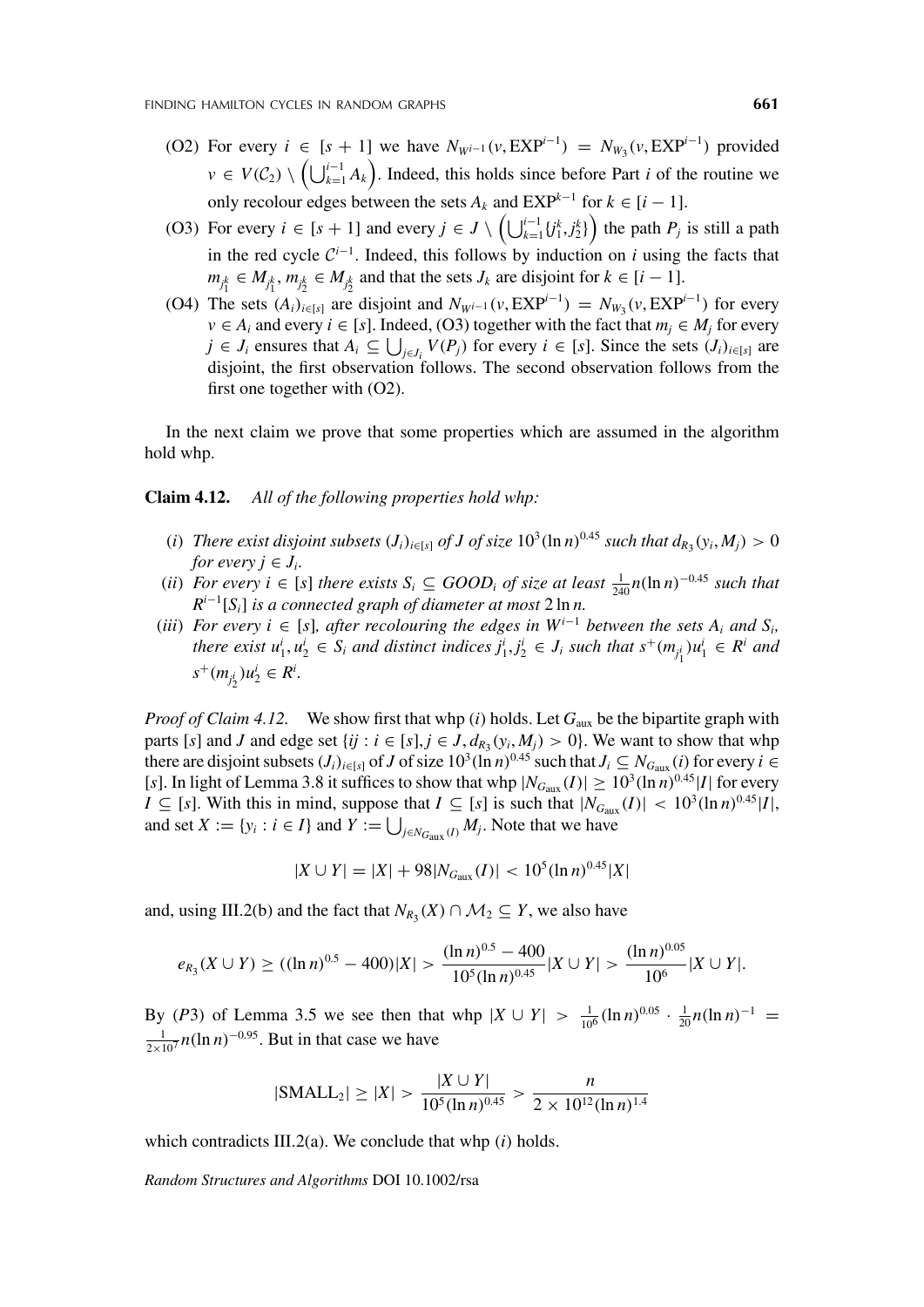Next we show that whp *(ii)* also holds. Indeed, assuming that  $\Delta(R_3) < 40 \ln n$  (which holds whp after Phase III, by N.1), we have by  $(O1)$ , III.1(a) and III.2(a) that

$$
|\text{GOOD}_i| \ge |\text{EXP}^{i-1}| - |\text{BAD}_i \cup N_{R_3}(\text{BAD}_i)|
$$
  
\n
$$
\ge |\text{EXP}_2| - (2 \ln n + 1) \cdot (i - 1) - |\text{BAD}_i| \cdot (1 + 40 \ln n)
$$
  
\n
$$
\ge \left(1 - \frac{1}{\ln n}\right) |\text{EXP}_1|.
$$

Thus, by II.1(c) there is always a set  $S_i \subseteq \text{GOOD}_i$  with the desired properties.

Finally, we show that whp *(iii)* also holds. By (O4), for every  $i \in [s]$  we have  $d_{W^{-1}}(u, S_i) = d_{W_3}(u, S_i)$  for every  $u \in A_i$ . Moreover, since every vertex  $u \in A_i$  is at distance at most 2 in  $R_3$  from  $y_i \in SMALL_2$ , it follows from III.2(c) and I.4 that *d<sub>Wi−1</sub>* (*u*, *S<sub>i</sub>*) =  $d_{W_1}(u, S_i)$  =  $(1 − o(1))|S_i|$  for all but at most 100 vertices  $u ∈ A_i$ . Let *D<sub>i</sub>* be the set of these "bad" vertices. For *j* ∈ {1, 2} and *i* ∈ [*s*] let  $B_j^i$  ⊆  $A_i \setminus D_i$  be sets of size at least  $400(\ln n)^{0.45}$  such that  $B_1^i \cap B_2^i = \emptyset$  (this is possible since  $|A_i| = |J_i| = 10^3 (\ln n)^{0.45}$ and  $|D_i| \le 100$ ). Thus, for any  $i \in [s]$  and  $j \in \{1, 2\}$  the probability that there is no edge in  $R^i$  between  $B^i_j$  and  $S_i$  is at most:

$$
\Pr\left[\text{Bin}\left((1 - o(1))|S_i| \cdot |B_j^i|, p\right) = 0\right] = (1 - p)^{(1 - o(1))|S_i| \cdot |B_j^i|} \le e^{-\frac{\ln n}{n} \cdot \frac{1 - o(1)}{240} n(\ln n)^{-0.45} \cdot 400(\ln n)^{0.45}} \le \frac{1}{n}.
$$

Using III.2(a) and the union bound we see that the probability that for some  $i \in [s]$  and *j* ∈ {1, 2} there is no edge in  $R^i$  between  $B^i_j$  and  $S_i$  is at most  $2s \cdot \frac{1}{n} = o(1)$ . Since the sets  $B_1^i$  and  $B_2^i$  were chosen to be disjoint, we conclude that whp *(iii)* holds. This completes the proof of the claim.

Assuming that the properties of Claim 4.12 hold, denoting by  $R_4$ ,  $W_4$  and  $B_4$  the sets of red, white and blue edges at the end of this phase's algorithm, we show that whp the following technical conditions hold:

## IV.1 Properties of  $EXP<sub>3</sub>$ :

 $\left| \sum_{n=1}^{\infty} \left( \sum_{n=1}^{\infty} \right) | \mathcal{U} | \right| \geq (2 - o(1)) n (\ln n)^{-0.45}.$ (b) for every  $v \in EXP_3$  we have  $d_{R_4 \setminus R_1}(v, EXP_3) \ge (\ln n)^{0.4}$ .

IV.2 In this phase only  $o(n)$  edges of  $W_3$  are recoloured red.

The next few claims show that properties IV.1-IV.2 all hold whp, assuming that the properties of Claim 4.12 hold.

**Claim 4.13.** *Properties IV.1(a) and IV.1(b) hold whp.*

*Proof of Claim 4.13.* Note that by (O1), III.1(a) and III.2(a) we have:

$$
|\text{EXP}_3| = |\text{EXP}_2| - \sum_{i=1}^s |\text{EXP}^{i-1} \setminus \text{EXP}^i|
$$
  
\n
$$
\geq \left(1 - \frac{1}{(\ln n)^2}\right)|U| - s \cdot (2 \ln n + 1) = \left(1 - \frac{1}{\ln n}\right)|U|
$$

and so this together with I.1 shows that IV.1(a) holds.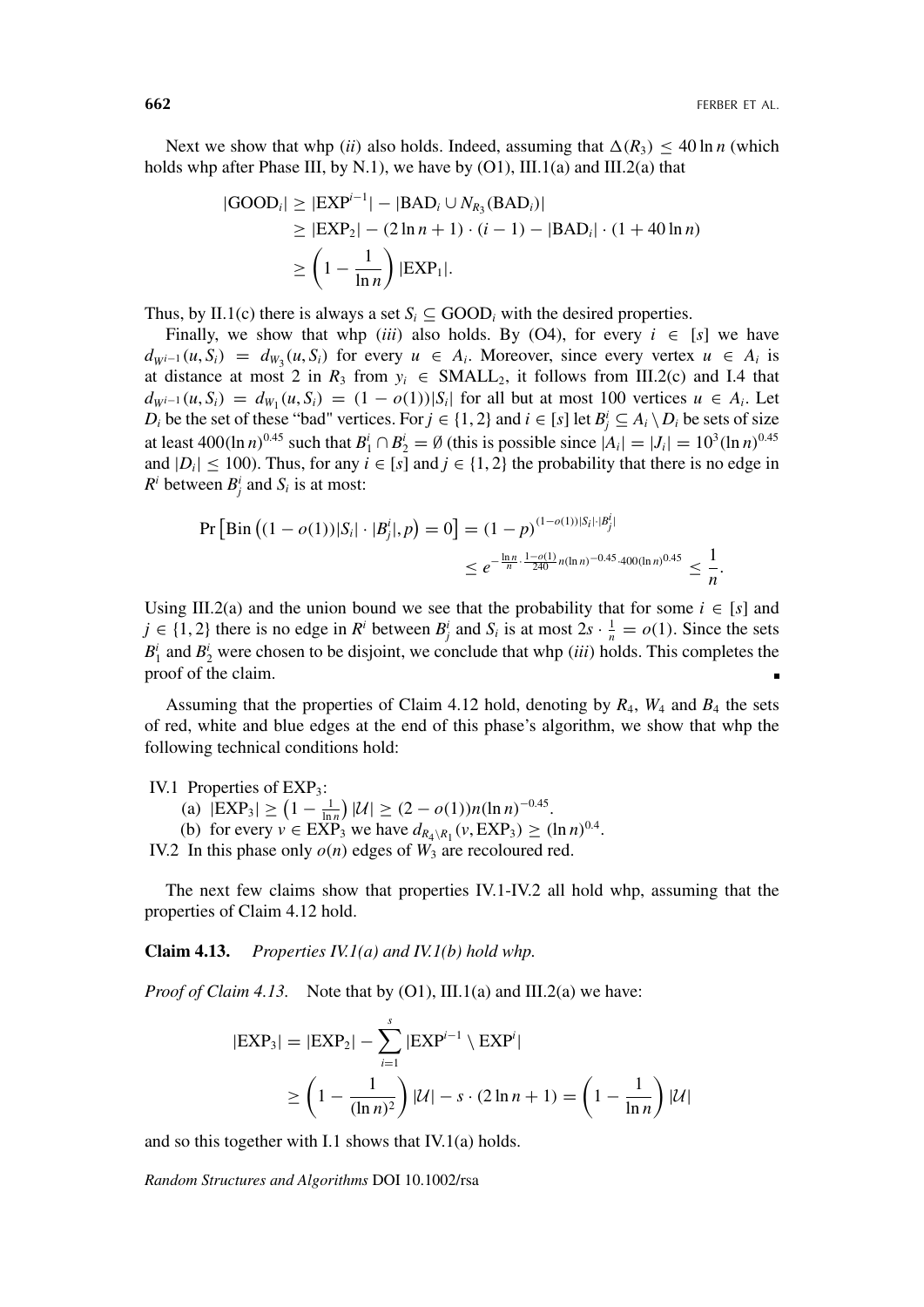We now show that IV.1(b) holds whp. Suppose  $d_{R_4\setminus R_1}(v, EXP_3) < (ln n)^{0.4}$  for some  $v \in EXP_3$  and let  $i \in [t]$  be the largest possible integer such that  $d_{R_3 \setminus R_1}(v, EXP^{i-1}) \ge$  $2(\ln n)^{0.4}$  (this is well defined by III.1(b)). Note that by the choice of *i* we have  $v \in BAD_j$ for every *j* > *i*. Moreover, since  $R_4[\mathcal{U}] = R_3[\mathcal{U}]$ ,  $\text{EXP}^{j-1} \setminus \text{EXP}^j = V(Q_2^j) \subseteq \text{GOOD}_j$  and  $\text{GOOD}_i \cap N_{R_3}(\text{BAD}_i) = \emptyset$  for any  $j > i$  we have

$$
d_{R_4 \setminus R_1}(v, EXP_3) = d_{R_3 \setminus R_1}(v, EXP^{i-1}) - \sum_{j=i}^{s} d_{R_3 \setminus R_1}(v, V(Q_2^j)) \ge 2(\ln n)^{0.4} - d_{R_3}(v, V(Q_2^j)).
$$

Thus, since we assume that  $d_{R_4\setminus R_1}(v, \text{EXP}_3) < (\ln n)^{0.4}$ , we must have that  $d_{R_3}(v, V(Q_2^i)) >$  $(\ln n)^{0.4}$ . It is easy to see that this implies that there exist two cycles of length  $O((\ln n)^{0.6})$ sharing only the vertex *v* in the graph  $R_3$  (since  $Q_2^i$  is a path in  $R_3$  of length at most 2 ln  $n+1$ ). However, if N.3 holds then this does not happen. Since N.3 holds whp we conclude that IV.1(b) holds whp as desired.

## **Claim 4.14.** *Property IV.2 holds whp.*

*Proof of Claim 4.14.* Recall from the algorithm that in this phase the only edges recoloured are the ones in  $W_3$  between the sets  $A_i$  and  $S_i$  for each  $i \in [s]$ . Since for each  $i \in [s]$  we have  $|A_i| = |J_i| = 10^3 (\ln n)^{0.45}$  and  $|S_i| \leq |U| \leq 4n(\ln n)^{-0.45}$  by I.1, the total number of edges which are recoloured in this phase is at most  $s \cdot 4 \cdot 10^3 n \leq 8 \cdot 10^3 n^2 e^{-(\ln n)^{0.4}}$ , by III.2(a). Thus, using Chernoff (Lemma 3.1) and the fact that  $np \le 10 \ln n$  we see that the probability that more than  $1.6 \cdot 10^5 n e^{-(\ln n)^{0.4}}$  ln *n* edges in  $W_3$  are recoloured red in this phase is at most:

$$
\Pr\left[\text{Bin}\left(8\cdot 10^3n^2e^{-(\ln n)^{0.4}}, p\right) > 1.6\cdot 10^5ne^{-(\ln n)^{0.4}}\ln n\right] < e^{-\frac{1}{3}\cdot 8\cdot 10^4ne^{-(\ln n)^{0.4}}\ln n} = o(1).
$$

Since  $1.6 \cdot 10^5 n e^{-(\ln n)^{0.4}} \ln n = o(n)$ , this concludes the proof of the claim.

We have shown that whp at the end of this phase all of the properties IV.1-IV.2 hold. We shall assume henceforth that all these properties hold for the sets  $R_4$ ,  $W_4$  and  $B_4$ .

#### **4.6. Phase V**

In this phase we create a Hamilton cycle in the red graph by merging the red cycle  $C_3$ with the set  $EXP_3$ , by recolouring red  $o(n)$  edges. To this end, note first that  $R_4[EXP_3]$  has a bounded number of connected components. Indeed, suppose *C* is a connected component of  $R_4$ [EXP<sub>3</sub>]. It follows from properties IV.1(a), IV.1(b), i. of II.1(c) and the fact that  $R_4$ [EXP<sub>3</sub>] =  $R_2$ [EXP<sub>3</sub>], that the set *C* has size  $|C| > \frac{1}{6000} n(\ln n)^{-0.45}$  (since  $N_{R_2[S]}(C) \subseteq C$ ). However, since by I.1, the set EXP<sub>3</sub> has size  $|EXP_3| \leq 4n(\ln n)^{-0.45}$ , we can conclude that the graph  $R_4$ [EXP<sub>3</sub>] has at most 24000 connected components. By recolouring red less than 24000 white edges in  $EXP<sub>3</sub>$  we can then whp make the red graph in  $EXP<sub>3</sub>$  connected.

Afterwards, we consider two adjacent vertices  $v, w$  in the red cycle  $C_3$  which have large white degree onto  $EXP_3$ . By recolouring edges between  $v, w$  and  $EXP_3$  we can then whp find  $x \neq y \in EXP_3$  such that *vx* and *wy* are red edges. Finally, by recolouring red at most  $|EXP_3|$  edges inside  $EXP_3$  we can find a red Hamilton path from *x* to *y* inside the set  $EXP_3$ . This path together with the red path  $C_3 \setminus \{vw\}$  and the red edges *vx* and *wy* then provides the desired red Hamilton cycle in *V*. The algorithm for this phase is as follows: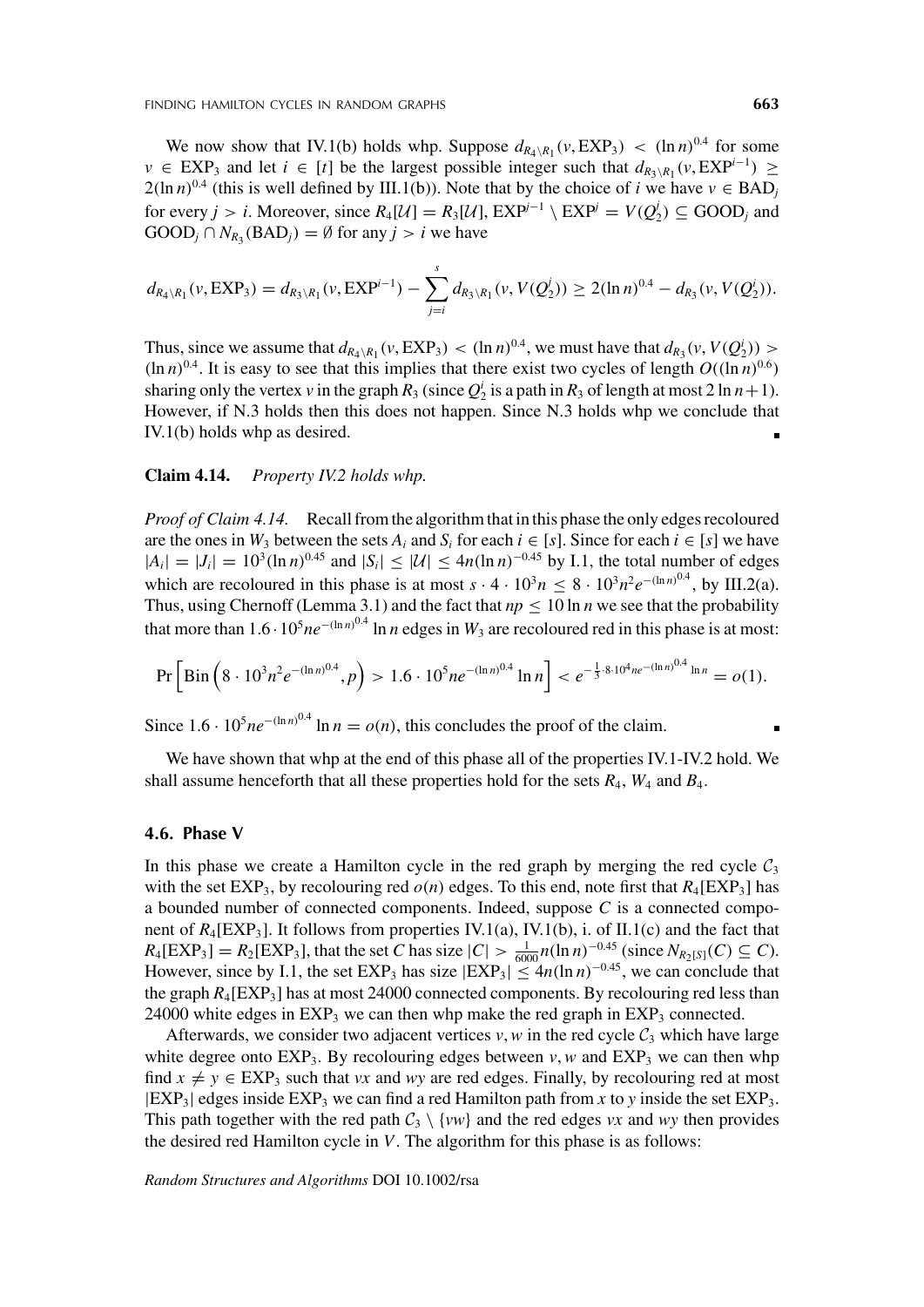**Algorithm:** Let  $C_1, \ldots, C_\ell$  be the connected components of the graph  $R_4$ [EXP<sub>3</sub>] where, as indicated above, we have  $\ell \leq 24000$  and  $|C_i| > \frac{1}{6000} n(\ln n)^{-0.45}$  for every  $i \in [\ell]$ . For  $1 \leq i < \ell$  recolour white edges between  $C_i$  and  $C_{i+1}$  one by one until exactly one edge is recoloured red for each such *i*. Claim 4.15 ensures that this happens whp and we assume this henceforth. Note that this procedure makes the red graph in  $EXP<sub>3</sub>$  connected.

Next, let *v*, *w* be adjacent vertices of  $C_3$  such that  $d_{W_4}(v, EXP_3) \geq \frac{2}{3} |EXP_3|$  and  $d_{W_4}(w, EXP_3) \geq \frac{2}{3}$  [EXP<sub>3</sub>]. Recolour edges in  $W_4$  between  $\{v, w\}$  and EXP<sub>3</sub> until there exist two edges *vx* and *wy* which are red, where  $x, y \in EXP_3$  are distinct vertices. Claim 4.15 ensures that whp such vertices *v*, *w*, *x* and *y* exist and we assume this henceforth. Now, set  $e = xy$  and run the following routine:

**Routine:** Consider the graph *H* which is the current red graph on  $EXP_3$ . If  $H \cup \{e\}$  does not contain a Hamilton cycle that uses the edge *e*, recolour *e*-boosters of *H* which are white edges one by one until one of them is recoloured red. Repeat this procedure until the graph *H* ∪ {*e*} considered contains a Hamilton cycle which uses the edge *e*.

#### **(End of Routine)**

Claim 4.15 ensures that whp this procedure is successful and we assume this henceforth. A Hamilton cycle in *H* ∪ {*e*} which uses the edge *e* then provides a red Hamilton path in EXP<sub>3</sub> from *x* to *y*. This red path together with the red path  $C_3 \setminus \{vw\}$  and the red edges *vx* and *wy* forms the desired red Hamilton cycle in *V*.

#### **(End of Algorithm)**

In the next claim we prove that some properties which are assumed in the algorithm hold whp.

#### **Claim 4.15.** *All of the following properties hold whp:*

- *(i)* For every  $1 \leq i \leq \ell$ , if we recolour all the white edges between  $C_i$  and  $C_{i+1}$  then at *least one edge is recoloured red.*
- (*ii*) *There exist adjacent vertices v,w in*  $C_3$  *such that*  $d_{W_4}(v, EXP_3) \geq \frac{2}{3} |EXP_3|$  *and*  $d_{W_4}(w, EXP_3) \geq \frac{2}{3} | EXP_3|$ *. Moreover, after recolouring all the edges in*  $W_4$  *between*  $\{v, w\}$  *and EXP*<sub>3</sub>*, there exist distinct vertices*  $x, y \in EXP_3$  *such that vx and wy are red edges.*
- *(iii) At any point during the routine, if H is the graph considered and if we recolour all the e-boosters of H which are white edges then there will be one which is recoloured red.*

*Proof.* We start by showing that *(i)* holds whp. Indeed, this follows from Lemma 3.4 since for every *i* we have  $|C_i| > \frac{1}{6000} n(\ln n)^{-0.45}$ .

Next we show that *(ii)* holds whp. Recall from I.4 that for every  $u \in V(C_1)$  we have  $d_{W_1}(u, \mathcal{U}) = (1 - o(1))|\mathcal{U}|$ . Moreover, since  $|EXP_3| = (1 - o(1))|\mathcal{U}|$  by IV.1(a) it follows that for every  $u \in V(C_1)$  we have  $d_{W_1}(u, EXP_3) = (1 - o(1))|EXP_3|$ . Recall now that in Phase II there were no edges recoloured between  $EXP_3$  and  $V(C_1)$  and that in Phases III and IV the number of vertices  $u \in V(C_1)$  for which we recoloured edges touching *u* and vertices of  $EXP_3$  is  $o(n)$ . Thus, it follows that for all but  $o(n)$  vertices  $u \in V(C_1)$  we have  $d_{W_4}(u, EXP_3) = (1 - o(1))|EXP_3|$ . Since  $|V(C_3) \setminus V(C_1)| = o(n)$  we can find two vertices  $v, w \in V(C_1)$  which are adjacent in  $C_3$  and for which  $d_{W_4}(v, EXP_3) \geq \frac{2}{3} |EXP_3|$  and  $d_{W_4}(w, \text{EXP}_3) \ge \frac{2}{3} |\text{EXP}_3|$ , as claimed.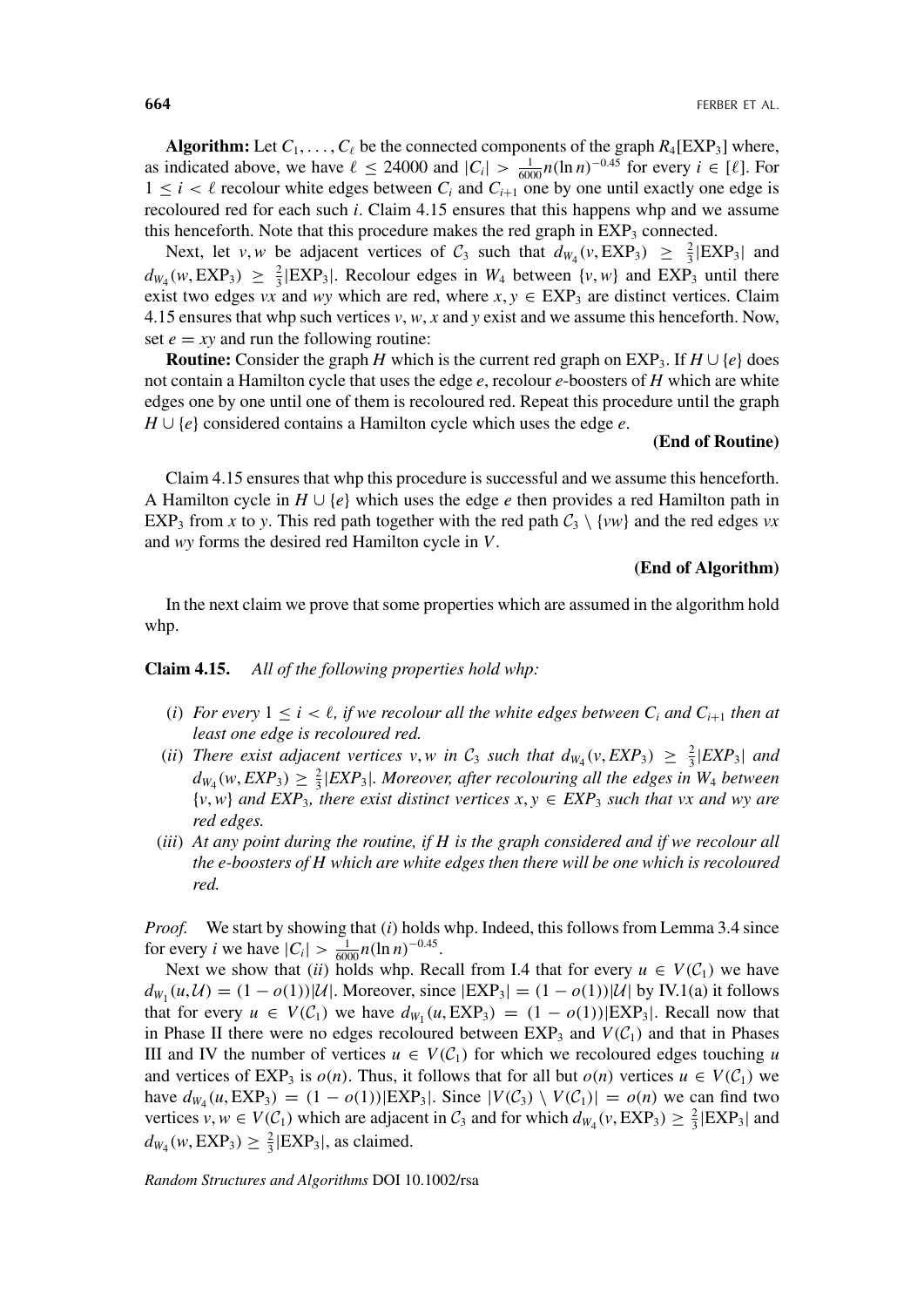Partition now the set  $EXP_3$  into two sets  $A_v$  and  $A_w$  of size as equal as possible. If we recolour all the edges in  $W_4$  between  $\{v, w\}$  and  $EXP_3$  then the probability that afterwards either there is no red edge *vx* with  $x \in A$ <sup>*v*</sup> or *wy* with  $y \in A$ <sup>*w*</sup> is at most

$$
2\Pr\left[\text{Bin}\left(\left(\frac{1}{6}-o(1)\right)|\text{EXP}_3|,p\right)=0\right]=2(1-p)^{\left(\frac{1}{6}-o(1)\right)|\text{EXP}_3|} \leq e^{-\left(\frac{1}{6}-o(1)\right)|\text{EXP}_3|p|} = o(1)
$$

by IV.1(a). We conclude that property *(ii)* of the claim holds whp.

Finally we show that *(iii)* also holds whp. Note first that the routine can be executed at most  $|EXP_3|$  times since each time the size of a longest path in the graph considered increases by at least one. Now, let *H* be one of the graphs considered during the routine. Note that the edge set  $E(H)$  of *H* is of the form  $E(H) = K_1 \cup K_2$  where  $K_1 = R_4$ [EXP<sub>3</sub>] and  $K_2 \subseteq EXP_3$  is a set of size  $|K_2| < |EXP_3| + \ell$ . Indeed,  $K_2 = E(H) \setminus K_1$  consists of the  $\ell - 1$  red edges added in this phase connecting the connected components of  $K_1$  and at most  $|EXP_3|$  red edges added during the routine. Moreover, note that the graph *H* is connected since the red graph on  $EXP<sub>3</sub>$  is already connected when the routine is executed. Since  $R_4$ [EXP<sub>3</sub>] =  $R_2$ [EXP<sub>3</sub>] and since the graph  $(R_4 \setminus R_1)$ [EXP<sub>3</sub>] has minimum degree at least  $(\ln n)^{0.4}$  by IV.1(b), it follows from i. of II.1(c) that for any set  $X \subseteq EXP_3$  of size  $|X| \leq \frac{1}{6000} n(\ln n)^{-0.45}$  we have  $|N_H(X) \cup X| \geq 5|X|$ . Thus, again using the fact that  $R_4$ [EXP<sub>3</sub>] =  $R_2$ [EXP<sub>3</sub>] and that  $\ell \le 24000$  we conclude from II.1 (d) that the number of *e*-boosters for *H* in the set  $W_2$ [EXP<sub>3</sub>] is at least  $10^{-8}n^2(\ln n)^{-0.9}$ .

Recall now that in Phases III and IV no white edges inside  $EXP<sub>3</sub>$  were recoloured and so  $W_4[EXP_3] = W_2[EXP_3]$ . Moreover, as indicated above, in Phase V we recolour red less than  $\ell + |EXP_3|$  white edges inside EXP<sub>3</sub>. The probability that at least  $10^{-9}n^2(\ln n)^{-0.9}$ white edges are recoloured blue during Phase V is then at most the probability that at most  $\ell + |EXP_3| - 1 \le 5n(\ln n)^{-0.45}$  white edges are recoloured red before  $10^{-9}n^2(\ln n)^{-0.9}$  white edges are recoloured blue, which is at most

$$
\sum_{j=0}^{5n(\ln n)^{-0.45}} {10^{-9}n^2(\ln n)^{-0.9} + j \choose j} (1-p)^{10^{-9}n^2(\ln n)^{-0.9}} p^j
$$
  
\n
$$
\leq O(n(\ln n)^{-0.45}) \cdot {O(n^2(\ln n)^{-0.9}) \choose 5n(\ln n)^{-0.45}} \cdot p^{5n(\ln n)^{-0.45}} \cdot e^{-p \cdot \Omega(n^2(\ln n)^{-0.9})}
$$
  
\n
$$
\leq O(n(\ln n)^{-0.45}) \cdot (O((\ln n)^{0.55}))^{5n(\ln n)^{-0.45}} \cdot e^{-\Omega(n(\ln n)^{0.1})} = o(1).
$$

Thus, whp less than  $10^{-9}n^2(\ln n)^{-0.9}$  white edges are recoloured blue in this phase. Thus, since the set  $W_4$ [EXP<sub>3</sub>] contains at least  $10^{-8}n^2(\ln n)^{-0.9}$  *e*-boosters for *H* we conclude that whp at any point in the routine there are at least  $9 \cdot 10^{-9} n^2 (\ln n)^{-0.9} e$ -boosters for *H* which are white edges (at that point). The probability that none of these *e*-boosters is recoloured red is then at most

$$
\Pr\left[\text{Bin}(9 \cdot 10^{-9} n^2 (\ln n)^{-0.9}, p) = 0\right]
$$
  
=  $(1-p)^{9 \cdot 10^{-9} n^2 (\ln n)^{-0.9}} \le e^{-p \cdot 9 \cdot 10^{-9} n^2 (\ln n)^{-0.9}} \le e^{-9 \cdot 10^{-9} n (\ln n)^{0.1}}$ 

.

Ē,

Thus, since the routine is executed at most  $\ell + |EXP_3| < 5n(\ln n)^{-0.45}$  many times, we conclude by the union bound that the probability that at some point in the routine all the *e*-boosters of *H* which are white edges (where *H* is the graph being considered at that point) are recoloured blue is at most

$$
5n(\ln n)^{-0.45} \cdot e^{-9 \cdot 10^{-9} n(\ln n)^{0.1}} = o(1),
$$

and so property *(iii)* holds whp as claimed.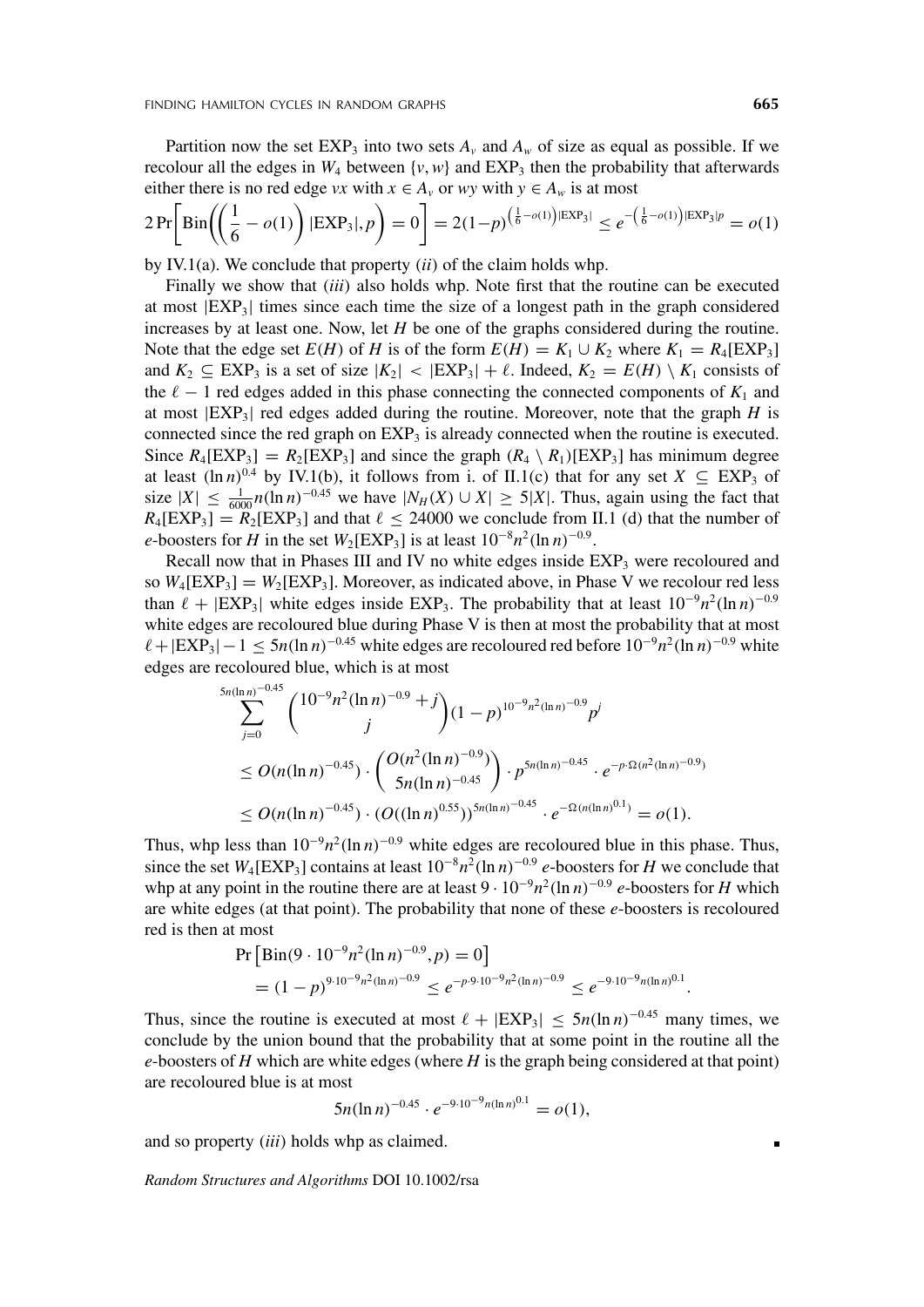Assuming that the properties of Claim 4.15 hold and denoting by  $R_5$  the set of red edges at the end of this phase's algorithm, it is clear from it that the graph  $R_5$  contains a Hamilton cycle.

We claim now that  $|R_5 \setminus R_4| < \ell + 3|\text{EXP}_3| = o(n)$ . Indeed, in the beginning of this phase's algorithm exactly  $\ell - 1$  edges are recoloured red in order to make the red graph in  $EXP<sub>3</sub> connected. Later, we recoloured edges between {*v*, *w*} and  $EXP<sub>3</sub>$  and so at that point$ at most  $2|EXP_3|$  edges are recoloured red. Finally, we recoloured one edge red each time the routine was executed. However, as indicated in the proof of Claim 4.15 the routine can be executed at most  $|EXP_3|$  times. Thus, we conclude that less than  $\ell + 3|EXP_3| = o(n)$ edges are recoloured red in this phase, as claimed.

To finish the proof of Theorem 1 we show that  $|R_5| = n + o(n)$ . Indeed by I.2, II.4, III.4, IV.2 and by the previous paragraph we conclude that

$$
|R_5| = |R_1| + |R_5 \setminus R_1| = n + o(n)
$$

as desired.

#### **5. CONCLUDING REMARKS**

In this paper we introduced a new type of problems in random graphs, where the goal is to expose a subgraph which possesses some target property  $P$ , by asking as few queries as possible. Note that this problem is general and can be considered in any model of random structures.

Although we chose to focus on the property of Hamiltonicity, our proof method can be applied to prove analogous statements regarding other interesting properties. For example, one can show that for  $p \ge \frac{\ln n + \omega(1)}{n}$ , there exists an adaptive algorithm, interacting with the probability space  $G(n, p)$ , which whp finds a matching of size  $\lfloor n/2 \rfloor$  (a perfect matching) after getting  $n/2 + o(n)$  positive answers.

Let us now show that one cannot get rid of the  $o(n)$  term. More precisely, we show that whp at least  $n + \Omega\left(\sqrt{\frac{1}{p}}\right)$  positive answers are needed in order to find a Hamilton cycle. In particular, if  $p = \Theta\left(\frac{\log n}{n}\right)$  then this means that at least  $\Theta\left(\sqrt{\frac{n}{\log n}}\right)$  extra positive answers are needed to find a Hamilton cycle. For this aim, let  $k := k(n)$  be an integer and let G be a non-Hamiltonian graph on *n* vertices with exactly  $n + k$  edges. Suppose that there exist a non-edge *xy* of *G* for which  $G + xy$  is Hamiltonian, and observe that *G* contains at most two vertices of degree 1 and no isolated vertices. First, let us note that both *x* and *y* can have at most one neighbor in *G* which is of degree 2. Indeed, every neighbor of (say) *x* which has degree exactly 2 must be connected to *x* on the Hamilton cycle created by adding *xy* to *G*. Since *xy* must be an edge of this cycle, *x* cannot have more than one such neighbor. Second, we try to estimate the number of pairs *xy* for which both *x* and *y* have at most one neighbor of degree 2 in *G*. For this end, let *A* denote the set of all vertices in *G* of degree distinct than 2, and let  $a := |A|$ . Since G has exactly  $n + k$  edges, and since there are at most 2 vertices of degree 1, it follows that  $2 + 2(n - a) + 3(a - 2) \le 2n + 2k$ . Therefore, we have  $a \le 2k + 4$ . Next, since  $2(n - a) + \sum_{v \in A} d_G(v) \le 2n + 2k$ , using the estimate we obtained on *a* we conclude that

$$
|N(A)| \le \sum_{v \in A} d_G(v) = O(k).
$$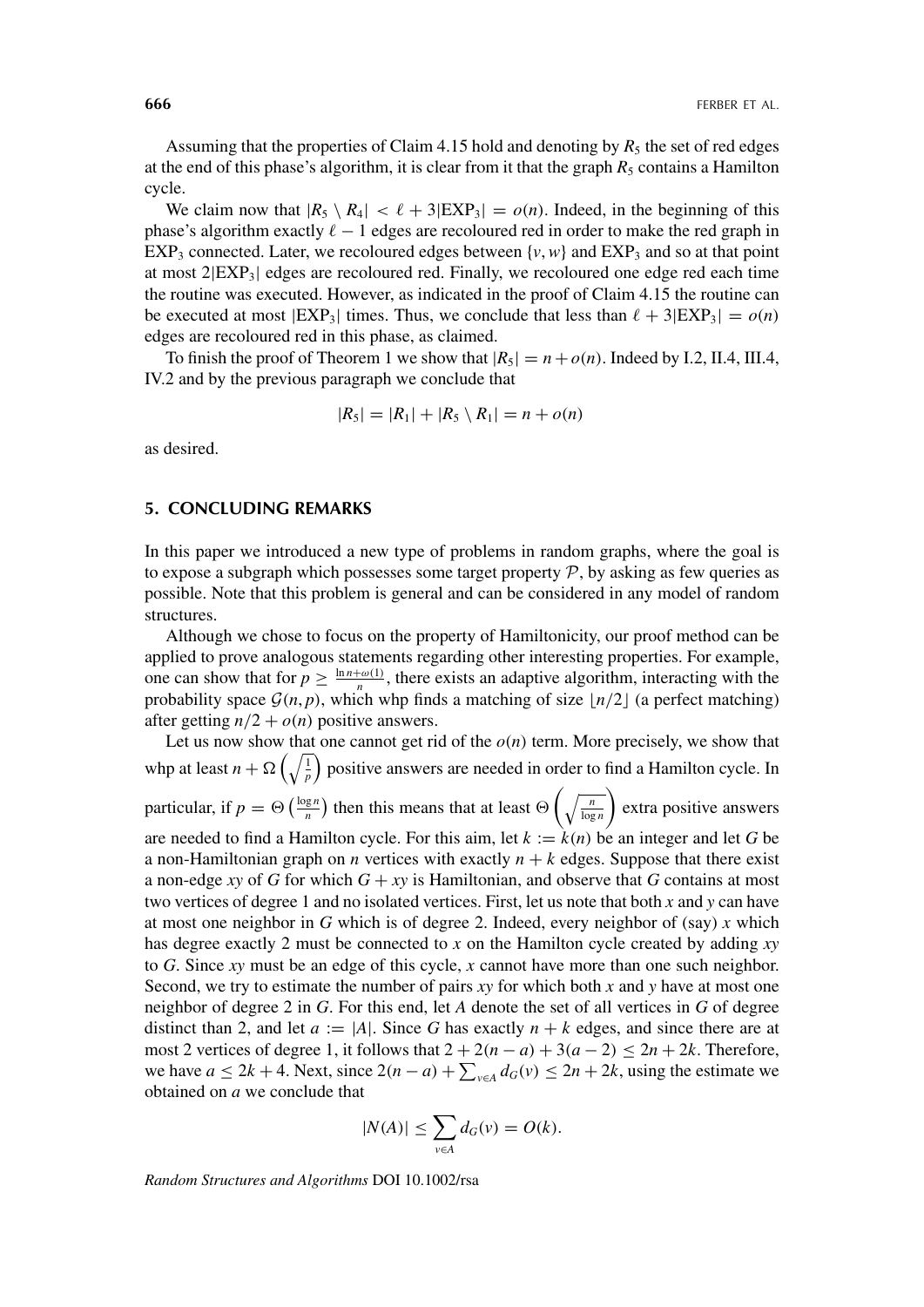Thus, all in all, we have  $|A \cup N(A)| = O(k)$ . Observe now crucially that if *xy* is a non-edge of *G* for which  $G+xy$  is Hamiltonian then *x* and *y* must be in  $A\cup N(A)$ . Indeed, if (say)  $x \notin A$ then  $x$  must have degree 2 and so at least one of its neighbours lies in  $A$  (as discussed above) and so  $x \in N(A)$ . Hence, there are  $O(k^2)$  pairs *xy* for which  $G + xy$  might be Hamiltonian. Suppose now that we have an adaptive algorithm, interacting with the probability space  $\mathcal{G}(n, p)$ , which whp finds a Hamilton cycle after getting at most  $n + k + 1$  positive answers. Let *G* be the random graph obtained by the algorithm whose edges correspond to the positive answers until the step just before a Hamilton cycle is found. Note that by hypothesis whp *G* has at most  $n + k$  edges and so by the reasoning above, it follows that there are at most  $O(k^2)$  possible non-edges of *G* which can be queried to turn *G* into a Hamiltonian graph. However, if  $k = o\left(\sqrt{\frac{1}{p}}\right)$ , since  $k^2p = o(1)$ , by conditioniong on what the graph *G* can be, we see by Markov's inequality that whp none of these pairs of vertices obtain positive answers even if we query all of them. Thus, we conclude that no such algorithm exists.

Note that even though the general setting we introduced appears to be new, there has been some previous work of this flavor in the literature, albeit inexplicit. For example, the DFS-based argument of [15] indicates that in the super-critical regime  $p = \frac{1+\varepsilon}{n}$ ,  $\Theta(\varepsilon)n$ positive answers suffice to uncover typically a connected component of size proportional to *εn*, and this is clearly optimal. The analysis from [15] also gives an adaptive algorithm for finding a path of length  $\Theta(\varepsilon^2)n$  (which is whp the asymptotic order of magnitude of a longest path in such a random graph) after querying  $\Theta(\varepsilon)n$  edges successfully. What matters here is the dependence on  $\varepsilon$ , and the above stated algorithmic bound is above the trivial lower bound by the 1*/ε* factor. In a companion paper [9] we show that this gap cannot be bridged and the algorithm from [15] is essentially (up to a  $log(1/\varepsilon)$  factor) best possible.

Another natural instance of the setting promoted in this paper is when the target property  $P$  is the containment of a fixed graph  $H$ . In this case, the obvious lower bound for the total number of queries needed is of order  $1/p$ . It appears that the form of the optimal bound for the number of queries may depend heavily on the value of *p*. Consider for example the case  $H = K_3$ . For constant p, one can just query the pairs in  $\omega(1)$  pairwise disjoint triples of vertices to find w.h.p. a copy of the triangle. However, say, for the case  $p = n^{-1/2}$  the right bound seems to be around  $n^{3/4}$ . Indeed, a simple algorithm asking a bit more than  $n^{3/4}$ queries would be first to query pairs containing a fixed vertex *v* till  $\omega(n^{1/4})$  edges touching *v* are found – this would take  $\omega(n^{3/4})$  queries. Querying now all pairs between the other points of these edges uncovers w.h.p. an edge *(u*,*w)* closing a triangle with *v*. For the lower bound, one can argue that having  $o(n^{1/4})$  positive answers on the board produces only  $o(n^{1/2})$  pairs of vertices at distance two, and w.h.p. none of these pairs will show up in the random graph to close a desired triangle. This argument has certain similarities to the lower bound for avoidance of a given graph in Achlioptas processes given in [14]. Of course the case of triangles appears to be relatively easy, and we expect much more involved analysis for a general *H*.

# **ACKNOWLEDGMENTS**

We would like to thank the anonymous referees for carefully reading our paper as well as for their helpful comments. Parts of this work were carried out when the second author visited the Institute for Mathematical Research (FIM) of ETH Zürich, and also when the third author visited the School of Mathematical Sciences of Tel Aviv University, Israel.